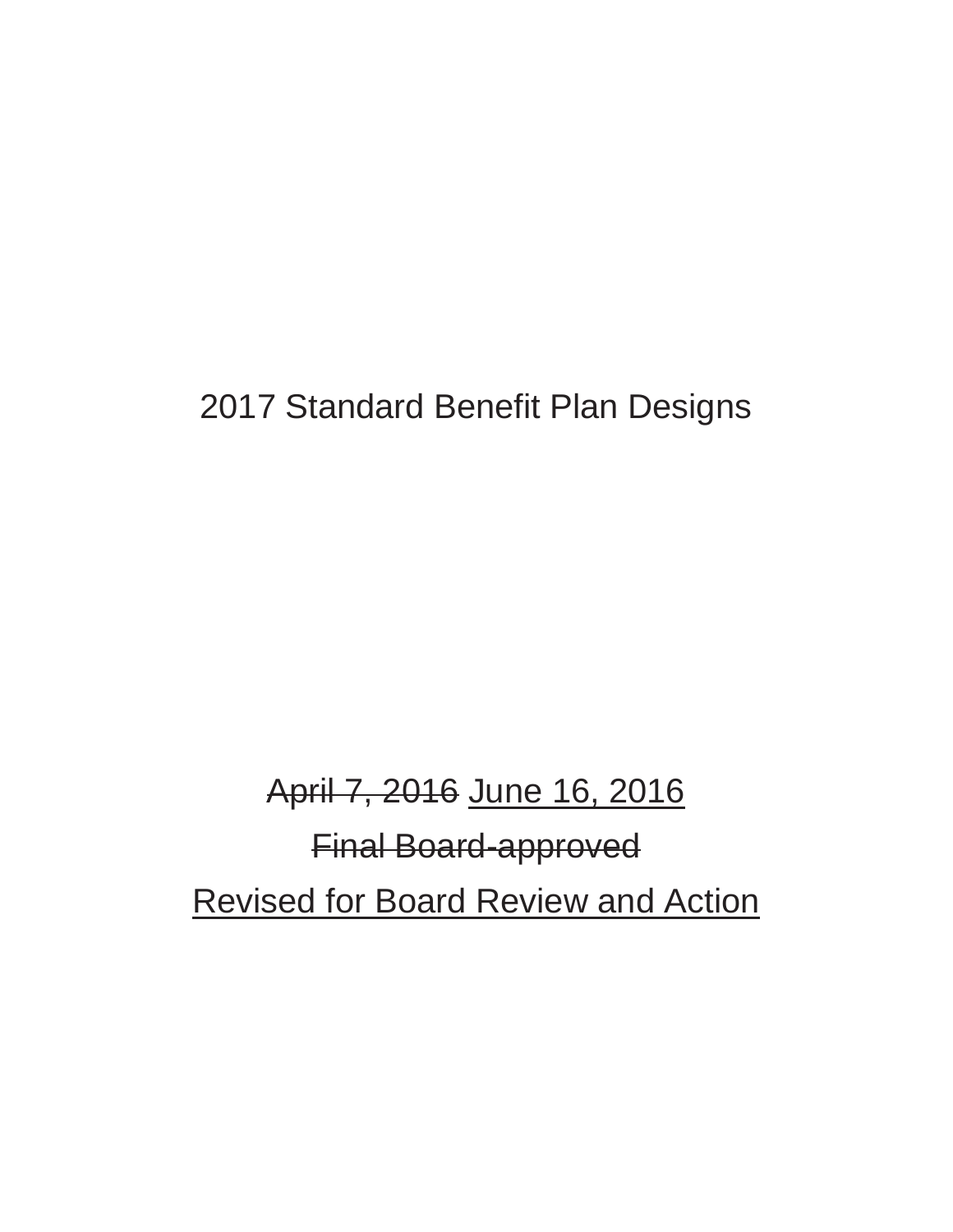**Date: April 7, 2016 June 16, 2016**



|                                                      | Member Cost Share amounts describe the Enrollee's out of pocket costs.                             |                                                                     | Platinum                           |                              | Platinum                           |                              |
|------------------------------------------------------|----------------------------------------------------------------------------------------------------|---------------------------------------------------------------------|------------------------------------|------------------------------|------------------------------------|------------------------------|
|                                                      | <b>Actuarial Value - AV Calculator</b>                                                             |                                                                     | <b>Coinsurance Plan</b><br>89.7%   |                              | <b>Copay Plan</b><br>90.3%         |                              |
|                                                      | Plan design includes a deductible?                                                                 |                                                                     | No                                 |                              | No                                 |                              |
|                                                      | <b>Integrated Individual deductible</b><br><b>Integrated Family deductible</b>                     |                                                                     | \$0<br>\$0                         |                              | \$0<br>\$0                         |                              |
|                                                      | Individual deductible, NOT integrated: Medical / Pharmacy / Dental                                 |                                                                     | \$0/\$0/\$0                        |                              | \$0/\$0/\$0                        |                              |
|                                                      | Family deductible, NOT integrated: Medical / Pharmacy / Dental<br>Individual Out-of-pocket maximum |                                                                     | \$0/\$0/\$0<br>\$4,000             |                              | \$0/\$0/\$0<br>\$4,000             |                              |
|                                                      | <b>Family Out-of-pocket maximum</b><br>HSA plan: Self-only coverage deductible                     |                                                                     | \$8,000<br>N/A                     |                              | \$8,000<br>N/A                     |                              |
|                                                      | HSA family plan: Individual deductible                                                             |                                                                     | N/A                                |                              | N/A                                |                              |
| Common<br><b>Medical Event</b>                       |                                                                                                    | <b>Service Type</b>                                                 | <b>Member Cost</b><br><b>Share</b> | <b>Deductible</b><br>Applies | <b>Member Cost</b><br><b>Share</b> | <b>Deductible</b><br>Applies |
|                                                      |                                                                                                    | Primary care visit to treat an injury, illness, or condition        |                                    |                              | \$15                               |                              |
| <b>Health care</b><br>provider's<br>office or clinic | Other practitioner office visit                                                                    |                                                                     | \$15                               |                              | \$15                               |                              |
| visit                                                | Specialist visit                                                                                   |                                                                     | \$40                               |                              | \$40                               |                              |
|                                                      | Preventive care/ screening/ immunization                                                           |                                                                     | No charge                          |                              | No charge                          |                              |
| <b>Tests</b>                                         | Laboratory Tests<br>X-rays and Diagnostic Imaging                                                  |                                                                     | \$20<br>\$40                       |                              | \$20<br>\$40                       |                              |
|                                                      | Imaging (CT/PET scans, MRIs)                                                                       |                                                                     | 10%                                |                              | \$150                              |                              |
|                                                      | Tier 1                                                                                             |                                                                     | \$5                                |                              | \$5                                |                              |
| <b>Drugs to treat</b><br>illness or                  | Tier 2                                                                                             |                                                                     | \$15                               |                              | \$15                               |                              |
| condition                                            | Tier <sub>3</sub>                                                                                  |                                                                     | \$25                               |                              | \$25                               |                              |
|                                                      | Tier <sub>4</sub>                                                                                  |                                                                     | 10% up to \$250<br>per script      |                              | 10% up to \$250<br>per script      |                              |
| <b>Outpatient</b>                                    | Surgery facility fee (e.g., ASC)<br>Physician/surgeon fees                                         |                                                                     | 10%<br>10%                         |                              | \$250<br>\$40                      |                              |
| services                                             | Outpatient visit                                                                                   |                                                                     | 10%                                |                              | 10%                                |                              |
|                                                      | Emergency room facility fee (waived if admitted)                                                   |                                                                     | \$150                              |                              | \$150                              |                              |
| <b>Need</b><br>immediate                             | Emergency room physician fee (waived if admitted)<br>Emergency medical transportation              |                                                                     | No charge<br>\$150                 |                              | No charge<br>\$150                 |                              |
| attention                                            | Urgent care                                                                                        |                                                                     | \$15                               |                              | \$15                               |                              |
|                                                      | Facility fee (e.g. hospital room)                                                                  |                                                                     | 10%                                |                              | \$250 per day up                   |                              |
| <b>Hospital stay</b>                                 | Physician/surgeon fee                                                                              |                                                                     | 10%                                |                              | to 5 days<br>\$40                  |                              |
|                                                      | Mental/Behavioral health outpatient office visits                                                  |                                                                     | \$15                               |                              | \$15                               |                              |
|                                                      | Mental/Behavioral health other outpatient items and services                                       |                                                                     | \$15                               |                              | \$15                               |                              |
|                                                      |                                                                                                    | Mental/Behavioral health inpatient facility fee (e.g.hospital room) | 10%                                |                              | \$250 per day up                   |                              |
| <b>Mental health.</b><br>behavioral                  | Mental/Behavioral health inpatient physician fee                                                   |                                                                     | 10%                                |                              | to 5 days<br>\$40                  |                              |
| health, or<br>substance<br>abuse needs               | Substance Use disorder outpatient office visits                                                    |                                                                     | \$15                               |                              | \$15                               |                              |
|                                                      | Substance Use disorder other outpatient items and services                                         |                                                                     | \$15                               |                              | \$15                               |                              |
|                                                      | Substance Use inpatient facility fee (e.g. hospital room)                                          |                                                                     | 10%                                |                              | \$250 per day up                   |                              |
|                                                      |                                                                                                    |                                                                     |                                    |                              | to 5 days                          |                              |
|                                                      | Substance use disorder inpatient physician fee                                                     |                                                                     | 10%                                |                              | \$40                               |                              |
| Pregnancy                                            | Prenatal care and preconception visits<br>Delivery and all inpatient                               |                                                                     | No charge<br>10%                   |                              | No charge<br>\$250 per day up      |                              |
|                                                      | services                                                                                           | Hospital<br>Professional                                            | 10%                                |                              | to 5 days<br>\$40                  |                              |
|                                                      | Home health care                                                                                   |                                                                     | 10%                                |                              | \$20                               |                              |
| Help                                                 | Outpatient Rehabilitation services<br>Outpatient Habilitation services                             |                                                                     | \$15<br>\$15                       |                              | \$15<br>\$15                       |                              |
| recovering or<br>other special                       | Skilled nursing care                                                                               |                                                                     | 10%                                |                              | \$150 per day up                   |                              |
| health needs                                         | Durable medical equipment                                                                          |                                                                     | 10%                                |                              | to 5 days<br>10%                   |                              |
|                                                      | Hospice service<br>Eye exam                                                                        |                                                                     | No charge<br>No charge             |                              | No charge<br>No charge             |                              |
| Child eye care                                       | 1 pair of glasses per year (or contact lenses in lieu of glasses)                                  |                                                                     | No charge                          |                              | No charge                          |                              |
|                                                      | Oral Exam                                                                                          |                                                                     |                                    |                              |                                    |                              |
| <b>Child Dental</b><br><b>Diagnostic</b>             | Preventive - Cleaning<br>Preventive - X-ray                                                        |                                                                     |                                    |                              |                                    |                              |
| and<br><b>Preventive</b>                             | Sealants per Tooth<br><b>Topical Fluoride Application</b><br>Space Maintainers - Fixed             |                                                                     | No charge                          |                              | No charge                          |                              |
| <b>Child Dental</b>                                  |                                                                                                    |                                                                     |                                    |                              |                                    |                              |
| <b>Basic</b><br><b>Services</b>                      | <b>Restorative Procedures</b><br>Periodontal Maintenance Services                                  |                                                                     | 20%                                |                              | See 2017 Dental<br>Copay Schedule  |                              |
|                                                      | <b>Crowns and Casts</b><br>Endodontics                                                             |                                                                     |                                    |                              |                                    |                              |
| <b>Child Dental</b><br>Major                         | Periodontics (other than maintenance)                                                              |                                                                     | 50%                                |                              | See 2017 Dental                    |                              |
| <b>Services</b>                                      | Prosthodontics<br>Oral Surgery                                                                     |                                                                     |                                    |                              | Copay Schedule                     |                              |
| <b>Child</b><br><b>Orthodontics</b>                  | Medically necessary orthodontics                                                                   |                                                                     | 50%                                |                              | \$1,000                            |                              |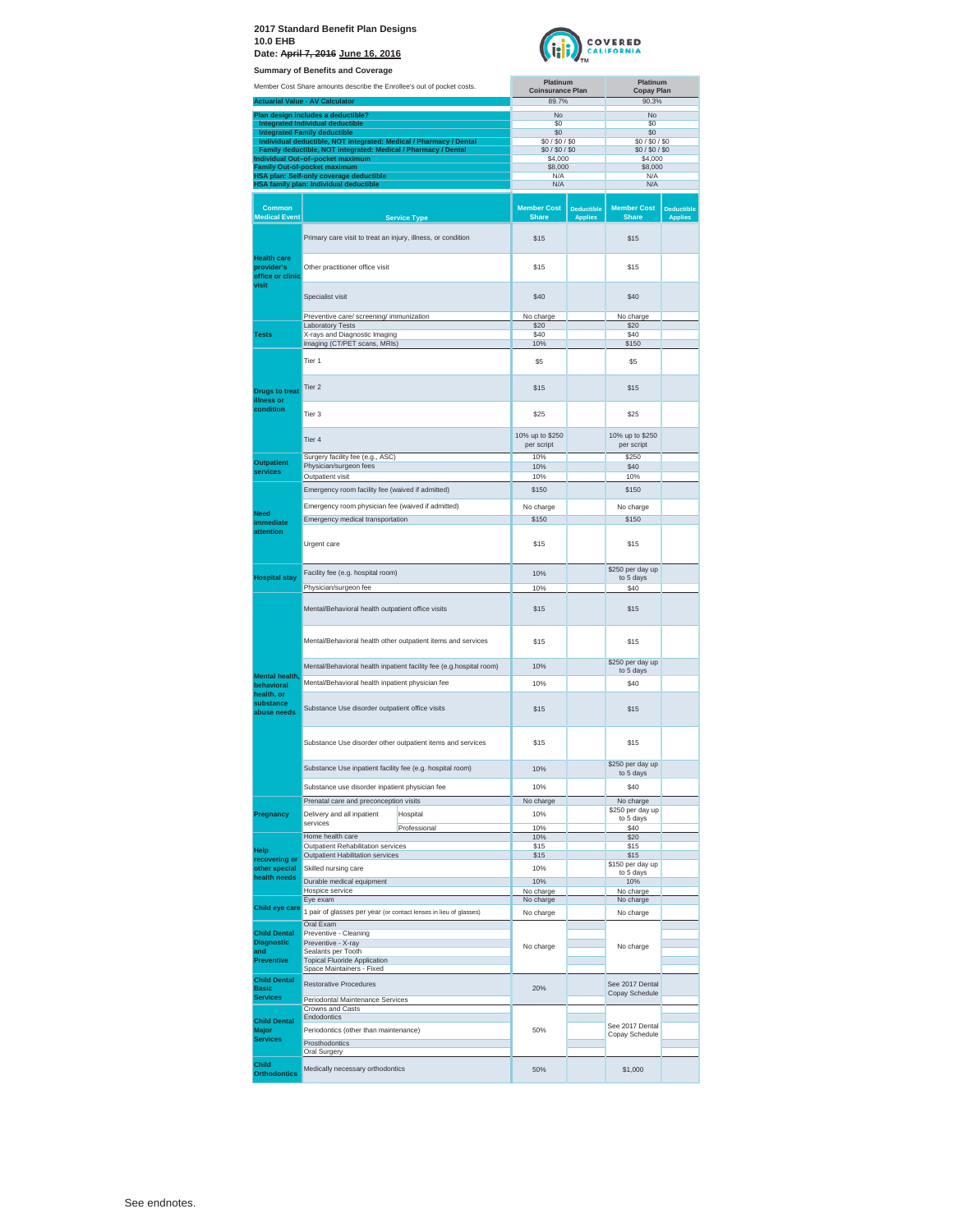**Date: April 7, 2016 June 16, 2016**

|                                                      | Member Cost Share amounts describe the Enrollee's out of pocket costs.                             |                                                                     | Gold<br><b>Coinsurance Plan</b>    |                                     | Gold<br><b>Copay Plan</b>             |                                     |
|------------------------------------------------------|----------------------------------------------------------------------------------------------------|---------------------------------------------------------------------|------------------------------------|-------------------------------------|---------------------------------------|-------------------------------------|
|                                                      | <b>Actuarial Value - AV Calculator</b>                                                             |                                                                     | 80.9%                              |                                     | 81.2%                                 |                                     |
|                                                      | Plan design includes a deductible?                                                                 |                                                                     | No                                 |                                     | No                                    |                                     |
|                                                      | <b>Integrated Individual deductible</b><br><b>Integrated Family deductible</b>                     |                                                                     | \$0<br>\$0                         |                                     | \$0<br>\$0                            |                                     |
|                                                      | Individual deductible, NOT integrated: Medical / Pharmacy / Dental                                 |                                                                     | \$0/\$0/\$0                        |                                     | \$0/\$0/\$0                           |                                     |
|                                                      | Family deductible, NOT integrated: Medical / Pharmacy / Dental<br>Individual Out-of-pocket maximum |                                                                     | \$0/\$0/\$0<br>\$6.750             |                                     | \$0/\$0/\$0<br>\$6,750                |                                     |
|                                                      | Family Out-of-pocket maximum                                                                       |                                                                     | \$13,500                           |                                     | \$13,500                              |                                     |
|                                                      | HSA plan: Self-only coverage deductible<br>HSA family plan: Individual deductible                  |                                                                     | N/A<br>N/A                         |                                     | N/A<br>N/A                            |                                     |
|                                                      |                                                                                                    |                                                                     |                                    |                                     |                                       |                                     |
| Common<br><b>Medical Event</b>                       |                                                                                                    | <b>Service Type</b>                                                 | <b>Member Cost</b><br><b>Share</b> | <b>Deductible</b><br><b>Applies</b> | <b>Member Cost</b><br><b>Share</b>    | <b>Deductible</b><br><b>Applies</b> |
|                                                      | Primary care visit to treat an injury, illness, or condition                                       |                                                                     | \$30                               |                                     | \$30                                  |                                     |
| <b>Health care</b><br>provider's<br>office or clinic | Other practitioner office visit                                                                    |                                                                     | \$30                               |                                     | \$30                                  |                                     |
| visit                                                | Specialist visit                                                                                   |                                                                     | \$55                               |                                     | \$55                                  |                                     |
|                                                      | Preventive care/ screening/ immunization                                                           |                                                                     | No charge                          |                                     | No charge                             |                                     |
| <b>Tests</b>                                         | Laboratory Tests<br>X-rays and Diagnostic Imaging                                                  |                                                                     | \$35<br>\$55                       |                                     | \$35<br>\$55                          |                                     |
|                                                      | Imaging (CT/PET scans, MRIs)                                                                       |                                                                     | 20%                                |                                     | \$275                                 |                                     |
|                                                      | Tier 1                                                                                             |                                                                     | \$15                               |                                     | \$15                                  |                                     |
| <b>Drugs to treat</b><br>illness or                  | Tier <sub>2</sub>                                                                                  |                                                                     | \$55                               |                                     | \$55                                  |                                     |
| condition                                            | Tier <sub>3</sub>                                                                                  |                                                                     | \$75                               |                                     | \$75                                  |                                     |
|                                                      | Tier 4                                                                                             |                                                                     | 20% up to \$250<br>per script      |                                     | 20% up to \$250<br>per script         |                                     |
| <b>Outpatient</b>                                    | Surgery facility fee (e.g., ASC)<br>Physician/surgeon fees                                         |                                                                     | 20%<br>20%                         |                                     | \$600<br>\$55                         |                                     |
| services                                             | Outpatient visit                                                                                   |                                                                     | 20%                                |                                     | 20%                                   |                                     |
|                                                      | Emergency room facility fee (waived if admitted)                                                   |                                                                     | \$325                              |                                     | \$325                                 |                                     |
|                                                      |                                                                                                    |                                                                     |                                    |                                     |                                       |                                     |
| <b>Need</b>                                          | Emergency room physician fee (waived if admitted)                                                  |                                                                     | No charge<br>\$250                 |                                     | No charge                             |                                     |
| immediate<br>attention                               | Emergency medical transportation                                                                   |                                                                     |                                    |                                     | \$250                                 |                                     |
|                                                      | Urgent care                                                                                        |                                                                     | \$30                               |                                     | \$30                                  |                                     |
|                                                      | Facility fee (e.g. hospital room)                                                                  |                                                                     | 20%                                |                                     | \$600 per day up                      |                                     |
| <b>Hospital stay</b>                                 | Physician/surgeon fee                                                                              |                                                                     | 20%                                |                                     | to 5 days<br>\$55                     |                                     |
|                                                      | Mental/Behavioral health outpatient office visits                                                  |                                                                     | \$30                               |                                     | \$30                                  |                                     |
|                                                      | Mental/Behavioral health other outpatient items and services                                       |                                                                     | \$30                               |                                     | \$30                                  |                                     |
|                                                      |                                                                                                    | Mental/Behavioral health inpatient facility fee (e.g.hospital room) | 20%                                |                                     | \$600 per day up<br>to 5 days         |                                     |
| Mental health,<br>behavioral                         | Mental/Behavioral health inpatient physician fee                                                   |                                                                     | 20%                                |                                     | \$55                                  |                                     |
| health, or<br>substance<br>abuse needs               | Substance Use disorder outpatient office visits                                                    |                                                                     | \$30                               |                                     | \$30                                  |                                     |
|                                                      | Substance Use disorder other outpatient items and services                                         |                                                                     | \$30                               |                                     | \$30                                  |                                     |
|                                                      | Substance Use inpatient facility fee (e.g. hospital room)                                          |                                                                     | 20%                                |                                     | \$600 per day up<br>to 5 days         |                                     |
|                                                      | Substance use disorder inpatient physician fee                                                     |                                                                     | 20%                                |                                     | \$55                                  |                                     |
|                                                      | Prenatal care and preconception visits                                                             |                                                                     | No charge                          |                                     | No charge                             |                                     |
| Pregnancy                                            | Delivery and all inpatient<br>services                                                             | Hospital<br>Professional                                            | 20%<br>20%                         |                                     | \$600 per day up<br>to 5 days<br>\$55 |                                     |
|                                                      | Home health care<br>Outpatient Rehabilitation services                                             |                                                                     | 20%                                |                                     | \$30                                  |                                     |
| Help                                                 | Outpatient Habilitation services                                                                   |                                                                     | \$30<br>\$30                       |                                     | \$30<br>\$30                          |                                     |
| recovering or<br>other special                       | Skilled nursing care                                                                               |                                                                     | 20%                                |                                     | \$300 per day up                      |                                     |
| health needs                                         | Durable medical equipment                                                                          |                                                                     | 20%                                |                                     | to 5 days<br>20%                      |                                     |
|                                                      | Hospice service                                                                                    |                                                                     | No charge                          |                                     | No charge                             |                                     |
| Child eye care                                       | Eye exam<br>1 pair of glasses per year (or contact lenses in lieu of glasses)                      |                                                                     | No charge<br>No charge             |                                     | No charge<br>No charge                |                                     |
|                                                      | Oral Exam                                                                                          |                                                                     |                                    |                                     |                                       |                                     |
| <b>Child Dental</b>                                  | Preventive - Cleaning                                                                              |                                                                     |                                    |                                     |                                       |                                     |
| <b>Diagnostic</b><br>and                             | Preventive - X-ray<br>Sealants per Tooth                                                           |                                                                     | No charge                          |                                     | No charge                             |                                     |
| <b>Preventive</b>                                    | <b>Topical Fluoride Application</b>                                                                |                                                                     |                                    |                                     |                                       |                                     |
| <b>Child Dental</b>                                  | Space Maintainers - Fixed                                                                          |                                                                     |                                    |                                     |                                       |                                     |
| <b>Basic</b><br><b>Services</b>                      | <b>Restorative Procedures</b><br>Periodontal Maintenance Services                                  |                                                                     | 20%                                |                                     | See 2017 Dental<br>Copay Schedule     |                                     |
|                                                      | Crowns and Casts<br>Endodontics                                                                    |                                                                     |                                    |                                     |                                       |                                     |
| <b>Child Dental</b><br>Major                         | Periodontics (other than maintenance)                                                              |                                                                     | 50%                                |                                     | See 2017 Dental                       |                                     |
| <b>Services</b>                                      | Prosthodontics                                                                                     |                                                                     |                                    |                                     | Copay Schedule                        |                                     |
|                                                      | Oral Surgery                                                                                       |                                                                     |                                    |                                     |                                       |                                     |
| <b>Child</b><br><b>Orthodontics</b>                  | Medically necessary orthodontics                                                                   |                                                                     | 50%                                |                                     | \$1,000                               |                                     |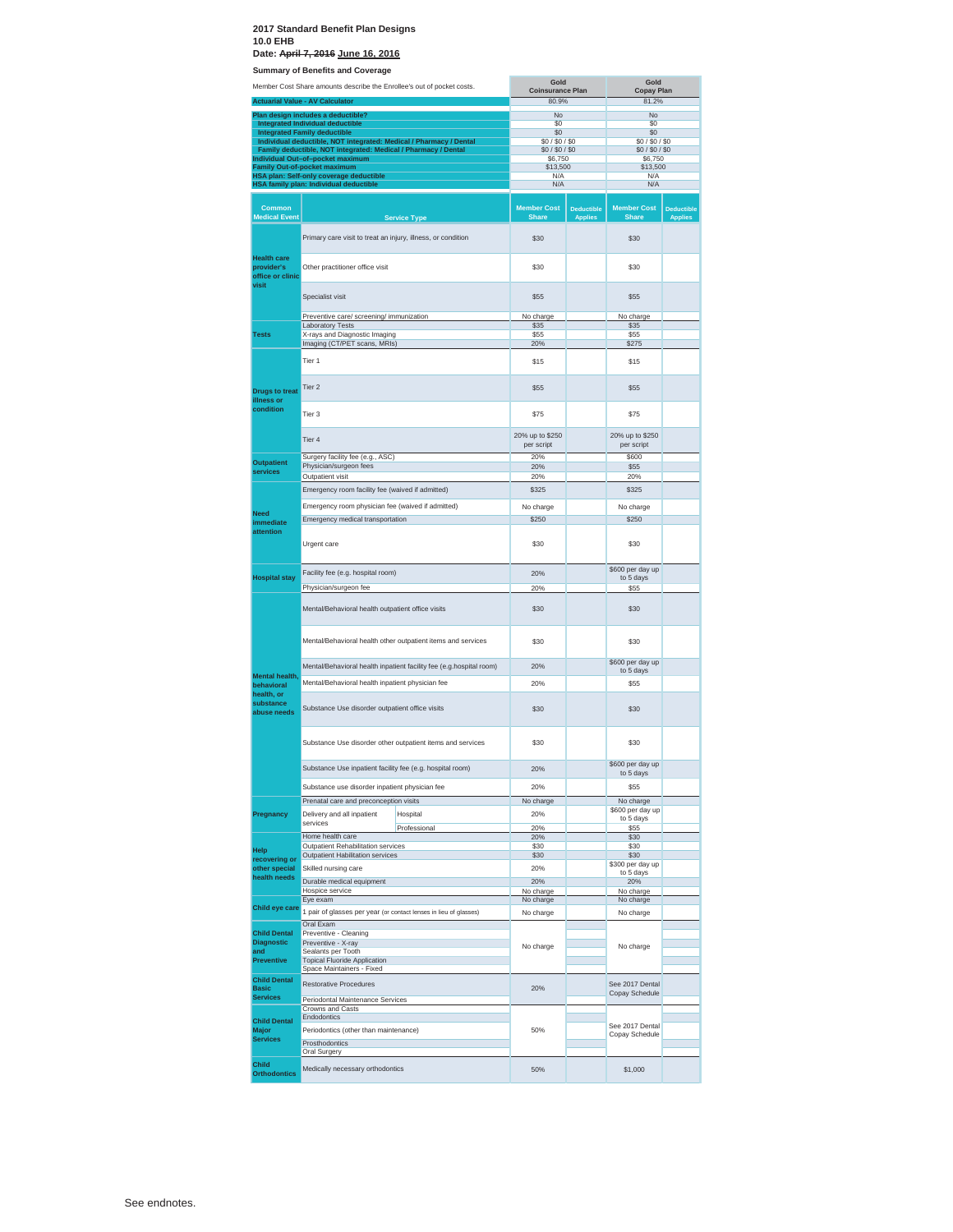|                                                      | Date: April 7, 2016 June 16, 2016                                                                  |                                                            |                                     |
|------------------------------------------------------|----------------------------------------------------------------------------------------------------|------------------------------------------------------------|-------------------------------------|
|                                                      | <b>Summary of Benefits and Coverage</b>                                                            | Individual                                                 |                                     |
|                                                      | Member Cost Share amounts describe the Enrollee's out of pocket costs.                             | <b>Silver Plan</b>                                         |                                     |
|                                                      | <b>Actuarial Value - AV Calculator</b>                                                             | 71.5%                                                      |                                     |
|                                                      | Plan design includes a deductible?                                                                 | Yes, Medical/Pharmacy                                      |                                     |
|                                                      | <b>Integrated Individual deductible</b><br><b>Integrated Family deductible</b>                     | N/A<br>N/A                                                 |                                     |
|                                                      | Individual deductible, NOT integrated: Medical / Pharmacy / Dental                                 | \$2,500/\$250/\$0                                          |                                     |
|                                                      | Family deductible, NOT integrated: Medical / Pharmacy / Dental<br>Individual Out-of-pocket maximum | \$5,000/\$500/\$0<br>\$6,800                               |                                     |
|                                                      | <b>Family Out-of-pocket maximum</b>                                                                | \$13,600                                                   |                                     |
|                                                      | HSA plan: Self-only coverage deductible<br>HSA family plan: Individual deductible                  | N/A<br>N/A                                                 |                                     |
|                                                      |                                                                                                    |                                                            |                                     |
| <b>Common</b><br><b>Medical Event</b>                | <b>Service Type</b>                                                                                | <b>Member Cost Share</b>                                   | <b>Deductible</b><br><b>Applies</b> |
|                                                      | Primary care visit to treat an injury, illness, or condition                                       | \$35                                                       |                                     |
| <b>Health care</b><br>provider's<br>office or clinic | Other practitioner office visit                                                                    | \$35                                                       |                                     |
| visit                                                | Specialist visit                                                                                   | \$70                                                       |                                     |
|                                                      | Preventive care/ screening/ immunization                                                           | No charge                                                  |                                     |
| <b>Tests</b>                                         | Laboratory Tests<br>X-rays and Diagnostic Imaging                                                  | \$35<br>\$70                                               |                                     |
|                                                      | Imaging (CT/PET scans, MRIs)                                                                       | \$300                                                      |                                     |
|                                                      | Tier <sub>1</sub>                                                                                  | \$15                                                       |                                     |
| <b>Drugs to treat</b>                                | Tier <sub>2</sub>                                                                                  | \$55                                                       | Pharmacy<br>deductible              |
| illness or<br>condition                              | Tier <sub>3</sub>                                                                                  | \$80                                                       | Pharmacy<br>deductible              |
|                                                      | Tier 4                                                                                             | 20% up to \$250 per<br>script after pharmacy<br>deductible | Pharmacy<br>deductible              |
| <b>Outpatient</b>                                    | Surgery facility fee (e.g., ASC)<br>Physician/surgeon fees                                         | 20%<br>20%                                                 |                                     |
| services                                             | Outpatient visit                                                                                   | 20%                                                        |                                     |
|                                                      | Emergency room facility fee (waived if admitted)                                                   | \$350                                                      |                                     |
|                                                      | Emergency room physician fee (waived if admitted)                                                  | No charge                                                  |                                     |
| <b>Need</b>                                          | Emergency medical transportation                                                                   | \$250                                                      | X                                   |
| immediate<br>attention                               | Urgent care                                                                                        | \$35                                                       |                                     |
| <b>Hospital stay</b>                                 | Facility fee (e.g. hospital room)                                                                  | 20%                                                        | X                                   |
|                                                      | Physician/surgeon fee                                                                              | 20%                                                        | Χ                                   |
|                                                      | Mental/Behavioral health outpatient office visits                                                  | \$35                                                       |                                     |
|                                                      | Mental/Behavioral health other outpatient items and services                                       | \$35                                                       |                                     |
|                                                      | Mental/Behavioral health inpatient facility fee (e.g.hospital room)                                | 20%                                                        | X                                   |
| Mental health,                                       |                                                                                                    |                                                            |                                     |
| behavioral<br>health, or                             | Mental/Behavioral health inpatient physician fee                                                   | 20%                                                        | Χ                                   |
| substance<br>abuse needs                             | Substance Use disorder outpatient office visits                                                    | \$35                                                       |                                     |
|                                                      | Substance Use disorder other outpatient items and services                                         | \$35                                                       |                                     |
|                                                      | Substance Use inpatient facility fee (e.g. hospital room)                                          | 20%                                                        | X                                   |
|                                                      | Substance use disorder inpatient physician fee                                                     | 20%                                                        | X                                   |
|                                                      | Prenatal care and preconception visits                                                             | No charge                                                  |                                     |
| Pregnancy                                            | Delivery and all inpatient<br>Hospital<br>services                                                 | 20%                                                        | Χ                                   |
|                                                      | Professional                                                                                       | 20%<br>\$45                                                | X                                   |
| Help                                                 | Home health care<br>Outpatient Rehabilitation services                                             | \$35                                                       |                                     |
| recovering or                                        | Outpatient Habilitation services                                                                   | \$35                                                       |                                     |
| other special<br>health needs                        | Skilled nursing care                                                                               | 20%                                                        | Χ                                   |
|                                                      | Durable medical equipment                                                                          | 20%                                                        |                                     |
|                                                      | Hospice service<br>Eye exam                                                                        | No charge<br>No charge                                     |                                     |
| Child eye care                                       | 1 pair of glasses per year (or contact lenses in lieu of glasses)                                  | No charge                                                  |                                     |
|                                                      | Oral Exam                                                                                          |                                                            |                                     |
| <b>Child Dental</b><br><b>Diagnostic</b>             | Preventive - Cleaning<br>Preventive - X-ray                                                        |                                                            |                                     |
| and                                                  | Sealants per Tooth                                                                                 | No charge                                                  |                                     |
| <b>Preventive</b>                                    | <b>Topical Fluoride Application</b><br>Space Maintainers - Fixed                                   |                                                            |                                     |
| <b>Child Dental</b><br><b>Basic</b>                  | <b>Restorative Procedures</b>                                                                      | 20%                                                        |                                     |
| <b>Services</b>                                      | Periodontal Maintenance Services<br>Crowns and Casts                                               |                                                            |                                     |
| <b>Child Dental</b>                                  | Endodontics                                                                                        |                                                            |                                     |
| Major                                                | Periodontics (other than maintenance)                                                              | 50%                                                        |                                     |
| <b>Services</b>                                      | Prosthodontics                                                                                     |                                                            |                                     |
| Child                                                | Oral Surgery<br>Medically necessary orthodontics                                                   | 50%                                                        |                                     |
| <b>Orthodontics</b>                                  |                                                                                                    |                                                            |                                     |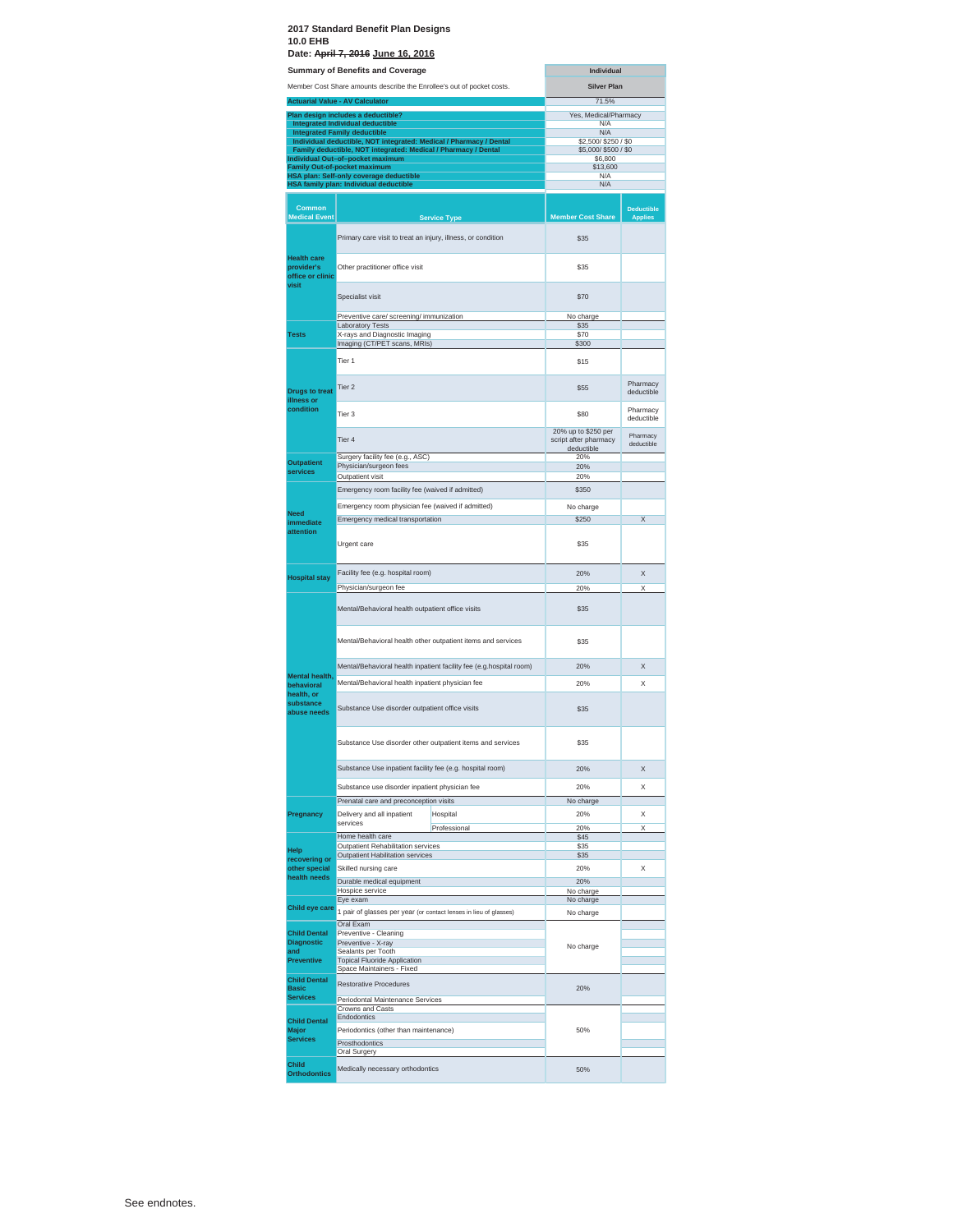|                                                               | <b>Summary of Benefits and Coverage</b>                                                            |                                                                     | <b>CCSB</b>                              |                                     | <b>CCSB</b>                         |                                     |
|---------------------------------------------------------------|----------------------------------------------------------------------------------------------------|---------------------------------------------------------------------|------------------------------------------|-------------------------------------|-------------------------------------|-------------------------------------|
|                                                               | Member Cost Share amounts describe the Enrollee's out of pocket costs.                             |                                                                     | <b>Silver</b><br><b>Coinsurance Plan</b> |                                     | Silver<br><b>Copay Plan</b>         |                                     |
|                                                               | <b>Actuarial Value - AV Calculator</b>                                                             |                                                                     | 71.6%                                    |                                     | 71.3%                               |                                     |
|                                                               | Plan design includes a deductible?                                                                 |                                                                     | Yes, Medical/Pharmacy                    |                                     | Yes, Medical/Pharmacy               |                                     |
|                                                               | <b>Integrated Individual deductible</b><br><b>Integrated Family deductible</b>                     |                                                                     | N/A<br>N/A                               |                                     | N/A<br>N/A                          |                                     |
|                                                               | Individual deductible, NOT integrated: Medical / Pharmacy / Dental                                 |                                                                     | \$2,000/\$250/\$0                        |                                     | \$2,000/\$250/\$0                   |                                     |
|                                                               | Family deductible, NOT integrated: Medical / Pharmacy / Dental<br>Individual Out-of-pocket maximum |                                                                     | \$4,000 / \$500 / \$0<br>\$6,800         |                                     | \$4,000 / \$500 / \$0<br>\$6,800    |                                     |
|                                                               | <b>Family Out-of-pocket maximum</b>                                                                |                                                                     | \$13,600                                 |                                     | \$13,600                            |                                     |
|                                                               | HSA plan: Self-only coverage deductible<br>HSA family plan: Individual deductible                  |                                                                     | N/A<br>N/A                               |                                     | N/A<br>N/A                          |                                     |
|                                                               |                                                                                                    |                                                                     |                                          |                                     |                                     |                                     |
| Common<br><b>Medical Event</b>                                |                                                                                                    | <b>Service Type</b>                                                 | <b>Member Cost Share</b>                 | <b>Deductible</b><br><b>Applies</b> | <b>Member Cost Share</b>            | <b>Deductible</b><br><b>Applies</b> |
|                                                               | Primary care visit to treat an injury, illness, or condition                                       |                                                                     | \$45                                     |                                     | \$45                                |                                     |
| <b>Health care</b><br>provider's<br>office or clinic<br>visit | Other practitioner office visit                                                                    |                                                                     | \$45                                     |                                     | \$45                                |                                     |
|                                                               | Specialist visit                                                                                   |                                                                     | \$75                                     |                                     | \$75                                |                                     |
|                                                               | Preventive care/ screening/ immunization                                                           |                                                                     | No charge                                |                                     | No charge                           |                                     |
| <b>Tests</b>                                                  | <b>Laboratory Tests</b><br>X-rays and Diagnostic Imaging                                           |                                                                     | \$40<br>\$70                             |                                     | \$40<br>\$70                        |                                     |
|                                                               | Imaging (CT/PET scans, MRIs)                                                                       |                                                                     | 20%                                      |                                     | \$300                               |                                     |
|                                                               | Tier 1                                                                                             |                                                                     | \$15                                     |                                     | \$15                                |                                     |
|                                                               | Tier 2                                                                                             |                                                                     | \$55                                     | Pharmacy                            | \$55                                | Pharmacy                            |
| <b>Drugs to treat</b><br>illness or<br>condition              |                                                                                                    |                                                                     |                                          | deductible<br>Pharmacy              |                                     | deductible<br>Pharmacy              |
|                                                               | Tier <sub>3</sub>                                                                                  |                                                                     | \$85<br>20% up to \$250 per              | deductible                          | \$85<br>20% up to \$250 per         | deductible                          |
|                                                               | Tier <sub>4</sub>                                                                                  |                                                                     | script after pharmacy<br>deductible      | Pharmacy<br>deductible              | script after pharmacy<br>deductible | Pharmacy<br>deductible              |
| <b>Outpatient</b>                                             | Surgery facility fee (e.g., ASC)                                                                   |                                                                     | 20%                                      |                                     | 20%                                 |                                     |
| services                                                      | Physician/surgeon fees<br>Outpatient visit                                                         |                                                                     | 20%<br>20%                               |                                     | 20%<br>20%                          |                                     |
|                                                               | Emergency room facility fee (waived if admitted)                                                   |                                                                     | \$350                                    |                                     | \$350                               |                                     |
|                                                               |                                                                                                    |                                                                     |                                          |                                     |                                     |                                     |
| <b>Need</b>                                                   | Emergency room physician fee (waived if admitted)                                                  |                                                                     | No charge                                |                                     | No charge                           |                                     |
| immediate<br>attention                                        | Emergency medical transportation                                                                   |                                                                     | \$250                                    | X                                   | \$250                               | X                                   |
|                                                               | Urgent care                                                                                        |                                                                     | \$45                                     |                                     | \$45                                |                                     |
|                                                               | Facility fee (e.g. hospital room)                                                                  |                                                                     | 20%                                      | $\mathsf X$                         | 20%                                 | X                                   |
| <b>Hospital stay</b>                                          | Physician/surgeon fee                                                                              |                                                                     | 20%                                      | X                                   | 20%                                 | Χ                                   |
|                                                               | Mental/Behavioral health outpatient office visits                                                  |                                                                     | \$45                                     |                                     | \$45                                |                                     |
|                                                               |                                                                                                    | Mental/Behavioral health other outpatient items and services        | \$45                                     |                                     | \$45                                |                                     |
|                                                               |                                                                                                    | Mental/Behavioral health inpatient facility fee (e.g.hospital room) | 20%                                      | X                                   | 20%                                 | X                                   |
| Mental health,                                                |                                                                                                    |                                                                     |                                          |                                     |                                     |                                     |
| behavioral<br>health, or                                      | Mental/Behavioral health inpatient physician fee                                                   |                                                                     | 20%                                      | X                                   | 20%                                 | Χ                                   |
| substance<br>abuse needs                                      | Substance Use disorder outpatient office visits                                                    |                                                                     | \$45                                     |                                     | \$45                                |                                     |
|                                                               |                                                                                                    | Substance Use disorder other outpatient items and services          | \$45                                     |                                     | \$45                                |                                     |
|                                                               | Substance Use inpatient facility fee (e.g. hospital room)                                          |                                                                     | 20%                                      | X                                   | 20%                                 | X                                   |
|                                                               | Substance use disorder inpatient physician fee                                                     |                                                                     | 20%                                      | X                                   | 20%                                 | X                                   |
|                                                               | Prenatal care and preconception visits                                                             |                                                                     | No charge                                |                                     | No charge                           |                                     |
| Pregnancy                                                     | Delivery and all inpatient                                                                         | Hospital                                                            | 20%                                      | X                                   | 20%                                 | X                                   |
|                                                               | services                                                                                           | Professional                                                        | 20%                                      | X                                   | 20%                                 | X                                   |
|                                                               | Home health care                                                                                   |                                                                     | 20%                                      |                                     | \$45                                |                                     |
| Help                                                          | Outpatient Rehabilitation services<br>Outpatient Habilitation services                             |                                                                     | \$45<br>\$45                             |                                     | \$45<br>\$45                        |                                     |
| recovering or<br>other special                                | Skilled nursing care                                                                               |                                                                     | 20%                                      | X                                   | 20%                                 | Χ                                   |
| health needs                                                  | Durable medical equipment                                                                          |                                                                     | 20%                                      |                                     | 20%                                 |                                     |
|                                                               | Hospice service                                                                                    |                                                                     | No charge                                |                                     | No charge                           |                                     |
| Child eye care                                                | Eye exam<br>1 pair of glasses per year (or contact lenses in lieu of glasses)                      |                                                                     | No charge                                |                                     | No charge                           |                                     |
|                                                               | Oral Exam                                                                                          |                                                                     | No charge                                |                                     | No charge                           |                                     |
| <b>Child Dental</b>                                           | Preventive - Cleaning                                                                              |                                                                     |                                          |                                     |                                     |                                     |
| <b>Diagnostic</b><br>and                                      | Preventive - X-ray<br>Sealants per Tooth                                                           |                                                                     | No charge                                |                                     | No charge                           |                                     |
| <b>Preventive</b>                                             | <b>Topical Fluoride Application</b>                                                                |                                                                     |                                          |                                     |                                     |                                     |
| <b>Child Dental</b>                                           | Space Maintainers - Fixed                                                                          |                                                                     |                                          |                                     |                                     |                                     |
| <b>Basic</b>                                                  | <b>Restorative Procedures</b>                                                                      |                                                                     | 20%                                      |                                     | See 2017 Dental Copay<br>Schedule   |                                     |
| <b>Services</b>                                               | Periodontal Maintenance Services                                                                   |                                                                     |                                          |                                     |                                     |                                     |
|                                                               | Crowns and Casts<br>Endodontics                                                                    |                                                                     |                                          |                                     |                                     |                                     |
| <b>Child Dental</b><br><b>Major</b>                           | Periodontics (other than maintenance)                                                              |                                                                     | 50%                                      |                                     | See 2017 Dental Copay               |                                     |
| <b>Services</b>                                               | Prosthodontics                                                                                     |                                                                     |                                          |                                     | Schedule                            |                                     |
|                                                               | Oral Surgery                                                                                       |                                                                     |                                          |                                     |                                     |                                     |
| <b>Child</b><br><b>Orthodontics</b>                           | Medically necessary orthodontics                                                                   |                                                                     | 50%                                      |                                     | \$1,000                             |                                     |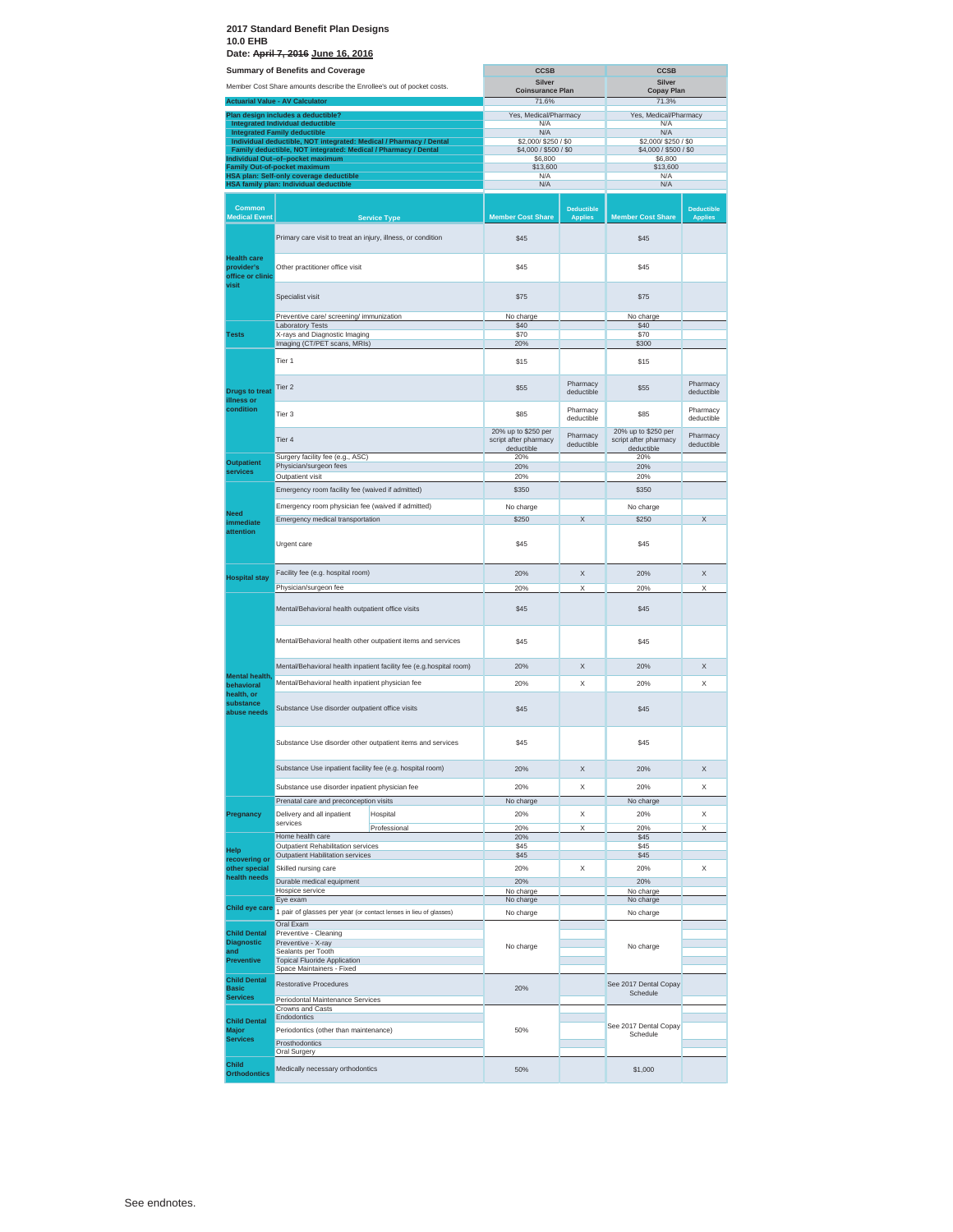|                                                                                                                                                                                                                                                                                                                                                             | <b>Summary of Benefits and Coverage</b>                                                                                              |                                                                     | <b>CCSB</b>                           |                           |
|-------------------------------------------------------------------------------------------------------------------------------------------------------------------------------------------------------------------------------------------------------------------------------------------------------------------------------------------------------------|--------------------------------------------------------------------------------------------------------------------------------------|---------------------------------------------------------------------|---------------------------------------|---------------------------|
|                                                                                                                                                                                                                                                                                                                                                             |                                                                                                                                      |                                                                     | <b>Silver</b>                         |                           |
|                                                                                                                                                                                                                                                                                                                                                             | Member Cost Share amounts describe the Enrollee's out of pocket costs.                                                               |                                                                     | <b>HDHP Plan</b>                      |                           |
|                                                                                                                                                                                                                                                                                                                                                             | <b>Actuarial Value - AV Calculator</b>                                                                                               |                                                                     | 71.3%                                 |                           |
|                                                                                                                                                                                                                                                                                                                                                             | Plan design includes a deductible?<br>Integrated Individual deductible                                                               |                                                                     | Yes, integrated<br>\$2,000 integrated |                           |
|                                                                                                                                                                                                                                                                                                                                                             | <b>Integrated Family deductible</b>                                                                                                  |                                                                     | \$4,000 integrated                    |                           |
|                                                                                                                                                                                                                                                                                                                                                             | Individual deductible, NOT integrated: Medical / Pharmacy / Dental<br>Family deductible, NOT integrated: Medical / Pharmacy / Dental |                                                                     | N/A<br>N/A                            |                           |
|                                                                                                                                                                                                                                                                                                                                                             | Individual Out-of-pocket maximum                                                                                                     |                                                                     | \$6,650 \$6,550                       |                           |
|                                                                                                                                                                                                                                                                                                                                                             | <b>Family Out-of-pocket maximum</b>                                                                                                  |                                                                     | \$13,300 \$13,100                     |                           |
|                                                                                                                                                                                                                                                                                                                                                             | HSA plan: Self-only coverage deductible<br>HSA family plan: Individual deductible                                                    |                                                                     | \$2,000<br>\$2,600                    |                           |
|                                                                                                                                                                                                                                                                                                                                                             |                                                                                                                                      |                                                                     |                                       |                           |
| <b>Common</b><br><b>Medical Event</b>                                                                                                                                                                                                                                                                                                                       |                                                                                                                                      | <b>Service Type</b>                                                 | <b>Member Cost Share</b>              | <b>Deductible Applies</b> |
|                                                                                                                                                                                                                                                                                                                                                             | Primary care visit to treat an injury, illness, or condition                                                                         |                                                                     | 20%                                   | X                         |
| <b>Health care</b><br>provider's<br>office or clinic                                                                                                                                                                                                                                                                                                        | Other practitioner office visit                                                                                                      |                                                                     | 20%                                   | X                         |
| visit                                                                                                                                                                                                                                                                                                                                                       | Specialist visit                                                                                                                     |                                                                     | 20%                                   | X                         |
|                                                                                                                                                                                                                                                                                                                                                             |                                                                                                                                      |                                                                     |                                       |                           |
|                                                                                                                                                                                                                                                                                                                                                             | Preventive care/ screening/ immunization<br><b>Laboratory Tests</b>                                                                  |                                                                     | No charge<br>20%                      | $\times$                  |
| <b>Tests</b>                                                                                                                                                                                                                                                                                                                                                | X-rays and Diagnostic Imaging                                                                                                        |                                                                     | 20%                                   | X                         |
|                                                                                                                                                                                                                                                                                                                                                             | Imaging (CT/PET scans, MRIs)                                                                                                         |                                                                     | 20%                                   | X                         |
|                                                                                                                                                                                                                                                                                                                                                             | Tier 1                                                                                                                               |                                                                     | 20% up to \$250 per<br>script         | Χ                         |
| <b>Drugs to treat</b>                                                                                                                                                                                                                                                                                                                                       | Tier <sub>2</sub>                                                                                                                    |                                                                     | 20% up to \$250 per<br>script         | X                         |
| illness or<br>condition                                                                                                                                                                                                                                                                                                                                     | Tier <sub>3</sub>                                                                                                                    |                                                                     | 20% up to \$250 per<br>script         | X                         |
|                                                                                                                                                                                                                                                                                                                                                             | Tier <sub>4</sub>                                                                                                                    |                                                                     | 20% up to \$250 per<br>script         | X                         |
|                                                                                                                                                                                                                                                                                                                                                             | Surgery facility fee (e.g., ASC)                                                                                                     |                                                                     | 20%                                   | X                         |
| <b>Outpatient</b><br>services                                                                                                                                                                                                                                                                                                                               | Physician/surgeon fees                                                                                                               |                                                                     | 20%                                   | X                         |
|                                                                                                                                                                                                                                                                                                                                                             | Outpatient visit                                                                                                                     |                                                                     | 20%                                   | х                         |
|                                                                                                                                                                                                                                                                                                                                                             | Emergency room facility fee (waived if admitted)                                                                                     |                                                                     | 20%                                   | X                         |
|                                                                                                                                                                                                                                                                                                                                                             | Emergency room physician fee (waived if admitted)                                                                                    |                                                                     | 0%                                    | Χ                         |
| <b>Need</b><br>immediate                                                                                                                                                                                                                                                                                                                                    | Emergency medical transportation                                                                                                     |                                                                     | 20%                                   | Χ                         |
| attention                                                                                                                                                                                                                                                                                                                                                   | Urgent care                                                                                                                          |                                                                     | 20%                                   | Χ                         |
|                                                                                                                                                                                                                                                                                                                                                             | Facility fee (e.g. hospital room)                                                                                                    |                                                                     | 20%                                   | X                         |
| <b>Hospital stay</b>                                                                                                                                                                                                                                                                                                                                        | Physician/surgeon fee                                                                                                                |                                                                     | 20%                                   | Χ                         |
|                                                                                                                                                                                                                                                                                                                                                             | Mental/Behavioral health outpatient office visits                                                                                    |                                                                     | 20%                                   | X                         |
|                                                                                                                                                                                                                                                                                                                                                             | Mental/Behavioral health other outpatient items and services                                                                         |                                                                     |                                       |                           |
|                                                                                                                                                                                                                                                                                                                                                             |                                                                                                                                      |                                                                     | 20%                                   | Χ                         |
|                                                                                                                                                                                                                                                                                                                                                             |                                                                                                                                      |                                                                     |                                       | X                         |
|                                                                                                                                                                                                                                                                                                                                                             |                                                                                                                                      | Mental/Behavioral health inpatient facility fee (e.g.hospital room) | 20%                                   |                           |
|                                                                                                                                                                                                                                                                                                                                                             | Mental/Behavioral health inpatient physician fee<br>Substance Use disorder outpatient office visits                                  |                                                                     | 20%<br>20%                            | Χ<br>X                    |
|                                                                                                                                                                                                                                                                                                                                                             |                                                                                                                                      | Substance Use disorder other outpatient items and services          | 20%                                   | X                         |
|                                                                                                                                                                                                                                                                                                                                                             | Substance Use inpatient facility fee (e.g. hospital room)                                                                            |                                                                     | 20%                                   | X                         |
|                                                                                                                                                                                                                                                                                                                                                             | Substance use disorder inpatient physician fee                                                                                       |                                                                     | 20%                                   | Χ                         |
|                                                                                                                                                                                                                                                                                                                                                             | Prenatal care and preconception visits                                                                                               |                                                                     | No charge                             |                           |
|                                                                                                                                                                                                                                                                                                                                                             | Delivery and all inpatient                                                                                                           | Hospital                                                            | 20%                                   | Χ                         |
|                                                                                                                                                                                                                                                                                                                                                             | services                                                                                                                             | Professional                                                        | 20%                                   | X                         |
|                                                                                                                                                                                                                                                                                                                                                             | Home health care                                                                                                                     |                                                                     | 20%                                   | X                         |
|                                                                                                                                                                                                                                                                                                                                                             | Outpatient Rehabilitation services<br>Outpatient Habilitation services                                                               |                                                                     | 20%<br>20%                            | X<br>X                    |
|                                                                                                                                                                                                                                                                                                                                                             | Skilled nursing care                                                                                                                 |                                                                     | 20%                                   | Χ                         |
|                                                                                                                                                                                                                                                                                                                                                             | Durable medical equipment                                                                                                            |                                                                     | 20%                                   | $\overline{\mathsf{x}}$   |
|                                                                                                                                                                                                                                                                                                                                                             | Hospice service                                                                                                                      |                                                                     | 0%                                    | X                         |
|                                                                                                                                                                                                                                                                                                                                                             | Eye exam                                                                                                                             |                                                                     | No charge                             |                           |
|                                                                                                                                                                                                                                                                                                                                                             | 1 pair of glasses per year (or contact lenses in lieu of glasses)                                                                    |                                                                     | No charge                             |                           |
|                                                                                                                                                                                                                                                                                                                                                             | Oral Exam                                                                                                                            |                                                                     |                                       |                           |
|                                                                                                                                                                                                                                                                                                                                                             | Preventive - Cleaning<br>Preventive - X-ray                                                                                          |                                                                     |                                       |                           |
|                                                                                                                                                                                                                                                                                                                                                             | Sealants per Tooth                                                                                                                   |                                                                     | No charge                             |                           |
|                                                                                                                                                                                                                                                                                                                                                             | <b>Topical Fluoride Application</b>                                                                                                  |                                                                     |                                       |                           |
|                                                                                                                                                                                                                                                                                                                                                             | Space Maintainers - Fixed                                                                                                            |                                                                     |                                       |                           |
|                                                                                                                                                                                                                                                                                                                                                             | <b>Restorative Procedures</b>                                                                                                        |                                                                     | 20%                                   |                           |
|                                                                                                                                                                                                                                                                                                                                                             | Periodontal Maintenance Services                                                                                                     |                                                                     |                                       |                           |
|                                                                                                                                                                                                                                                                                                                                                             | Crowns and Casts<br>Endodontics                                                                                                      |                                                                     |                                       |                           |
|                                                                                                                                                                                                                                                                                                                                                             |                                                                                                                                      |                                                                     | 50%                                   |                           |
|                                                                                                                                                                                                                                                                                                                                                             | Periodontics (other than maintenance)                                                                                                |                                                                     |                                       |                           |
| Mental health,<br>behavioral<br>health, or<br>substance<br>abuse needs<br>Pregnancy<br><b>Help</b><br>recovering or<br>other special<br>health needs<br>Child eye care<br><b>Child Dental</b><br><b>Diagnostic</b><br>and<br><b>Preventive</b><br><b>Child Dental</b><br><b>Basic</b><br><b>Services</b><br><b>Child Dental</b><br>Major<br><b>Services</b> | Prosthodontics<br><b>Oral Surgery</b>                                                                                                |                                                                     |                                       |                           |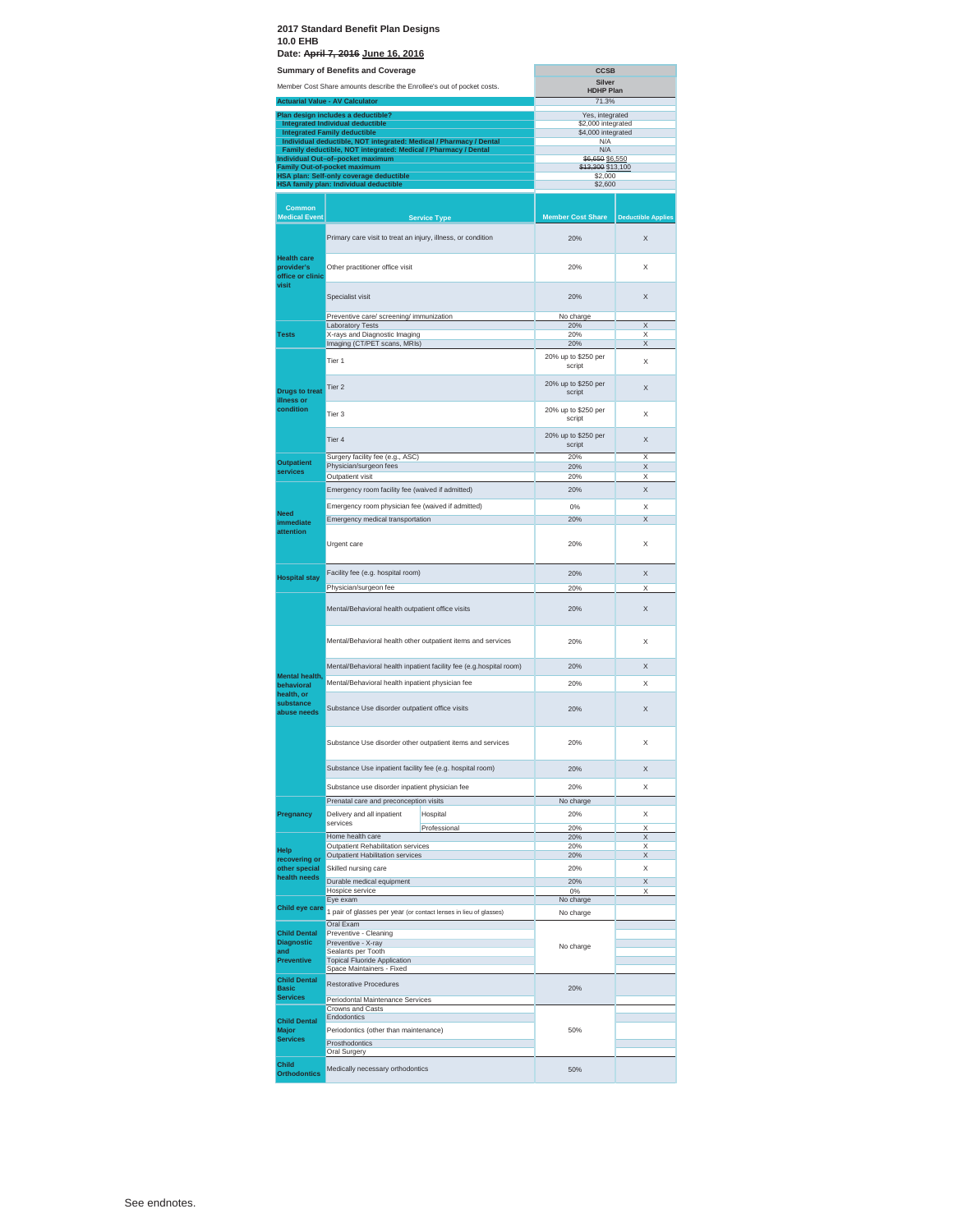**Date: April 7, 2016 June 16, 2016**

| Member Cost Share amounts describe the Enrollee's out of pocket costs. |                                                                                                    | <b>Silver Plan</b><br>100%-150% FPL                                 |                                    | <b>Silver Plan</b><br>150%-200% FPL |                                              |                                     |
|------------------------------------------------------------------------|----------------------------------------------------------------------------------------------------|---------------------------------------------------------------------|------------------------------------|-------------------------------------|----------------------------------------------|-------------------------------------|
|                                                                        | <b>Actuarial Value - AV Calculator</b>                                                             |                                                                     | 94.1%                              |                                     | 87.5%                                        |                                     |
|                                                                        | Plan design includes a deductible?                                                                 |                                                                     | Yes, Medical/Pharmacy              |                                     | Yes, Medical/Pharmacy                        |                                     |
|                                                                        | <b>Integrated Individual deductible</b><br><b>Integrated Family deductible</b>                     |                                                                     | N/A<br>N/A                         |                                     | N/A<br>N/A                                   |                                     |
|                                                                        | Individual deductible, NOT integrated: Medical / Pharmacy / Dental                                 |                                                                     | \$75/\$0/\$0<br>\$150 / \$0 / \$0  |                                     | \$650 / \$50 / \$0                           |                                     |
|                                                                        | Family deductible, NOT integrated: Medical / Pharmacy / Dental<br>Individual Out-of-pocket maximum |                                                                     | \$2,350                            |                                     | \$1,300 / \$100 / \$0<br>\$2,350             |                                     |
|                                                                        | <b>Family Out-of-pocket maximum</b><br>HSA plan: Self-only coverage deductible                     |                                                                     | \$4,700<br>N/A                     |                                     | \$4,700<br>N/A                               |                                     |
|                                                                        | HSA family plan: Individual deductible                                                             |                                                                     | N/A                                |                                     | N/A                                          |                                     |
|                                                                        |                                                                                                    |                                                                     |                                    |                                     |                                              |                                     |
| Common<br><b>Medical Event</b>                                         |                                                                                                    | <b>Service Type</b>                                                 | <b>Member Cost</b><br><b>Share</b> | <b>Deductible</b><br><b>Applies</b> | <b>Member Cost Share</b>                     | <b>Deductible</b><br><b>Applies</b> |
|                                                                        |                                                                                                    |                                                                     |                                    |                                     |                                              |                                     |
|                                                                        | Primary care visit to treat an injury, illness, or condition                                       |                                                                     | \$5                                |                                     | \$10                                         |                                     |
| <b>Health care</b>                                                     |                                                                                                    |                                                                     |                                    |                                     |                                              |                                     |
| provider's                                                             | Other practitioner office visit                                                                    |                                                                     | \$5                                |                                     | \$10                                         |                                     |
| office or clinic<br>visit                                              |                                                                                                    |                                                                     |                                    |                                     |                                              |                                     |
|                                                                        | Specialist visit                                                                                   |                                                                     | \$8                                |                                     | \$25                                         |                                     |
|                                                                        | Preventive care/ screening/ immunization                                                           |                                                                     | No charge                          |                                     | No charge                                    |                                     |
|                                                                        | <b>Laboratory Tests</b>                                                                            |                                                                     | \$8                                |                                     | \$15                                         |                                     |
| <b>Tests</b>                                                           | X-rays and Diagnostic Imaging<br>Imaging (CT/PET scans, MRIs)                                      |                                                                     | \$8<br>\$50                        |                                     | \$25<br>\$100                                |                                     |
|                                                                        |                                                                                                    |                                                                     |                                    |                                     |                                              |                                     |
|                                                                        | Tier 1                                                                                             |                                                                     | \$3                                |                                     | \$5                                          |                                     |
|                                                                        |                                                                                                    |                                                                     |                                    |                                     |                                              | Pharmacy                            |
| <b>Drugs to treat</b><br>illness or                                    | Tier 2                                                                                             |                                                                     | \$10                               |                                     | \$20                                         | deductible                          |
| condition                                                              | Tier <sub>3</sub>                                                                                  |                                                                     | \$15                               |                                     | \$35                                         | Pharmacy                            |
|                                                                        |                                                                                                    |                                                                     |                                    |                                     |                                              | deductible                          |
|                                                                        | Tier 4                                                                                             |                                                                     | 10% up to \$150                    |                                     | 15% up to \$150 per<br>script after pharmacy | Pharmacy                            |
|                                                                        |                                                                                                    |                                                                     | per script                         |                                     | deductible                                   | deductible                          |
| <b>Outpatient</b>                                                      | Surgery facility fee (e.g., ASC)<br>Physician/surgeon fees                                         |                                                                     | 10%<br>10%                         |                                     | 15%<br>15%                                   |                                     |
| services                                                               | Outpatient visit                                                                                   |                                                                     | 10%                                |                                     | 15%                                          |                                     |
|                                                                        | Emergency room facility fee (waived if admitted)                                                   |                                                                     | \$50                               |                                     | \$100                                        |                                     |
|                                                                        | Emergency room physician fee (waived if admitted)                                                  |                                                                     | No charge                          |                                     | No charge                                    |                                     |
| <b>Need</b><br>immediate                                               | Emergency medical transportation                                                                   |                                                                     | \$30                               | X                                   | \$75                                         | X                                   |
| attention                                                              |                                                                                                    |                                                                     |                                    |                                     |                                              |                                     |
|                                                                        | Urgent care                                                                                        |                                                                     | \$5                                |                                     | \$10                                         |                                     |
|                                                                        |                                                                                                    |                                                                     |                                    |                                     |                                              |                                     |
|                                                                        | Facility fee (e.g. hospital room)                                                                  |                                                                     | 10%                                | X                                   | 15%                                          | X                                   |
| <b>Hospital stay</b>                                                   | Physician/surgeon fee                                                                              |                                                                     | 10%                                | Χ                                   | 15%                                          | Χ                                   |
|                                                                        |                                                                                                    |                                                                     |                                    |                                     |                                              |                                     |
|                                                                        | Mental/Behavioral health outpatient office visits                                                  |                                                                     | \$5                                |                                     | \$10                                         |                                     |
|                                                                        |                                                                                                    |                                                                     |                                    |                                     |                                              |                                     |
|                                                                        | Mental/Behavioral health other outpatient items and services                                       |                                                                     | \$5                                |                                     | \$10                                         |                                     |
|                                                                        |                                                                                                    |                                                                     |                                    |                                     |                                              |                                     |
|                                                                        |                                                                                                    | Mental/Behavioral health inpatient facility fee (e.g.hospital room) | 10%                                | X                                   | 15%                                          | X                                   |
| Mental health,<br>behavioral                                           | Mental/Behavioral health inpatient physician fee                                                   |                                                                     | 10%                                | X                                   | 15%                                          | X                                   |
| health, or                                                             |                                                                                                    |                                                                     |                                    |                                     |                                              |                                     |
| substance<br>abuse needs                                               | Substance Use disorder outpatient office visits                                                    |                                                                     | \$5                                |                                     | \$10                                         |                                     |
|                                                                        |                                                                                                    |                                                                     |                                    |                                     |                                              |                                     |
|                                                                        | Substance Use disorder other outpatient items and services                                         |                                                                     | \$5                                |                                     | \$10                                         |                                     |
|                                                                        |                                                                                                    |                                                                     |                                    |                                     |                                              |                                     |
|                                                                        | Substance Use inpatient facility fee (e.g. hospital room)                                          |                                                                     | 10%                                | X                                   | 15%                                          | X                                   |
|                                                                        |                                                                                                    |                                                                     |                                    |                                     |                                              |                                     |
|                                                                        | Substance use disorder inpatient physician fee                                                     |                                                                     | 10%                                | X                                   | 15%                                          | X                                   |
|                                                                        | Prenatal care and preconception visits                                                             |                                                                     | No charge                          |                                     | No charge                                    |                                     |
| Pregnancy                                                              | Delivery and all inpatient<br>services                                                             | Hospital                                                            | 10%                                | X                                   | 15%                                          | X                                   |
|                                                                        | Home health care                                                                                   | Professional                                                        | 10%<br>\$3                         | Χ                                   | 15%<br>\$15                                  | X                                   |
| Help                                                                   | Outpatient Rehabilitation services                                                                 |                                                                     | \$5                                |                                     | \$10                                         |                                     |
| recovering or                                                          | Outpatient Habilitation services                                                                   |                                                                     | \$5                                |                                     | \$10                                         |                                     |
| other special<br>health needs                                          | Skilled nursing care                                                                               |                                                                     | 10%                                | X                                   | 15%                                          | X                                   |
|                                                                        | Durable medical equipment<br>Hospice service                                                       |                                                                     | 10%<br>No charge                   |                                     | 15%<br>No charge                             |                                     |
|                                                                        | Eye exam                                                                                           |                                                                     | No charge                          |                                     | No charge                                    |                                     |
| Child eye care                                                         | 1 pair of glasses per year (or contact lenses in lieu of glasses)                                  |                                                                     | No charge                          |                                     | No charge                                    |                                     |
| <b>Child Dental</b>                                                    | Oral Exam<br>Preventive - Cleaning                                                                 |                                                                     |                                    |                                     |                                              |                                     |
| <b>Diagnostic</b>                                                      | Preventive - X-ray                                                                                 |                                                                     | No charge                          |                                     | No charge                                    |                                     |
| and<br><b>Preventive</b>                                               | Sealants per Tooth<br><b>Topical Fluoride Application</b>                                          |                                                                     |                                    |                                     |                                              |                                     |
|                                                                        | Space Maintainers - Fixed                                                                          |                                                                     |                                    |                                     |                                              |                                     |
| <b>Child Dental</b><br><b>Basic</b>                                    | <b>Restorative Procedures</b>                                                                      |                                                                     | 20%                                |                                     | 20%                                          |                                     |
| <b>Services</b>                                                        | Periodontal Maintenance Services                                                                   |                                                                     |                                    |                                     |                                              |                                     |
|                                                                        | Crowns and Casts<br>Endodontics                                                                    |                                                                     |                                    |                                     |                                              |                                     |
| <b>Child Dental</b><br>Major                                           | Periodontics (other than maintenance)                                                              |                                                                     | 50%                                |                                     | 50%                                          |                                     |
| <b>Services</b>                                                        | Prosthodontics                                                                                     |                                                                     |                                    |                                     |                                              |                                     |
|                                                                        | Oral Surgery                                                                                       |                                                                     |                                    |                                     |                                              |                                     |
| <b>Child</b>                                                           | Medically necessary orthodontics                                                                   |                                                                     | 50%                                |                                     | 50%                                          |                                     |
| <b>Orthodontics</b>                                                    |                                                                                                    |                                                                     |                                    |                                     |                                              |                                     |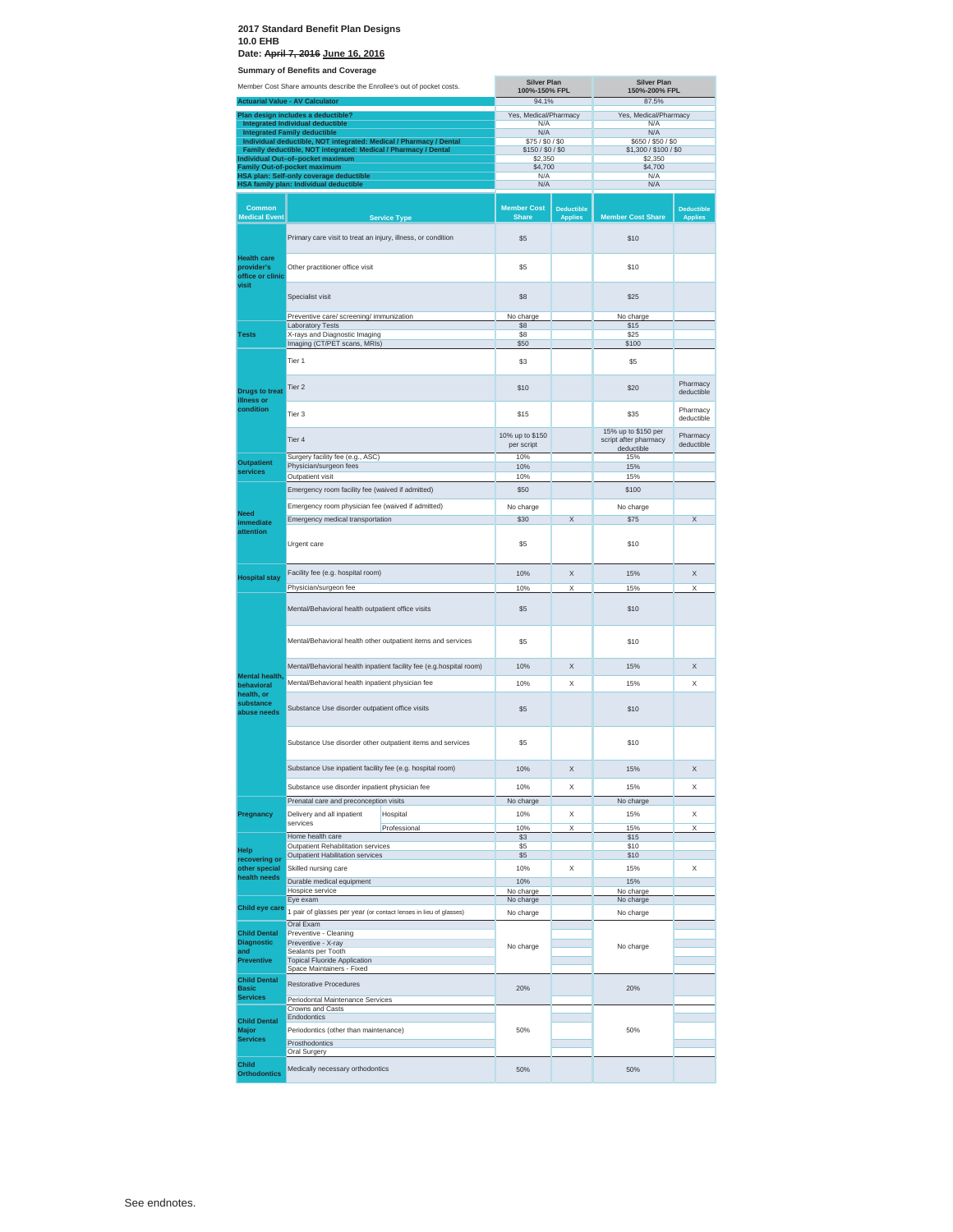|                                                      | <b>Summary of Benefits and Coverage</b><br>Member Cost Share amounts describe the Enrollee's out of pocket costs.                    |                                                                     | <b>Silver Plan</b><br>200%-250% FPL                     |                                     |
|------------------------------------------------------|--------------------------------------------------------------------------------------------------------------------------------------|---------------------------------------------------------------------|---------------------------------------------------------|-------------------------------------|
|                                                      | <b>Actuarial Value - AV Calculator</b>                                                                                               |                                                                     | 73.7%                                                   |                                     |
|                                                      | Plan design includes a deductible?<br><b>Integrated Individual deductible</b>                                                        |                                                                     | Yes, Medical/Pharmacy<br>N/A                            |                                     |
|                                                      | <b>Integrated Family deductible</b>                                                                                                  |                                                                     | N/A                                                     |                                     |
|                                                      | Individual deductible, NOT integrated: Medical / Pharmacy / Dental<br>Family deductible, NOT integrated: Medical / Pharmacy / Dental |                                                                     | \$2,200 / \$250 / \$0<br>\$4,400 / \$500 / \$0          |                                     |
|                                                      | Individual Out-of-pocket maximum<br><b>Family Out-of-pocket maximum</b>                                                              |                                                                     | \$5,700<br>\$11,400                                     |                                     |
|                                                      | HSA plan: Self-only coverage deductible                                                                                              |                                                                     | N/A                                                     |                                     |
|                                                      | <b>HSA family plan: Individual deductible</b>                                                                                        |                                                                     | N/A                                                     |                                     |
| <b>Common</b><br><b>Medical Event</b>                |                                                                                                                                      | <b>Service Type</b>                                                 | <b>Member Cost Share</b>                                | <b>Deductible</b><br><b>Applies</b> |
|                                                      | Primary care visit to treat an injury, illness, or condition                                                                         |                                                                     | \$30                                                    |                                     |
| <b>Health care</b><br>provider's<br>office or clinic | Other practitioner office visit                                                                                                      |                                                                     | \$30                                                    |                                     |
| visit                                                | Specialist visit                                                                                                                     |                                                                     | \$55                                                    |                                     |
|                                                      | Preventive care/ screening/ immunization                                                                                             |                                                                     | No charge                                               |                                     |
| <b>Tests</b>                                         | <b>Laboratory Tests</b><br>X-rays and Diagnostic Imaging                                                                             |                                                                     | \$35<br>\$65                                            |                                     |
|                                                      | Imaging (CT/PET scans, MRIs)                                                                                                         |                                                                     | \$300                                                   |                                     |
|                                                      | Tier 1                                                                                                                               | \$15                                                                |                                                         |                                     |
| <b>Drugs to treat</b><br>illness or                  | Tier <sub>2</sub>                                                                                                                    |                                                                     | \$50                                                    | Pharmacy<br>deductible              |
| condition                                            | Tier <sub>3</sub>                                                                                                                    |                                                                     | \$75                                                    | Pharmacy<br>deductible              |
|                                                      | Tier 4                                                                                                                               |                                                                     | 20% up to \$250 per script<br>after pharmacy deductible | Pharmacy<br>deductible              |
| <b>Outpatient</b><br>services                        | Surgery facility fee (e.g., ASC)<br>Physician/surgeon fees                                                                           |                                                                     | 20%<br>20%                                              |                                     |
|                                                      | Outpatient visit                                                                                                                     |                                                                     | 20%                                                     |                                     |
|                                                      | Emergency room facility fee (waived if admitted)                                                                                     |                                                                     | \$350                                                   |                                     |
| <b>Need</b>                                          | Emergency room physician fee (waived if admitted)                                                                                    |                                                                     | No charge                                               |                                     |
| immediate                                            | Emergency medical transportation                                                                                                     | \$250                                                               | X                                                       |                                     |
| attention                                            | Urgent care                                                                                                                          |                                                                     | \$30                                                    |                                     |
| <b>Hospital stay</b>                                 | Facility fee (e.g. hospital room)                                                                                                    |                                                                     | 20%                                                     | X                                   |
|                                                      | Physician/surgeon fee                                                                                                                |                                                                     | 20%                                                     | Χ                                   |
|                                                      | Mental/Behavioral health outpatient office visits                                                                                    |                                                                     | \$30                                                    |                                     |
|                                                      | Mental/Behavioral health other outpatient items and services                                                                         | \$30                                                                |                                                         |                                     |
|                                                      |                                                                                                                                      | Mental/Behavioral health inpatient facility fee (e.g.hospital room) | 20%                                                     | X                                   |
| Mental health,<br>behavioral                         | Mental/Behavioral health inpatient physician fee                                                                                     |                                                                     | 20%                                                     | X                                   |
| health, or                                           |                                                                                                                                      |                                                                     |                                                         |                                     |
| substance<br>abuse needs                             | Substance Use disorder outpatient office visits                                                                                      | \$30                                                                |                                                         |                                     |
|                                                      | Substance Use disorder other outpatient items and services                                                                           |                                                                     | \$30                                                    |                                     |
|                                                      | Substance Use inpatient facility fee (e.g. hospital room)                                                                            |                                                                     | 20%                                                     | х                                   |
|                                                      | Substance use disorder inpatient physician fee                                                                                       |                                                                     | 20%                                                     | X                                   |
|                                                      | Prenatal care and preconception visits                                                                                               |                                                                     | No charge                                               |                                     |
| Pregnancy                                            | Delivery and all inpatient<br>services                                                                                               | Hospital                                                            | 20%                                                     | X                                   |
|                                                      | Home health care                                                                                                                     | Professional                                                        | 20%<br>\$40                                             | Χ                                   |
| Help                                                 | Outpatient Rehabilitation services                                                                                                   |                                                                     | \$30                                                    |                                     |
| recovering or                                        | Outpatient Habilitation services                                                                                                     |                                                                     | \$30                                                    |                                     |
| other special<br>health needs                        | Skilled nursing care<br>Durable medical equipment                                                                                    |                                                                     | 20%<br>20%                                              | X                                   |
|                                                      | Hospice service                                                                                                                      |                                                                     | No charge                                               |                                     |
| Child eye care                                       | Eye exam                                                                                                                             |                                                                     | No charge                                               |                                     |
|                                                      | 1 pair of glasses per year (or contact lenses in lieu of glasses)<br>Oral Exam                                                       |                                                                     | No charge                                               |                                     |
| <b>Child Dental</b>                                  | Preventive - Cleaning                                                                                                                |                                                                     |                                                         |                                     |
| <b>Diagnostic</b><br>and                             | Preventive - X-ray<br>Sealants per Tooth                                                                                             |                                                                     | No charge                                               |                                     |
| <b>Preventive</b>                                    | <b>Topical Fluoride Application</b>                                                                                                  |                                                                     |                                                         |                                     |
| <b>Child Dental</b>                                  | Space Maintainers - Fixed                                                                                                            |                                                                     |                                                         |                                     |
| <b>Basic</b>                                         | <b>Restorative Procedures</b>                                                                                                        |                                                                     | 20%                                                     |                                     |
| <b>Services</b>                                      | Periodontal Maintenance Services<br>Crowns and Casts                                                                                 |                                                                     |                                                         |                                     |
| <b>Child Dental</b>                                  | Endodontics                                                                                                                          |                                                                     |                                                         |                                     |
| Major<br><b>Services</b>                             | Periodontics (other than maintenance)                                                                                                |                                                                     | 50%                                                     |                                     |
|                                                      | Prosthodontics<br>Oral Surgery                                                                                                       |                                                                     |                                                         |                                     |
| <b>Child</b><br><b>Orthodontics</b>                  | Medically necessary orthodontics                                                                                                     | 50%                                                                 |                                                         |                                     |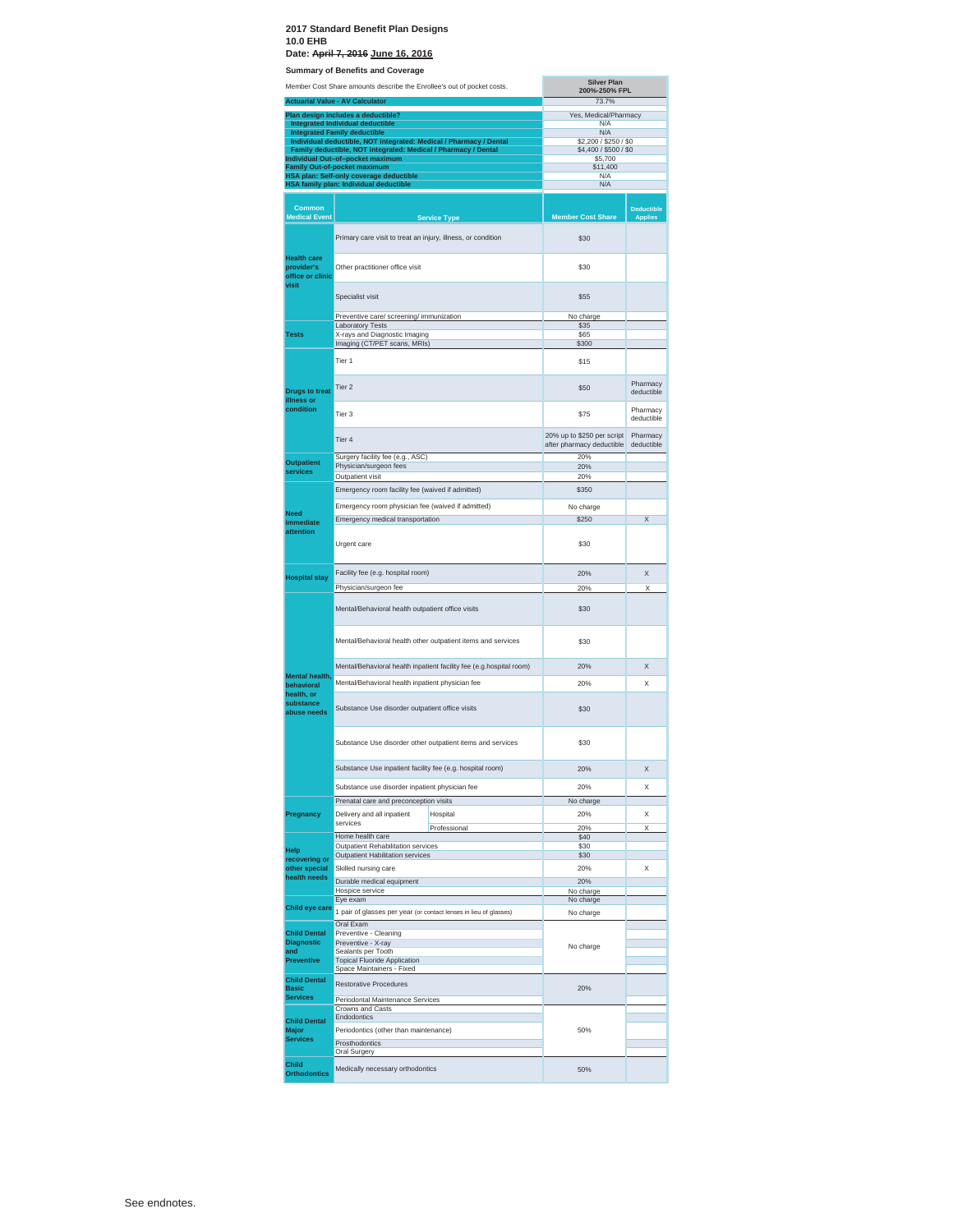#### **2017 Standard Benefit Plan Designs 10.0 EHB Date: April 7, 2016 June 16, 2016**

| Member Cost Share amounts describe the Enrollee's out of pocket costs.                  |                                                                                                    | <b>Bronze Plan</b>                                                  | <b>Bronze</b><br><b>HDHP Plan</b>                        |                                             |                                                          |                                     |
|-----------------------------------------------------------------------------------------|----------------------------------------------------------------------------------------------------|---------------------------------------------------------------------|----------------------------------------------------------|---------------------------------------------|----------------------------------------------------------|-------------------------------------|
|                                                                                         | <b>Actuarial Value - AV Calculator</b>                                                             |                                                                     | 61.9%                                                    |                                             | 62.0%                                                    |                                     |
|                                                                                         | Plan design includes a deductible?                                                                 |                                                                     | Yes, Medical/Pharmacy                                    |                                             | Yes, integrated                                          |                                     |
|                                                                                         | <b>Integrated Individual deductible</b><br><b>Integrated Family deductible</b>                     |                                                                     | N/A<br>N/A                                               |                                             | \$4,500 \$4,800 integrated<br>\$9,000 \$9,600 integrated |                                     |
|                                                                                         | Individual deductible, NOT integrated: Medical / Pharmacy / Dental                                 |                                                                     | \$6,300 / \$500 / \$0                                    |                                             | N/A                                                      |                                     |
|                                                                                         | Family deductible, NOT integrated: Medical / Pharmacy / Dental<br>Individual Out-of-pocket maximum |                                                                     | \$12,600 / \$1,000 / \$0<br>\$6,800                      |                                             | N/A<br>\$6,650 \$6,550                                   |                                     |
|                                                                                         | <b>Family Out-of-pocket maximum</b>                                                                |                                                                     | \$13,600                                                 |                                             | \$13,300 \$13,100                                        |                                     |
|                                                                                         | HSA plan: Self-only coverage deductible<br><b>HSA family plan: Individual deductible</b>           |                                                                     | N/A<br>N/A                                               |                                             | \$4,500 \$4,800<br>\$4,500 \$4,800                       |                                     |
|                                                                                         |                                                                                                    |                                                                     |                                                          |                                             |                                                          |                                     |
| <b>Common</b><br><b>Medical Event</b>                                                   |                                                                                                    | <b>Service Type</b>                                                 | <b>Member Cost Share</b>                                 | Deductible<br><b>Applies</b>                | <b>Member Cost</b><br><b>Share</b>                       | <b>Deductible</b><br><b>Applies</b> |
|                                                                                         | Primary care visit to treat an injury, illness, or condition                                       |                                                                     | \$75                                                     | After 1st three<br>non-preventive<br>visits | 40%                                                      | X                                   |
| <b>Health care</b><br>provider's<br>Other practitioner office visit<br>office or clinic |                                                                                                    |                                                                     | <b>\$75</b>                                              | After 1st three<br>non-preventive<br>visits | 40%                                                      | X                                   |
| visit                                                                                   | Specialist visit                                                                                   |                                                                     | \$105                                                    | After 1st three<br>non-preventive<br>visits | 40%                                                      | X                                   |
|                                                                                         | Preventive care/ screening/ immunization<br>Laboratory Tests                                       |                                                                     | No charge<br>\$40                                        |                                             | No charge<br>40%                                         | X                                   |
| <b>Tests</b>                                                                            | X-rays and Diagnostic Imaging                                                                      |                                                                     | 100%                                                     | X                                           | 40%                                                      | X                                   |
|                                                                                         | Imaging (CT/PET scans, MRIs)                                                                       |                                                                     | 100%                                                     | X                                           | 40%                                                      | X                                   |
|                                                                                         | Tier 1                                                                                             |                                                                     | 100% up to \$500 per script<br>after pharmacy deductible | Pharmacy<br>Deductible                      | 40% up to \$500<br>per script                            | X                                   |
| <b>Drugs to treat</b><br>illness or                                                     | Tier 2                                                                                             |                                                                     | 100% up to \$500 per script<br>after pharmacy deductible | Pharmacy<br>Deductible                      | 40% up to \$500<br>per script                            | X                                   |
| condition                                                                               | Tier 3                                                                                             |                                                                     | 100% up to \$500 per script<br>after pharmacy deductible | Pharmacy<br>Deductible                      | 40% up to \$500<br>per script                            | X                                   |
|                                                                                         | Tier 4                                                                                             |                                                                     | 100% up to \$500 per script<br>after pharmacy deductible | Pharmacy<br>Deductible<br>X                 | 40% up to \$500<br>per script                            | X<br>X                              |
| <b>Outpatient</b><br>services                                                           | Surgery facility fee (e.g., ASC)<br>Physician/surgeon fees                                         |                                                                     | 100%<br>100%                                             | X                                           | 40%<br>40%                                               | X                                   |
|                                                                                         | Outpatient visit                                                                                   |                                                                     | 100%                                                     | X                                           | 40%                                                      | X                                   |
|                                                                                         | Emergency room facility fee (waived if admitted)                                                   |                                                                     | 100%                                                     | X                                           | 40%                                                      | X                                   |
| <b>Need</b>                                                                             | Emergency room physician fee (waived if admitted)<br>Emergency medical transportation              |                                                                     | No charge<br>100%                                        | $\overline{\mathsf{x}}$                     | 0%<br>40%                                                | X<br>$\overline{\mathsf{x}}$        |
| immediate<br>attention                                                                  | Urgent care                                                                                        |                                                                     | \$75                                                     | After 1st three<br>non-preventive<br>visits | 40%                                                      | X                                   |
|                                                                                         | Facility fee (e.g. hospital room)                                                                  |                                                                     | 100%                                                     | X                                           | 40%                                                      | X                                   |
|                                                                                         | Physician/surgeon fee                                                                              |                                                                     | 100%                                                     | Х                                           | 40%                                                      | Х                                   |
|                                                                                         | Mental/Behavioral health outpatient office visits                                                  |                                                                     | \$75                                                     | After 1st three<br>non-preventive<br>visits | 40%                                                      | X                                   |
| <b>Hospital stay</b>                                                                    | Mental/Behavioral health other outpatient items and services                                       |                                                                     | \$75                                                     | After 1st three<br>non-preventive<br>visits | 40%                                                      | X                                   |
|                                                                                         |                                                                                                    | Mental/Behavioral health inpatient facility fee (e.g.hospital room) | 100%                                                     | Χ                                           | 40%                                                      | X                                   |
| Mental health,<br>behavioral                                                            | Mental/Behavioral health inpatient physician fee                                                   |                                                                     | 100%                                                     | X                                           | 40%                                                      | X                                   |
| health, or<br>substance<br>abuse needs                                                  | Substance Use disorder outpatient office visits                                                    |                                                                     | \$75                                                     | After 1st three<br>non-preventive<br>visits | 40%                                                      | X                                   |
|                                                                                         |                                                                                                    | Substance Use disorder other outpatient items and services          | \$75                                                     | After 1st three<br>non-preventive           | 40%                                                      | X                                   |
|                                                                                         | Substance Use inpatient facility fee (e.g. hospital room)                                          |                                                                     | 100%                                                     | visits<br>X                                 | 40%                                                      | X                                   |
|                                                                                         | Substance use disorder inpatient physician fee                                                     |                                                                     | 100%                                                     | X                                           | 40%                                                      | X                                   |
|                                                                                         | Prenatal care and preconception visits                                                             |                                                                     | No charge                                                |                                             | No charge                                                |                                     |
| Pregnancy                                                                               | Delivery and all inpatient                                                                         | Hospital                                                            | 100%                                                     | Χ                                           | 40%                                                      | X                                   |
|                                                                                         | services                                                                                           | Professional                                                        | 100%                                                     | X                                           | 40%                                                      | X                                   |
|                                                                                         | Home health care<br>Outpatient Rehabilitation services                                             |                                                                     | 100%<br>\$75                                             | X                                           | 40%<br>40%                                               | X<br>X                              |
| Help<br>recovering or                                                                   | Outpatient Habilitation services                                                                   |                                                                     | \$75                                                     |                                             | 40%                                                      | X                                   |
| other special                                                                           | Skilled nursing care                                                                               |                                                                     | 100%                                                     | X                                           | 40%                                                      | X                                   |
| health needs                                                                            | Durable medical equipment                                                                          |                                                                     | 100%                                                     | Χ                                           | 40%                                                      | X                                   |
|                                                                                         | Hospice service<br>Eye exam                                                                        |                                                                     | No charge<br>No charge                                   |                                             | 0%<br>No charge                                          | Х                                   |
| Child eye care                                                                          | 1 pair of glasses per year (or contact lenses in lieu of glasses)                                  |                                                                     | No charge                                                |                                             | No charge                                                |                                     |
| <b>Child Dental</b>                                                                     | Oral Exam<br>Preventive - Cleaning                                                                 |                                                                     |                                                          |                                             |                                                          |                                     |
| <b>Diagnostic</b>                                                                       | Preventive - X-ray                                                                                 |                                                                     | No charge                                                |                                             | No charge                                                |                                     |
| and<br><b>Preventive</b>                                                                | Sealants per Tooth<br><b>Topical Fluoride Application</b>                                          |                                                                     |                                                          |                                             |                                                          |                                     |
|                                                                                         | Space Maintainers - Fixed                                                                          |                                                                     |                                                          |                                             |                                                          |                                     |
| <b>Child Dental</b>                                                                     | <b>Restorative Procedures</b>                                                                      |                                                                     |                                                          |                                             |                                                          |                                     |
| Basic<br><b>Services</b>                                                                | Periodontal Maintenance Services                                                                   |                                                                     | 20%                                                      |                                             | 20%                                                      |                                     |
|                                                                                         | <b>Crowns and Casts</b>                                                                            |                                                                     |                                                          |                                             |                                                          |                                     |
| <b>Child Dental</b>                                                                     | Endodontics                                                                                        |                                                                     |                                                          |                                             |                                                          |                                     |
| <b>Major</b><br><b>Services</b>                                                         | Periodontics (other than maintenance)                                                              |                                                                     | 50%                                                      |                                             | 50%                                                      |                                     |
|                                                                                         | Prosthodontics<br>Oral Surgery                                                                     |                                                                     |                                                          |                                             |                                                          |                                     |
| Child<br><b>Orthodontics</b>                                                            | Medically necessary orthodontics                                                                   |                                                                     | 50%                                                      |                                             | 50%                                                      |                                     |
|                                                                                         |                                                                                                    |                                                                     |                                                          |                                             |                                                          |                                     |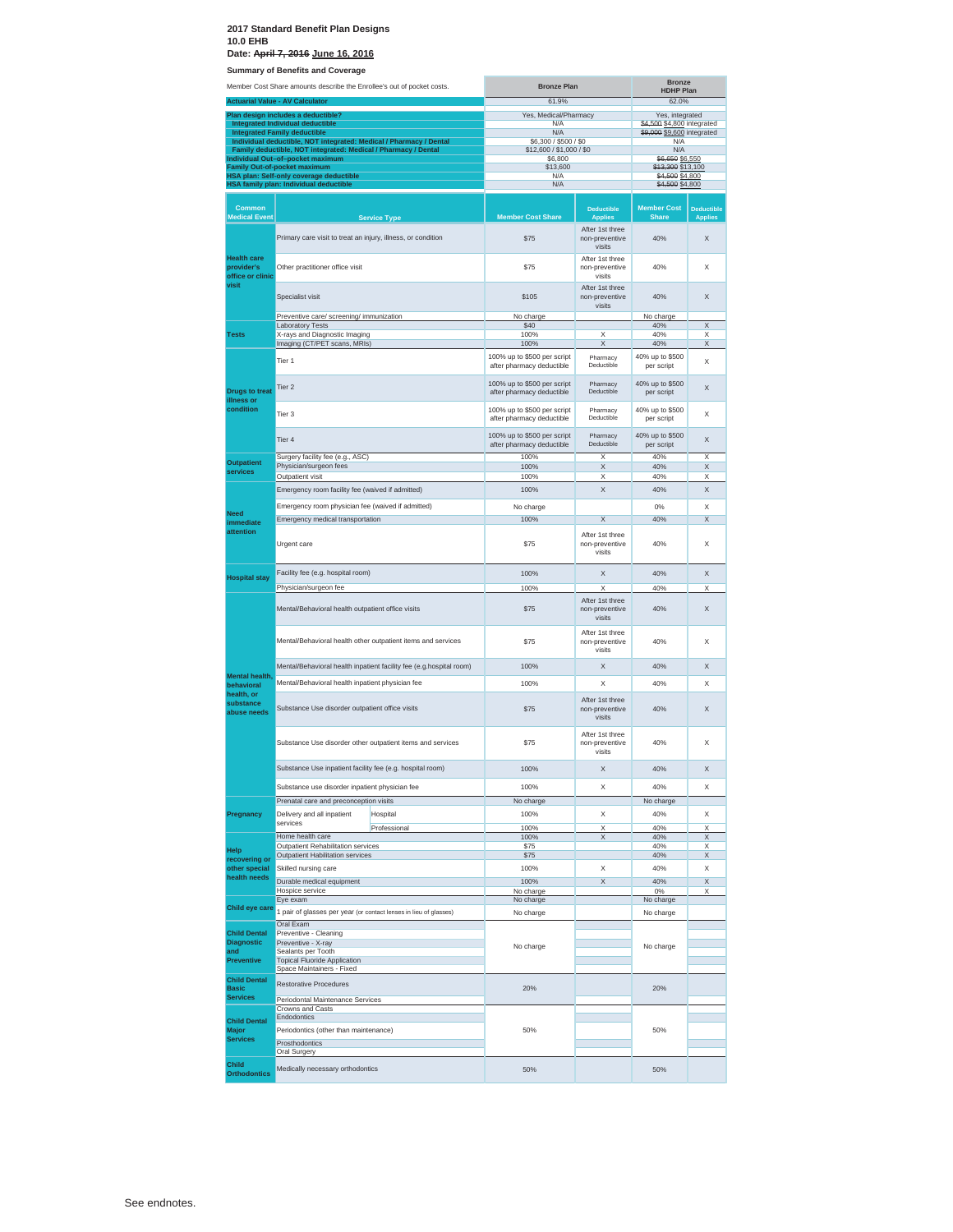**Date: April 7, 2016 June 16, 2016**

|                                                      | <b>Julianual y Of Defierits and Coverage</b><br>Member Cost Share amounts describe the Enrollee's out of pocket costs. |                                                                     | <b>Catastrophic Plan</b>                    |                                             |
|------------------------------------------------------|------------------------------------------------------------------------------------------------------------------------|---------------------------------------------------------------------|---------------------------------------------|---------------------------------------------|
|                                                      | <b>Actuarial Value - AV Calculator</b>                                                                                 |                                                                     |                                             |                                             |
|                                                      | Plan design includes a deductible?                                                                                     |                                                                     |                                             | Yes, integrated                             |
|                                                      | <b>Integrated Individual deductible</b><br><b>Integrated Family deductible</b>                                         |                                                                     | \$7,150 integrated<br>\$14,300 integrated   |                                             |
|                                                      | Individual deductible, NOT integrated: Medical / Pharmacy / Dental                                                     |                                                                     | N/A                                         |                                             |
|                                                      | Family deductible, NOT integrated: Medical / Pharmacy / Dental<br>Individual Out-of-pocket maximum                     |                                                                     | N/A<br>\$7,150                              |                                             |
|                                                      | <b>Family Out-of-pocket maximum</b>                                                                                    |                                                                     | \$14,300                                    |                                             |
|                                                      | HSA plan: Self-only coverage deductible<br>HSA family plan: Individual deductible                                      |                                                                     | N/A<br>N/A                                  |                                             |
|                                                      |                                                                                                                        |                                                                     |                                             |                                             |
| Common<br><b>Medical Event</b>                       |                                                                                                                        | <b>Service Type</b>                                                 | <b>Member Cost</b><br><b>Share</b>          | <b>Deductible</b><br><b>Applies</b>         |
|                                                      | Primary care visit to treat an injury, illness, or condition                                                           |                                                                     | 0%                                          | After 1st three<br>non-preventive<br>visits |
| <b>Health care</b><br>provider's<br>office or clinic | Other practitioner office visit                                                                                        | 0%                                                                  | After 1st three<br>non-preventive<br>visits |                                             |
| visit                                                | Specialist visit                                                                                                       |                                                                     | 0%                                          | X                                           |
|                                                      |                                                                                                                        | Preventive care/ screening/ immunization                            |                                             |                                             |
| <b>Tests</b>                                         | <b>Laboratory Tests</b><br>X-rays and Diagnostic Imaging                                                               |                                                                     | 0%<br>0%                                    | X<br>X                                      |
|                                                      | Imaging (CT/PET scans, MRIs)                                                                                           |                                                                     | 0%                                          | Χ                                           |
|                                                      | Tier 1                                                                                                                 |                                                                     | 0%                                          | X                                           |
| <b>Drugs to treat</b>                                | Tier <sub>2</sub>                                                                                                      | 0%                                                                  | X                                           |                                             |
| illness or<br>condition                              | Tier 3                                                                                                                 |                                                                     | 0%                                          | Χ                                           |
|                                                      | Tier 4                                                                                                                 |                                                                     | 0%                                          | X                                           |
| <b>Outpatient</b>                                    | Surgery facility fee (e.g., ASC)                                                                                       |                                                                     | 0%                                          | $\overline{\mathsf{x}}$                     |
| services                                             | Physician/surgeon fees<br>Outpatient visit                                                                             |                                                                     | 0%<br>0%                                    | X<br>X                                      |
|                                                      | Emergency room facility fee (waived if admitted)                                                                       |                                                                     | 0%                                          | X                                           |
|                                                      |                                                                                                                        |                                                                     |                                             |                                             |
| <b>Need</b>                                          | Emergency room physician fee (waived if admitted)                                                                      |                                                                     | No charge                                   |                                             |
| immediate                                            | Emergency medical transportation                                                                                       |                                                                     | 0%                                          | X                                           |
| attention                                            | Urgent care                                                                                                            |                                                                     | 0%                                          | After 1st three<br>non-preventive<br>visits |
|                                                      | Facility fee (e.g. hospital room)                                                                                      |                                                                     | 0%                                          | X                                           |
| <b>Hospital stay</b>                                 | Physician/surgeon fee                                                                                                  |                                                                     | 0%                                          | X                                           |
|                                                      | Mental/Behavioral health outpatient office visits                                                                      |                                                                     | 0%                                          | After 1st three<br>non-preventive<br>visits |
|                                                      | Mental/Behavioral health other outpatient items and services                                                           |                                                                     | 0%                                          | After 1st three<br>non-preventive<br>visits |
|                                                      |                                                                                                                        | Mental/Behavioral health inpatient facility fee (e.g.hospital room) | 0%                                          | X                                           |
| Mental health,                                       |                                                                                                                        |                                                                     | 0%                                          |                                             |
| behavioral<br>health, or                             | Mental/Behavioral health inpatient physician fee                                                                       |                                                                     |                                             | Χ                                           |
| substance<br>abuse needs                             | Substance Use disorder outpatient office visits                                                                        |                                                                     | 0%                                          | After 1st three<br>non-preventive<br>visits |
|                                                      |                                                                                                                        | Substance Use disorder other outpatient items and services          | 0%                                          | After 1st three<br>non-preventive<br>visits |
|                                                      | Substance Use inpatient facility fee (e.g. hospital room)                                                              |                                                                     | 0%                                          | X                                           |
|                                                      | Substance use disorder inpatient physician fee                                                                         |                                                                     | 0%                                          | Χ                                           |
|                                                      | Prenatal care and preconception visits                                                                                 |                                                                     | No charge                                   |                                             |
| Pregnancy                                            | Delivery and all inpatient                                                                                             |                                                                     |                                             | Χ                                           |
|                                                      | services                                                                                                               | Hospital<br>Professional                                            | 0%<br>0%                                    | X                                           |
|                                                      | Home health care                                                                                                       |                                                                     | 0%                                          | X                                           |
| Help                                                 | Outpatient Rehabilitation services<br>Outpatient Habilitation services                                                 |                                                                     | 0%<br>0%                                    | X<br>X                                      |
| recovering or<br>other special                       |                                                                                                                        |                                                                     | 0%                                          | X                                           |
| health needs                                         | Skilled nursing care<br>Durable medical equipment                                                                      |                                                                     | 0%                                          | $\overline{\mathsf{x}}$                     |
|                                                      | Hospice service                                                                                                        |                                                                     | 0%                                          | X                                           |
| Child eye care                                       | Eye exam                                                                                                               |                                                                     | No charge                                   |                                             |
|                                                      | 1 pair of glasses per year (or contact lenses in lieu of glasses)                                                      |                                                                     | 0%                                          | Χ                                           |
| <b>Child Dental</b>                                  | Oral Exam<br>Preventive - Cleaning                                                                                     |                                                                     |                                             |                                             |
| <b>Diagnostic</b><br>and                             | Preventive - X-ray                                                                                                     |                                                                     | No charge                                   |                                             |
| <b>Preventive</b>                                    | Sealants per Tooth<br><b>Topical Fluoride Application</b>                                                              |                                                                     |                                             |                                             |
|                                                      | Space Maintainers - Fixed                                                                                              |                                                                     |                                             |                                             |
| <b>Child Dental</b><br><b>Basic</b>                  | <b>Restorative Procedures</b>                                                                                          |                                                                     | 0%                                          | X                                           |
| <b>Services</b>                                      | Periodontal Maintenance Services                                                                                       |                                                                     |                                             | Χ                                           |
|                                                      | Crowns and Casts<br>Endodontics                                                                                        |                                                                     |                                             | X                                           |
| <b>Child Dental</b><br>Major                         | Periodontics (other than maintenance)                                                                                  |                                                                     | 0%                                          | X<br>X                                      |
| <b>Services</b>                                      | Prosthodontics                                                                                                         |                                                                     |                                             | Χ                                           |
|                                                      | Oral Surgery                                                                                                           |                                                                     |                                             | х                                           |
| <b>Child</b><br><b>Orthodontics</b>                  | Medically necessary orthodontics                                                                                       | 0%                                                                  | Χ                                           |                                             |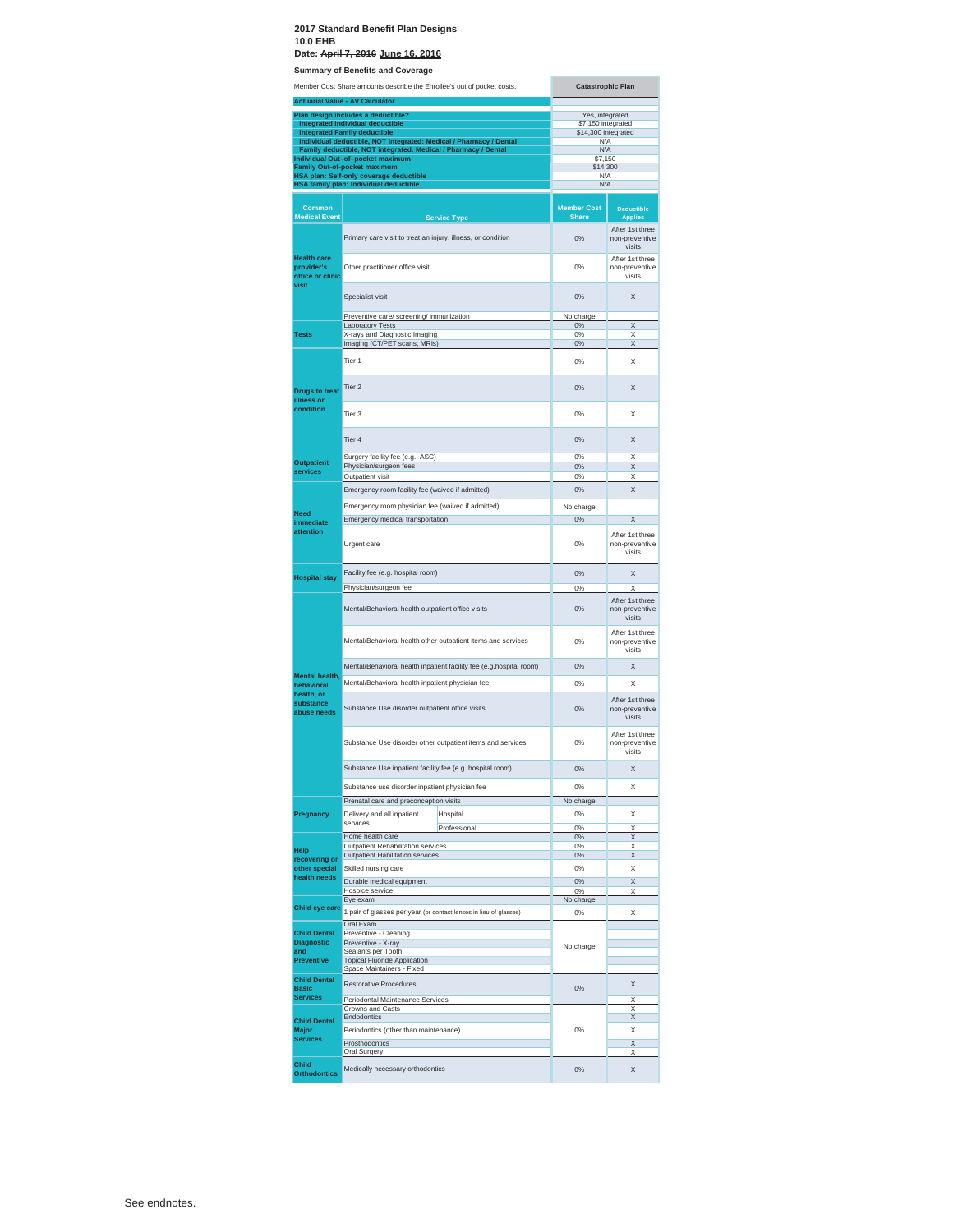



|                                                      | Member Cost Share amounts describe the Enrollee's out of pocket costs.                             |                                                                     | Platinum<br><b>Coinsurance Plan</b> |                                     | Platinum<br><b>Copay Plan</b>      |                              |
|------------------------------------------------------|----------------------------------------------------------------------------------------------------|---------------------------------------------------------------------|-------------------------------------|-------------------------------------|------------------------------------|------------------------------|
|                                                      | <b>Actuarial Value - AV Calculator</b>                                                             |                                                                     | 89.7%                               |                                     | 90.3%                              |                              |
|                                                      | Plan design includes a deductible?                                                                 |                                                                     | No                                  |                                     | No                                 |                              |
|                                                      | <b>Integrated Individual deductible</b><br><b>Integrated Family deductible</b>                     |                                                                     | \$0<br>\$0                          |                                     | \$0<br>\$0                         |                              |
|                                                      | Individual deductible, NOT integrated: Medical / Pharmacy / Dental                                 |                                                                     | \$0/\$0/\$0                         |                                     | \$0/\$0/\$0                        |                              |
|                                                      | Family deductible, NOT integrated: Medical / Pharmacy / Dental<br>Individual Out-of-pocket maximum |                                                                     | \$0/\$0/\$0<br>\$4,000              |                                     | \$0 / \$0 / \$0<br>\$4,000         |                              |
|                                                      | Family Out-of-pocket maximum<br>HSA plan: Self-only coverage deductible                            |                                                                     | \$8,000<br>N/A                      |                                     | \$8,000<br>N/A                     |                              |
|                                                      | HSA family plan: Individual deductible                                                             |                                                                     | N/A                                 |                                     | N/A                                |                              |
|                                                      |                                                                                                    |                                                                     |                                     |                                     |                                    |                              |
| Common<br><b>Medical Event</b>                       |                                                                                                    | <b>Service Type</b>                                                 | <b>Member Cost</b><br><b>Share</b>  | <b>Deductible</b><br><b>Applies</b> | <b>Member Cost</b><br><b>Share</b> | <b>Deductible</b><br>Applies |
|                                                      | Primary care visit to treat an injury, illness, or condition                                       |                                                                     | \$15                                |                                     | \$15                               |                              |
| <b>Health care</b><br>provider's<br>office or clinic | Other practitioner office visit                                                                    |                                                                     | \$15                                |                                     | \$15                               |                              |
| visit                                                | Specialist visit                                                                                   |                                                                     | \$40                                |                                     | \$40                               |                              |
|                                                      | Preventive care/ screening/ immunization                                                           |                                                                     | No charge                           |                                     | No charge                          |                              |
| <b>Tests</b>                                         | Laboratory Tests<br>X-rays and Diagnostic Imaging                                                  |                                                                     | \$20<br>\$40                        |                                     | \$20<br>\$40                       |                              |
|                                                      | Imaging (CT/PET scans, MRIs)                                                                       |                                                                     | 10%                                 |                                     | \$150                              |                              |
|                                                      | Tier 1                                                                                             |                                                                     | \$5                                 |                                     | \$5                                |                              |
| <b>Drugs to treat</b><br>illness or                  | Tier <sub>2</sub>                                                                                  |                                                                     | \$15                                |                                     | \$15                               |                              |
| condition                                            | Tier 3                                                                                             |                                                                     | \$25                                |                                     | \$25                               |                              |
|                                                      | Tier 4                                                                                             |                                                                     | 10% up to \$250<br>per script       |                                     | 10% up to \$250<br>per script      |                              |
| <b>Outpatient</b>                                    | Surgery facility fee (e.g., ASC)<br>Physician/surgeon fees                                         |                                                                     | 10%<br>10%                          |                                     | \$250<br>\$40                      |                              |
| services                                             | Outpatient visit                                                                                   |                                                                     | 10%                                 |                                     | 10%                                |                              |
|                                                      | Emergency room facility fee (waived if admitted)                                                   |                                                                     | \$150                               |                                     | \$150                              |                              |
|                                                      | Emergency room physician fee (waived if admitted)                                                  |                                                                     | No charge                           |                                     | No charge                          |                              |
| <b>Need</b><br>immediate                             | Emergency medical transportation                                                                   |                                                                     | \$150                               |                                     | \$150                              |                              |
| attention                                            | Urgent care                                                                                        |                                                                     | \$15                                |                                     | \$15                               |                              |
|                                                      |                                                                                                    |                                                                     |                                     |                                     | \$250 per day up                   |                              |
| <b>Hospital stay</b>                                 | Facility fee (e.g. hospital room)<br>Physician/surgeon fee                                         |                                                                     | 10%                                 |                                     | to 5 days                          |                              |
|                                                      | Mental/Behavioral health outpatient office visits                                                  |                                                                     | 10%<br>\$15                         |                                     | \$40<br>\$15                       |                              |
|                                                      |                                                                                                    | Mental/Behavioral health other outpatient items and services        | \$15                                |                                     | \$15                               |                              |
|                                                      |                                                                                                    | Mental/Behavioral health inpatient facility fee (e.g.hospital room) | 10%                                 |                                     | \$250 per day up<br>to 5 days      |                              |
| Mental health,<br>behavioral                         | Mental/Behavioral health inpatient physician fee                                                   |                                                                     | 10%                                 |                                     | \$40                               |                              |
| health, or<br>substance<br>abuse needs               | Substance Use disorder outpatient office visits                                                    |                                                                     | \$15                                |                                     | \$15                               |                              |
|                                                      | Substance Use disorder other outpatient items and services                                         |                                                                     | \$15                                |                                     | \$15                               |                              |
|                                                      | Substance Use inpatient facility fee (e.g. hospital room)                                          |                                                                     | 10%                                 |                                     | \$250 per day up<br>to o uay       |                              |
|                                                      | Substance use disorder inpatient physician fee                                                     |                                                                     | 10%                                 |                                     | \$40                               |                              |
|                                                      | Prenatal care and preconception visits                                                             |                                                                     | No charge                           |                                     | No charge                          |                              |
| Pregnancy                                            | Delivery and all inpatient<br>services                                                             | Hospital                                                            | 10%                                 |                                     | \$250 per day up<br>to 5 days      |                              |
|                                                      | Home health care                                                                                   | Professional                                                        | 10%<br>10%                          |                                     | \$40<br>\$20                       |                              |
| Help                                                 | Outpatient Rehabilitation services                                                                 |                                                                     | \$15                                |                                     | \$15                               |                              |
| recovering or                                        | Outpatient Habilitation services                                                                   |                                                                     | \$15                                |                                     | \$15<br>\$150 per day up           |                              |
| other special<br>health needs                        | Skilled nursing care                                                                               |                                                                     | 10%                                 |                                     | to 5 days                          |                              |
|                                                      | Durable medical equipment<br>Hospice service                                                       |                                                                     | 10%<br>No charge                    |                                     | 10%<br>No charge                   |                              |
|                                                      | Eye exam                                                                                           |                                                                     | No charge                           |                                     | No charge                          |                              |
| Child eye care                                       | 1 pair of glasses per year (or contact lenses in lieu of glasses)                                  |                                                                     | No charge                           |                                     | No charge                          |                              |
| <b>Child Dental</b>                                  | Oral Exam<br>Preventive - Cleaning                                                                 |                                                                     |                                     |                                     |                                    |                              |
| <b>Diagnostic</b>                                    | Preventive - X-ray                                                                                 |                                                                     | Not Covered                         |                                     | Not Covered                        |                              |
| and<br><b>Preventive</b>                             | Sealants per Tooth<br><b>Topical Fluoride Application</b>                                          |                                                                     |                                     |                                     |                                    |                              |
| <b>Child Dental</b>                                  | Space Maintainers - Fixed                                                                          |                                                                     |                                     |                                     |                                    |                              |
| <b>Basic</b><br><b>Services</b>                      | <b>Restorative Procedures</b><br>Periodontal Maintenance Services                                  |                                                                     | Not Covered                         |                                     | Not Covered                        |                              |
|                                                      | Crowns and Casts<br>Endodontics                                                                    |                                                                     |                                     |                                     | Not Covered<br>Not Covered         |                              |
| <b>Child Dental</b><br>Major                         | Periodontics (other than maintenance)                                                              |                                                                     | Not Covered                         |                                     | Not Covered                        |                              |
| <b>Services</b>                                      | Prosthodontics                                                                                     |                                                                     |                                     |                                     | Not Covered                        |                              |
|                                                      | <b>Oral Surgery</b>                                                                                |                                                                     |                                     |                                     | Not Covered                        |                              |
| <b>Child</b><br><b>Orthodontics</b>                  | Medically necessary orthodontics                                                                   |                                                                     | Not Covered                         |                                     | Not Covered                        |                              |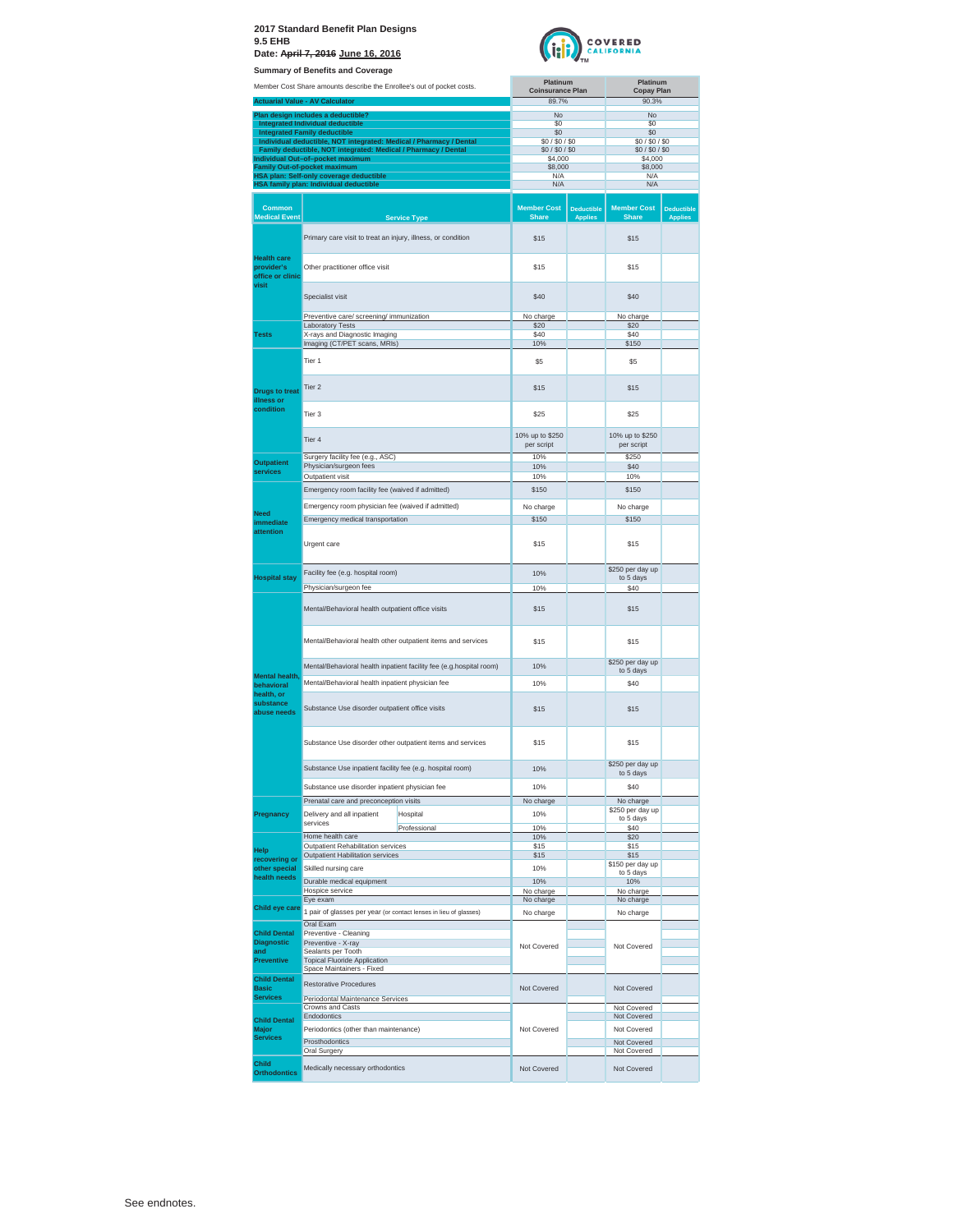**Date: April 7, 2016 June 16, 2016**

| Member Cost Share amounts describe the Enrollee's out of pocket costs. |                                                                                                           | Gold                                                                |                                    | Gold                         |                                    |                              |
|------------------------------------------------------------------------|-----------------------------------------------------------------------------------------------------------|---------------------------------------------------------------------|------------------------------------|------------------------------|------------------------------------|------------------------------|
|                                                                        | <b>Actuarial Value - AV Calculator</b>                                                                    |                                                                     | <b>Coinsurance Plan</b><br>80.9%   |                              | <b>Copay Plan</b><br>81.2%         |                              |
|                                                                        | Plan design includes a deductible?                                                                        |                                                                     | No                                 |                              | No                                 |                              |
|                                                                        | <b>Integrated Individual deductible</b>                                                                   |                                                                     | \$0                                |                              | \$0                                |                              |
|                                                                        | <b>Integrated Family deductible</b><br>Individual deductible, NOT integrated: Medical / Pharmacy / Dental |                                                                     | \$0<br>\$0/\$0/\$0                 |                              | \$0<br>\$0/\$0/\$0                 |                              |
|                                                                        | Family deductible, NOT integrated: Medical / Pharmacy / Dental<br>Individual Out-of-pocket maximum        |                                                                     | \$0/\$0/\$0<br>\$6,750             |                              | \$0/\$0/\$0<br>\$6,750             |                              |
|                                                                        | <b>Family Out-of-pocket maximum</b>                                                                       |                                                                     | \$13,500                           |                              | \$13,500                           |                              |
|                                                                        | HSA plan: Self-only coverage deductible<br>HSA family plan: Individual deductible                         |                                                                     | N/A<br>N/A                         |                              | N/A<br>N/A                         |                              |
|                                                                        |                                                                                                           |                                                                     |                                    |                              |                                    |                              |
| <b>Common</b><br><b>Medical Event</b>                                  |                                                                                                           | <b>Service Type</b>                                                 | <b>Member Cost</b><br><b>Share</b> | <b>Deductible</b><br>Applies | <b>Member Cost</b><br><b>Share</b> | <b>Deductible</b><br>Applies |
|                                                                        | Primary care visit to treat an injury, illness, or condition                                              |                                                                     | \$30                               |                              | \$30                               |                              |
| <b>Health care</b><br>provider's<br>office or clinic                   | Other practitioner office visit                                                                           |                                                                     | \$30                               |                              | \$30                               |                              |
| visit                                                                  | Specialist visit                                                                                          |                                                                     | \$55                               |                              | \$55                               |                              |
|                                                                        | Preventive care/ screening/ immunization                                                                  |                                                                     | No charge<br>\$35                  |                              | No charge                          |                              |
| <b>Tests</b>                                                           | Laboratory Tests<br>X-rays and Diagnostic Imaging                                                         |                                                                     | \$55                               |                              | \$35<br>\$55                       |                              |
|                                                                        | Imaging (CT/PET scans, MRIs)                                                                              |                                                                     | 20%                                |                              | \$275                              |                              |
|                                                                        | Tier 1                                                                                                    |                                                                     | \$15                               |                              | \$15                               |                              |
| <b>Drugs to treat</b><br>illness or                                    | Tier 2                                                                                                    |                                                                     | \$55                               |                              | \$55                               |                              |
| condition                                                              | Tier <sub>3</sub>                                                                                         |                                                                     | \$75                               |                              | \$75                               |                              |
|                                                                        | Tier 4                                                                                                    |                                                                     | 20% up to \$250<br>per script      |                              | 20% up to \$250<br>per script      |                              |
| <b>Outpatient</b>                                                      | Surgery facility fee (e.g., ASC)<br>Physician/surgeon fees                                                |                                                                     | 20%<br>20%                         |                              | \$600<br>\$55                      |                              |
| services                                                               | Outpatient visit                                                                                          |                                                                     | 20%                                |                              | 20%                                |                              |
|                                                                        | Emergency room facility fee (waived if admitted)                                                          |                                                                     | \$325                              |                              | \$325                              |                              |
| <b>Need</b>                                                            | Emergency room physician fee (waived if admitted)                                                         |                                                                     | No charge                          |                              | No charge                          |                              |
| immediate                                                              | Emergency medical transportation                                                                          |                                                                     | \$250                              |                              | \$250                              |                              |
| attention                                                              | Urgent care                                                                                               |                                                                     | \$30                               |                              | \$30                               |                              |
|                                                                        | Facility fee (e.g. hospital room)                                                                         |                                                                     | 20%                                |                              | \$600 per day up                   |                              |
| <b>Hospital stay</b>                                                   | Physician/surgeon fee                                                                                     |                                                                     | 20%                                |                              | to 5 days<br>\$55                  |                              |
|                                                                        | Mental/Behavioral health outpatient office visits                                                         |                                                                     | \$30                               |                              | \$30                               |                              |
|                                                                        | Mental/Behavioral health other outpatient items and services                                              | \$30                                                                |                                    | \$30                         |                                    |                              |
|                                                                        |                                                                                                           | Mental/Behavioral health inpatient facility fee (e.g.hospital room) | 20%                                |                              | \$600 per day up                   |                              |
| Mental health                                                          | Mental/Behavioral health inpatient physician fee                                                          |                                                                     | 20%                                |                              | to 5 days<br>\$55                  |                              |
| behavioral<br>health, or<br>substance<br>abuse needs                   | Substance Use disorder outpatient office visits                                                           |                                                                     | \$30                               |                              | \$30                               |                              |
|                                                                        | Substance Use disorder other outpatient items and services                                                |                                                                     | \$30                               |                              | \$30                               |                              |
|                                                                        |                                                                                                           |                                                                     | 20%                                |                              | \$600 per day up                   |                              |
|                                                                        | Substance Use inpatient facility fee (e.g. hospital room)                                                 |                                                                     |                                    |                              | to 5 days                          |                              |
|                                                                        | Substance use disorder inpatient physician fee                                                            |                                                                     | 20%                                |                              | \$55                               |                              |
|                                                                        | Prenatal care and preconception visits                                                                    |                                                                     | No charge                          |                              | No charge<br>\$600 per day up      |                              |
| Pregnancy                                                              | Delivery and all inpatient<br>services                                                                    | Hospital                                                            | 20%                                |                              | to 5 days                          |                              |
|                                                                        | Home health care                                                                                          | Professional                                                        | 20%<br>20%                         |                              | \$55<br>\$30                       |                              |
| Help                                                                   | Outpatient Rehabilitation services<br>Outpatient Habilitation services                                    |                                                                     | \$30<br>\$30                       |                              | \$30<br>\$30                       |                              |
| recovering or<br>other special                                         | Skilled nursing care                                                                                      |                                                                     | 20%                                |                              | \$300 per day up                   |                              |
| health needs                                                           | Durable medical equipment                                                                                 |                                                                     | 20%                                |                              | to 5 days<br>20%                   |                              |
|                                                                        | Hospice service                                                                                           |                                                                     | No charge                          |                              | No charge                          |                              |
| Child eye care                                                         | Eye exam<br>1 pair of glasses per year (or contact lenses in lieu of glasses)                             |                                                                     | No charge<br>No charge             |                              | No charge<br>No charge             |                              |
|                                                                        | Oral Exam                                                                                                 |                                                                     |                                    |                              |                                    |                              |
| <b>Child Dental</b><br><b>Diagnostic</b>                               | Preventive - Cleaning                                                                                     |                                                                     |                                    |                              |                                    |                              |
| and<br><b>Preventive</b>                                               | Preventive - X-ray<br>Sealants per Tooth<br><b>Topical Fluoride Application</b>                           |                                                                     | Not Covered                        |                              | Not Covered                        |                              |
| <b>Child Dental</b>                                                    | Space Maintainers - Fixed                                                                                 |                                                                     |                                    |                              |                                    |                              |
| <b>Basic</b><br><b>Services</b>                                        | <b>Restorative Procedures</b><br>Periodontal Maintenance Services                                         |                                                                     | Not Covered                        |                              | Not Covered                        |                              |
| <b>Child Dental</b>                                                    | Crowns and Casts<br>Endodontics                                                                           |                                                                     |                                    |                              | Not Covered<br>Not Covered         |                              |
| Major                                                                  | Periodontics (other than maintenance)                                                                     |                                                                     | Not Covered                        |                              | Not Covered                        |                              |
| <b>Services</b>                                                        | Prosthodontics                                                                                            |                                                                     |                                    |                              | Not Covered                        |                              |
| <b>Child</b>                                                           | <b>Oral Surgery</b><br>Medically necessary orthodontics                                                   |                                                                     | Not Covered                        |                              | Not Covered<br>Not Covered         |                              |
| <b>Orthodontics</b>                                                    |                                                                                                           |                                                                     |                                    |                              |                                    |                              |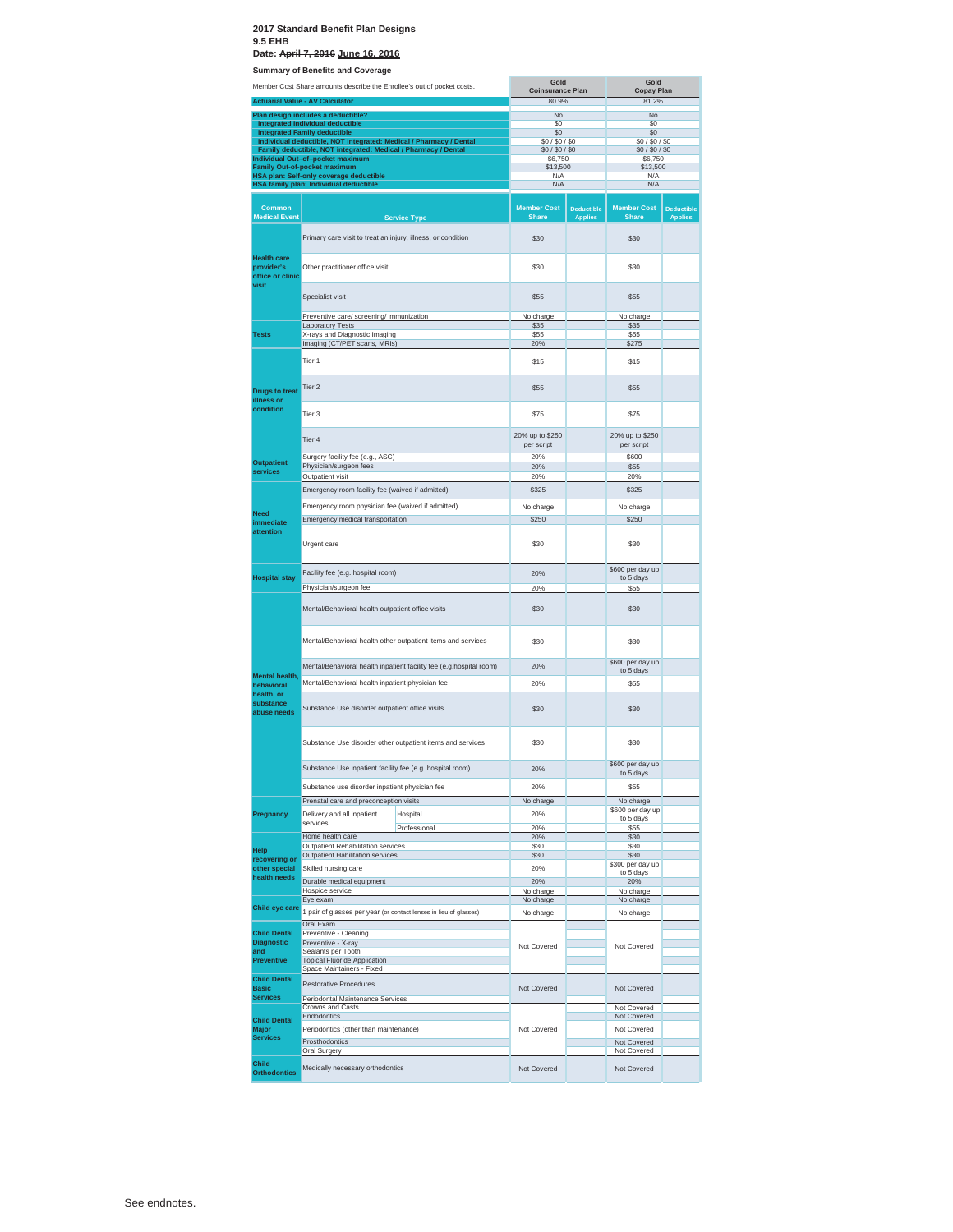|                                                      | <b>Summary of Benefits and Coverage</b>                                                                   |                                                              |                                                            |                                     |
|------------------------------------------------------|-----------------------------------------------------------------------------------------------------------|--------------------------------------------------------------|------------------------------------------------------------|-------------------------------------|
|                                                      | Member Cost Share amounts describe the Enrollee's out of pocket costs.                                    |                                                              | <b>Silver Plan</b>                                         |                                     |
|                                                      | <b>Actuarial Value - AV Calculator</b>                                                                    |                                                              | 71.5%                                                      |                                     |
|                                                      | Plan design includes a deductible?                                                                        |                                                              | Yes, Medical/Pharmacy                                      |                                     |
|                                                      | <b>Integrated Individual deductible</b>                                                                   |                                                              | N/A                                                        |                                     |
|                                                      | <b>Integrated Family deductible</b><br>Individual deductible, NOT integrated: Medical / Pharmacy / Dental |                                                              | N/A<br>\$2,500/ \$250 / \$0                                |                                     |
|                                                      | Family deductible, NOT integrated: Medical / Pharmacy / Dental                                            |                                                              | \$5,000/\$500 / \$0                                        |                                     |
|                                                      | Individual Out-of-pocket maximum                                                                          |                                                              | \$6,800                                                    |                                     |
|                                                      | <b>Family Out-of-pocket maximum</b><br>HSA plan: Self-only coverage deductible                            |                                                              | \$13,600<br>N/A                                            |                                     |
|                                                      | HSA family plan: Individual deductible                                                                    |                                                              | N/A                                                        |                                     |
|                                                      |                                                                                                           |                                                              |                                                            |                                     |
| <b>Common</b><br><b>Medical Event</b>                |                                                                                                           | <b>Service Type</b>                                          | <b>Member Cost Share</b>                                   | <b>Deductible</b><br><b>Applies</b> |
|                                                      |                                                                                                           | Primary care visit to treat an injury, illness, or condition |                                                            |                                     |
| <b>Health care</b><br>provider's<br>office or clinic | Other practitioner office visit                                                                           |                                                              | \$35                                                       |                                     |
| visit                                                | Specialist visit                                                                                          |                                                              | \$70                                                       |                                     |
|                                                      | Preventive care/ screening/ immunization                                                                  |                                                              | No charge                                                  |                                     |
| Tests                                                | <b>Laboratory Tests</b>                                                                                   |                                                              | \$35                                                       |                                     |
|                                                      | X-rays and Diagnostic Imaging<br>Imaging (CT/PET scans, MRIs)                                             |                                                              | \$70<br>\$300                                              |                                     |
|                                                      | Tier 1                                                                                                    |                                                              | \$15                                                       |                                     |
|                                                      | Tier 2                                                                                                    |                                                              | \$55                                                       | Pharmacy                            |
| <b>Drugs to treat</b><br>illness or                  |                                                                                                           |                                                              |                                                            | deductible                          |
| condition                                            | Tier <sub>3</sub>                                                                                         |                                                              | \$80                                                       | Pharmacy<br>deductible              |
|                                                      | Tier 4                                                                                                    |                                                              | 20% up to \$250 per<br>script after pharmacy<br>deductible | Pharmacy<br>deductible              |
| <b>Outpatient</b>                                    | Surgery facility fee (e.g., ASC)                                                                          |                                                              | 20%                                                        |                                     |
| services                                             | Physician/surgeon fees<br>Outpatient visit                                                                |                                                              | 20%<br>20%                                                 |                                     |
|                                                      | Emergency room facility fee (waived if admitted)                                                          |                                                              | \$350                                                      |                                     |
|                                                      |                                                                                                           |                                                              |                                                            |                                     |
| <b>Need</b>                                          | Emergency room physician fee (waived if admitted)<br>Emergency medical transportation                     |                                                              | No charge                                                  |                                     |
| immediate<br>attention                               |                                                                                                           |                                                              | \$250                                                      | Χ                                   |
|                                                      | Urgent care                                                                                               |                                                              | \$35                                                       |                                     |
| <b>Hospital stay</b>                                 | Facility fee (e.g. hospital room)                                                                         |                                                              | 20%                                                        | X                                   |
|                                                      | Physician/surgeon fee                                                                                     |                                                              | 20%                                                        | Χ                                   |
|                                                      | Mental/Behavioral health outpatient office visits                                                         |                                                              | \$35                                                       |                                     |
|                                                      | Mental/Behavioral health other outpatient items and services                                              |                                                              | \$35                                                       |                                     |
|                                                      | Mental/Behavioral health inpatient facility fee (e.g.hospital room)                                       |                                                              | 20%                                                        | X                                   |
| Mental health,<br>behavioral                         | Mental/Behavioral health inpatient physician fee                                                          |                                                              | 20%                                                        | X                                   |
| health, or<br>substance<br>abuse needs               | Substance Use disorder outpatient office visits                                                           |                                                              | \$35                                                       |                                     |
|                                                      | Substance Use disorder other outpatient items and services                                                |                                                              | \$35                                                       |                                     |
|                                                      | Substance Use inpatient facility fee (e.g. hospital room)                                                 |                                                              | 20%                                                        | X                                   |
|                                                      |                                                                                                           |                                                              |                                                            |                                     |
|                                                      | Substance use disorder inpatient physician fee                                                            |                                                              | 20%                                                        | Χ                                   |
|                                                      | Prenatal care and preconception visits                                                                    |                                                              | No charge                                                  |                                     |
| Pregnancy                                            | Delivery and all inpatient<br>services                                                                    | Hospital                                                     | 20%                                                        | X                                   |
|                                                      | Home health care                                                                                          | Professional                                                 | 20%<br>\$45                                                | X                                   |
| Help                                                 | Outpatient Rehabilitation services                                                                        |                                                              | \$35                                                       |                                     |
| recovering or                                        | Outpatient Habilitation services                                                                          |                                                              | \$35                                                       |                                     |
| other special<br>health needs                        | Skilled nursing care                                                                                      |                                                              | 20%                                                        | X                                   |
|                                                      | Durable medical equipment                                                                                 |                                                              | 20%                                                        |                                     |
|                                                      | Hospice service<br>Eye exam                                                                               |                                                              | No charge<br>No charge                                     |                                     |
| Child eye care                                       | 1 pair of glasses per year (or contact lenses in lieu of glasses)                                         |                                                              | No charge                                                  |                                     |
|                                                      | Oral Exam                                                                                                 |                                                              |                                                            |                                     |
| <b>Child Dental</b>                                  | Preventive - Cleaning                                                                                     |                                                              |                                                            |                                     |
| <b>Diagnostic</b><br>and                             | Preventive - X-ray<br>Sealants per Tooth                                                                  |                                                              | Not Covered                                                |                                     |
| <b>Preventive</b>                                    | <b>Topical Fluoride Application</b>                                                                       |                                                              |                                                            |                                     |
| <b>Child Dental</b>                                  | Space Maintainers - Fixed                                                                                 |                                                              |                                                            |                                     |
| <b>Basic</b>                                         | <b>Restorative Procedures</b>                                                                             |                                                              | Not Covered                                                |                                     |
| <b>Services</b>                                      | Periodontal Maintenance Services                                                                          |                                                              |                                                            |                                     |
|                                                      | Crowns and Casts<br>Endodontics                                                                           |                                                              |                                                            |                                     |
| <b>Child Dental</b><br>Major                         | Periodontics (other than maintenance)                                                                     |                                                              | Not Covered                                                |                                     |
| Services                                             | Prosthodontics                                                                                            |                                                              |                                                            |                                     |
|                                                      | <b>Oral Surgery</b>                                                                                       |                                                              |                                                            |                                     |
| Child                                                | Medically necessary orthodontics                                                                          | Not Covered                                                  |                                                            |                                     |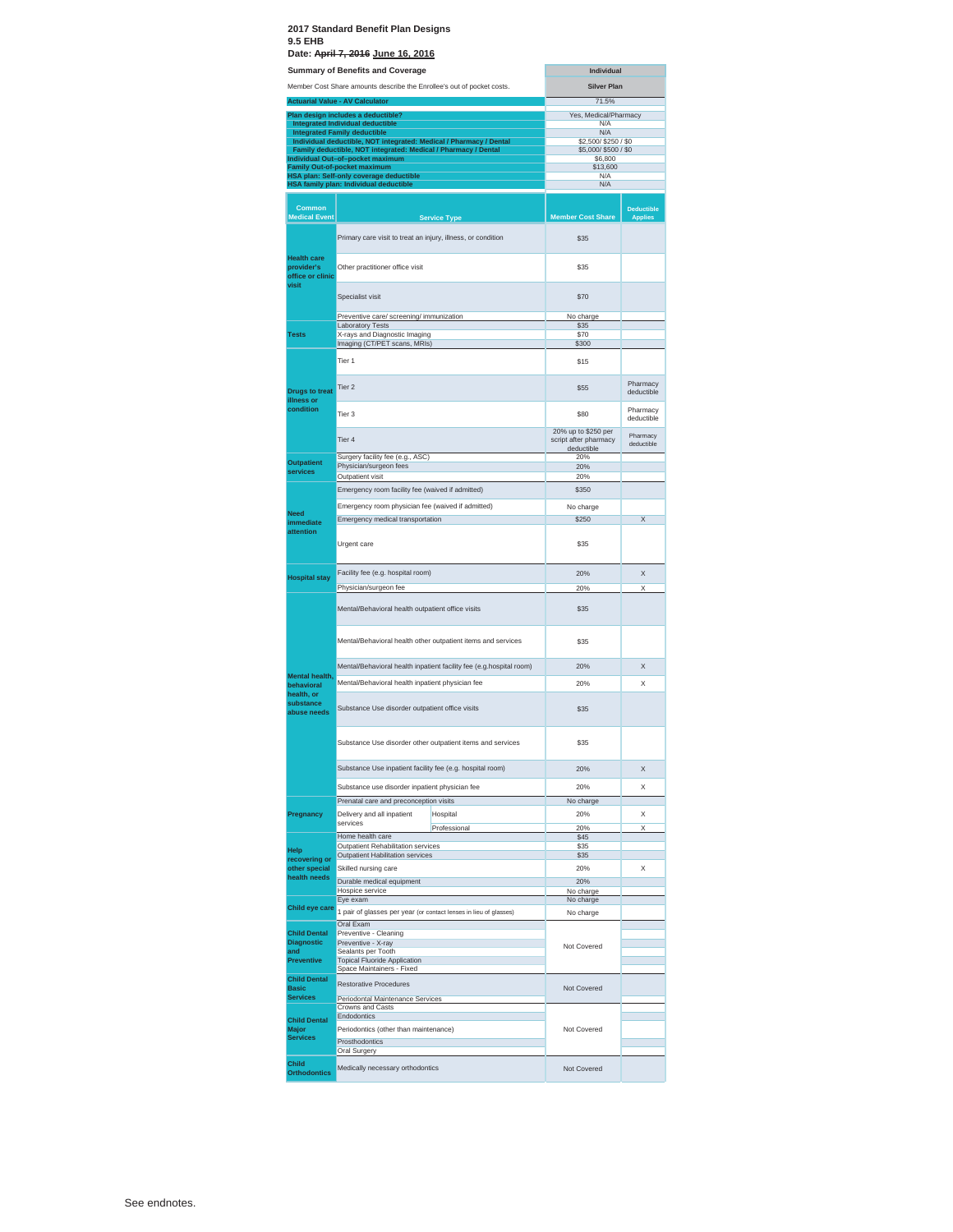| <b>Summary of Benefits and Coverage</b>                                                            |                                                                                   | <b>CCSB</b>                                                       |                                                            | <b>CCSB</b>                         |                                                            |                                     |
|----------------------------------------------------------------------------------------------------|-----------------------------------------------------------------------------------|-------------------------------------------------------------------|------------------------------------------------------------|-------------------------------------|------------------------------------------------------------|-------------------------------------|
| Member Cost Share amounts describe the Enrollee's out of pocket costs.                             |                                                                                   |                                                                   | <b>Silver</b><br><b>Coinsurance Plan</b>                   |                                     | <b>Silver</b>                                              |                                     |
| <b>Actuarial Value - AV Calculator</b>                                                             |                                                                                   |                                                                   | 71.6%                                                      |                                     | <b>Copay Plan</b><br>71.3%                                 |                                     |
| Plan design includes a deductible?                                                                 |                                                                                   |                                                                   | Yes, Medical/Pharmacy                                      |                                     | Yes, Medical/Pharmacy                                      |                                     |
|                                                                                                    | <b>Integrated Individual deductible</b><br><b>Integrated Family deductible</b>    |                                                                   |                                                            | N/A<br>N/A                          |                                                            |                                     |
|                                                                                                    | Individual deductible, NOT integrated: Medical / Pharmacy / Dental                |                                                                   |                                                            | \$2,000/\$250/\$0                   | N/A<br>\$2,000/\$250/\$0                                   |                                     |
| Family deductible, NOT integrated: Medical / Pharmacy / Dental<br>Individual Out-of-pocket maximum |                                                                                   |                                                                   | \$4,000 / \$500 / \$0<br>\$6,800                           |                                     | \$4,000 / \$500 / \$0<br>\$6,800                           |                                     |
| <b>Family Out-of-pocket maximum</b>                                                                |                                                                                   |                                                                   | \$13,600                                                   |                                     | \$13,600                                                   |                                     |
|                                                                                                    | HSA plan: Self-only coverage deductible<br>HSA family plan: Individual deductible |                                                                   | N/A<br>N/A                                                 |                                     | N/A<br>N/A                                                 |                                     |
|                                                                                                    |                                                                                   |                                                                   |                                                            |                                     |                                                            |                                     |
| Common<br><b>Medical Event</b>                                                                     |                                                                                   | <b>Service Type</b>                                               | <b>Member Cost Share</b>                                   | <b>Deductible</b><br><b>Applies</b> | <b>Member Cost Share</b>                                   | <b>Deductible</b><br><b>Applies</b> |
|                                                                                                    | Primary care visit to treat an injury, illness, or condition                      |                                                                   | \$45                                                       |                                     | \$45                                                       |                                     |
| <b>Health care</b><br>provider's<br>office or clinic<br>visit                                      | Other practitioner office visit                                                   |                                                                   | \$45                                                       |                                     | \$45                                                       |                                     |
|                                                                                                    | Specialist visit                                                                  |                                                                   | \$75                                                       |                                     | \$75                                                       |                                     |
|                                                                                                    |                                                                                   | Preventive care/ screening/ immunization                          |                                                            |                                     | No charge<br>\$40                                          |                                     |
| <b>Tests</b>                                                                                       | <b>Laboratory Tests</b><br>X-rays and Diagnostic Imaging                          |                                                                   | \$40<br>\$70                                               |                                     | \$70                                                       |                                     |
|                                                                                                    | Imaging (CT/PET scans, MRIs)                                                      |                                                                   | 20%                                                        |                                     | \$300                                                      |                                     |
|                                                                                                    | Tier 1                                                                            |                                                                   | \$15                                                       |                                     | \$15                                                       |                                     |
| <b>Drugs to treat</b><br>illness or                                                                | Tier 2                                                                            |                                                                   | \$55                                                       | Pharmacy<br>deductible              | \$55                                                       | Pharmacy<br>deductible              |
| condition                                                                                          | Tier <sub>3</sub>                                                                 |                                                                   | \$85                                                       | Pharmacy<br>deductible              | \$85                                                       | Pharmacy<br>deductible              |
|                                                                                                    | Tier <sub>4</sub>                                                                 |                                                                   | 20% up to \$250 per<br>script after pharmacy<br>deductible | Pharmacy<br>deductible              | 20% up to \$250 per<br>script after pharmacy<br>deductible | Pharmacy<br>deductible              |
| <b>Outpatient</b>                                                                                  | Surgery facility fee (e.g., ASC)<br>Physician/surgeon fees                        |                                                                   | 20%<br>20%                                                 |                                     | 20%<br>20%                                                 |                                     |
| services                                                                                           | Outpatient visit                                                                  |                                                                   | 20%                                                        |                                     | 20%                                                        |                                     |
|                                                                                                    | Emergency room facility fee (waived if admitted)                                  |                                                                   | \$350                                                      |                                     | \$350                                                      |                                     |
|                                                                                                    | Emergency room physician fee (waived if admitted)                                 |                                                                   | No charge                                                  |                                     | No charge                                                  |                                     |
| <b>Need</b><br>immediate                                                                           | Emergency medical transportation                                                  |                                                                   | \$250                                                      | X                                   | \$250                                                      | X                                   |
| attention                                                                                          |                                                                                   |                                                                   |                                                            |                                     |                                                            |                                     |
|                                                                                                    | Urgent care                                                                       |                                                                   | \$45                                                       |                                     | \$45                                                       |                                     |
| <b>Hospital stay</b>                                                                               | Facility fee (e.g. hospital room)                                                 |                                                                   | 20%                                                        | $\mathsf X$                         | 20%                                                        | X                                   |
|                                                                                                    | Physician/surgeon fee                                                             |                                                                   | 20%                                                        | X                                   | 20%                                                        | Χ                                   |
|                                                                                                    | Mental/Behavioral health outpatient office visits                                 |                                                                   | \$45                                                       |                                     | \$45                                                       |                                     |
|                                                                                                    | Mental/Behavioral health other outpatient items and services                      |                                                                   | \$45                                                       |                                     | \$45                                                       |                                     |
|                                                                                                    | Mental/Behavioral health inpatient facility fee (e.g.hospital room)               |                                                                   | 20%                                                        | X                                   | 20%                                                        | X                                   |
| Mental health,                                                                                     |                                                                                   |                                                                   | 20%                                                        | X                                   | 20%                                                        | Χ                                   |
| behavioral<br>health, or<br>substance                                                              | Mental/Behavioral health inpatient physician fee                                  |                                                                   | \$45                                                       |                                     | \$45                                                       |                                     |
| abuse needs                                                                                        | Substance Use disorder outpatient office visits                                   |                                                                   |                                                            |                                     |                                                            |                                     |
|                                                                                                    | Substance Use disorder other outpatient items and services                        |                                                                   | \$45                                                       |                                     | \$45                                                       |                                     |
|                                                                                                    | Substance Use inpatient facility fee (e.g. hospital room)                         |                                                                   | 20%                                                        | X                                   | 20%                                                        | X                                   |
|                                                                                                    | Substance use disorder inpatient physician fee                                    |                                                                   | 20%                                                        | X                                   | 20%                                                        | X                                   |
|                                                                                                    | Prenatal care and preconception visits                                            |                                                                   | No charge                                                  |                                     | No charge                                                  |                                     |
| Pregnancy                                                                                          | Delivery and all inpatient                                                        | Hospital                                                          | 20%                                                        | X                                   | 20%                                                        | X                                   |
|                                                                                                    | services                                                                          | Professional                                                      | 20%                                                        | X                                   | 20%                                                        | X                                   |
|                                                                                                    | Home health care<br>Outpatient Rehabilitation services                            |                                                                   | 20%<br>\$45                                                |                                     | \$45<br>\$45                                               |                                     |
| Help<br>recovering or                                                                              | Outpatient Habilitation services                                                  |                                                                   | \$45                                                       |                                     | \$45                                                       |                                     |
| other special                                                                                      | Skilled nursing care                                                              |                                                                   | 20%                                                        | X                                   | 20%                                                        | Χ                                   |
| health needs                                                                                       | Durable medical equipment                                                         |                                                                   | 20%                                                        |                                     | 20%                                                        |                                     |
|                                                                                                    | Hospice service<br>Eye exam                                                       |                                                                   | No charge<br>No charge                                     |                                     | No charge<br>No charge                                     |                                     |
| Child eye care                                                                                     |                                                                                   | 1 pair of glasses per year (or contact lenses in lieu of glasses) | No charge                                                  |                                     | No charge                                                  |                                     |
|                                                                                                    | Oral Exam<br>Preventive - Cleaning                                                |                                                                   |                                                            |                                     |                                                            |                                     |
| <b>Child Dental</b><br><b>Diagnostic</b>                                                           |                                                                                   |                                                                   | Not Covered                                                |                                     |                                                            |                                     |
| and                                                                                                | Sealants per Tooth                                                                | Preventive - X-ray                                                |                                                            |                                     | Not Covered                                                |                                     |
| <b>Preventive</b>                                                                                  | <b>Topical Fluoride Application</b><br>Space Maintainers - Fixed                  |                                                                   |                                                            |                                     |                                                            |                                     |
| <b>Child Dental</b>                                                                                | <b>Restorative Procedures</b>                                                     |                                                                   |                                                            |                                     |                                                            |                                     |
| <b>Basic</b><br><b>Services</b>                                                                    | Periodontal Maintenance Services                                                  |                                                                   | Not Covered                                                |                                     | Not Covered                                                |                                     |
|                                                                                                    | Crowns and Casts                                                                  |                                                                   |                                                            |                                     | Not Covered                                                |                                     |
| <b>Child Dental</b>                                                                                | Endodontics                                                                       |                                                                   |                                                            |                                     | Not Covered                                                |                                     |
| <b>Major</b><br><b>Services</b>                                                                    | Periodontics (other than maintenance)                                             |                                                                   | Not Covered                                                |                                     | Not Covered                                                |                                     |
|                                                                                                    | Prosthodontics<br><b>Oral Surgery</b>                                             |                                                                   |                                                            |                                     | Not Covered<br>Not Covered                                 |                                     |
| <b>Child</b>                                                                                       |                                                                                   |                                                                   |                                                            |                                     |                                                            |                                     |
| <b>Orthodontics</b>                                                                                | Medically necessary orthodontics                                                  | Not Covered                                                       |                                                            | Not Covered                         |                                                            |                                     |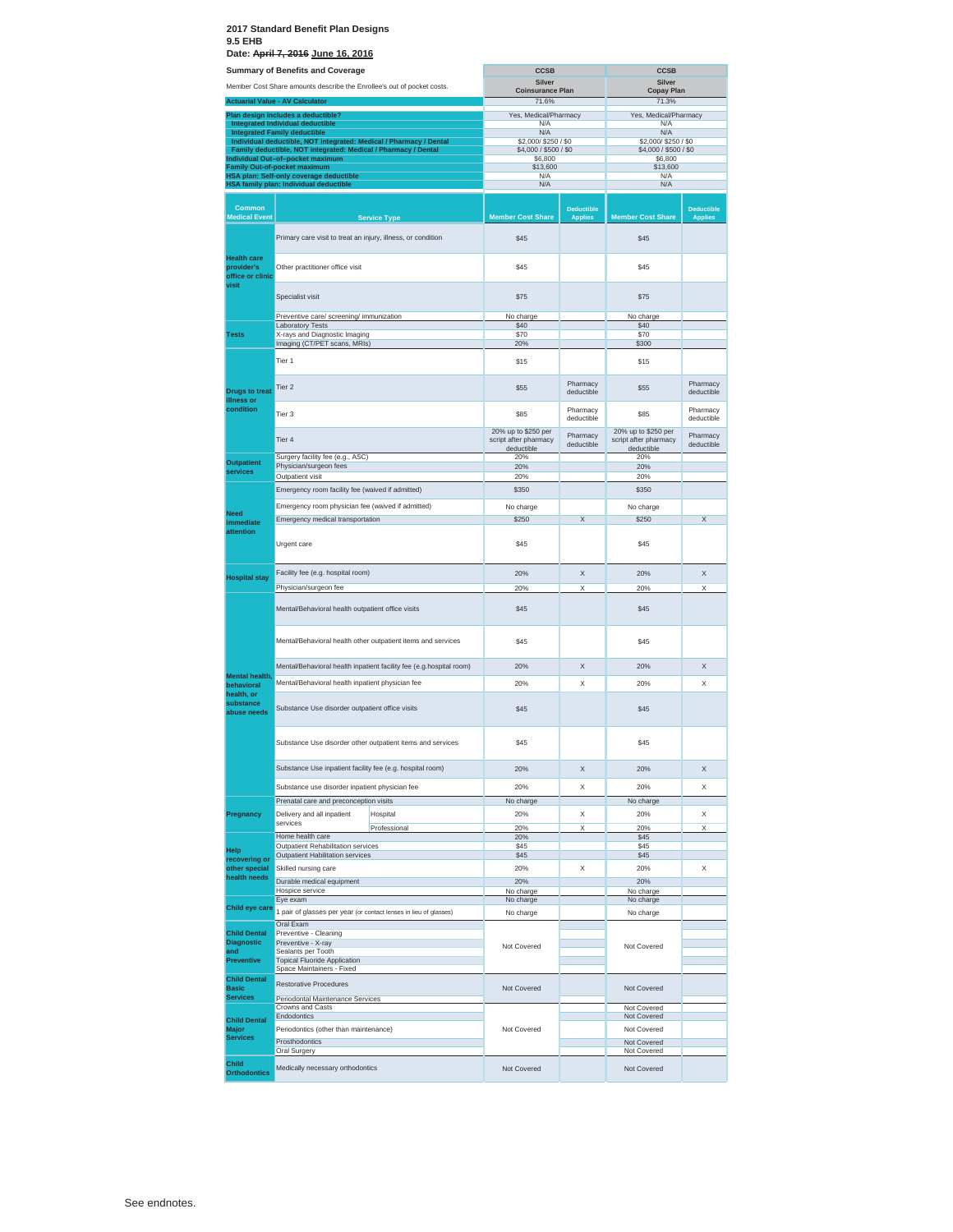|                                                      | <b>Summary of Benefits and Coverage</b>                                                                                              | <b>CCSB</b>                           |                           |
|------------------------------------------------------|--------------------------------------------------------------------------------------------------------------------------------------|---------------------------------------|---------------------------|
|                                                      | Member Cost Share amounts describe the Enrollee's out of pocket costs.                                                               | <b>Silver</b>                         |                           |
|                                                      | <b>Actuarial Value - AV Calculator</b>                                                                                               | <b>HDHP Plan</b>                      |                           |
|                                                      |                                                                                                                                      | 71.3%                                 |                           |
|                                                      | Plan design includes a deductible?<br><b>Integrated Individual deductible</b>                                                        | Yes, integrated<br>\$2,000 integrated |                           |
|                                                      | <b>Integrated Family deductible</b>                                                                                                  | \$4,000 integrated                    |                           |
|                                                      | Individual deductible, NOT integrated: Medical / Pharmacy / Dental<br>Family deductible, NOT integrated: Medical / Pharmacy / Dental | N/A                                   |                           |
|                                                      | Individual Out-of-pocket maximum                                                                                                     | N/A<br>\$6,650 \$6,550                |                           |
|                                                      | <b>Family Out-of-pocket maximum</b>                                                                                                  | \$13,300 \$13,100                     |                           |
|                                                      | HSA plan: Self-only coverage deductible<br>HSA family plan: Individual deductible                                                    | \$2,000<br>\$2,600                    |                           |
|                                                      |                                                                                                                                      |                                       |                           |
| <b>Common</b><br><b>Medical Event</b>                | <b>Service Type</b>                                                                                                                  | <b>Member Cost Share</b>              | <b>Deductible Applies</b> |
|                                                      | Primary care visit to treat an injury, illness, or condition                                                                         | 20%                                   | $\times$                  |
| <b>Health care</b><br>provider's<br>office or clinic | Other practitioner office visit                                                                                                      | 20%                                   | X                         |
| visit                                                | Specialist visit                                                                                                                     | 20%                                   | X                         |
|                                                      | Preventive care/ screening/ immunization                                                                                             | No charge                             |                           |
|                                                      | <b>Laboratory Tests</b>                                                                                                              | 20%                                   | X                         |
| <b>Tests</b>                                         | X-rays and Diagnostic Imaging<br>Imaging (CT/PET scans, MRIs)                                                                        | 20%<br>20%                            | X<br>X                    |
|                                                      | Tier 1                                                                                                                               | 20% up to \$250 per<br>script         | X                         |
| <b>Drugs to treat</b>                                | Tier 2                                                                                                                               | 20% up to \$250 per<br>script         | $\times$                  |
| illness or<br>condition                              | Tier <sub>3</sub>                                                                                                                    | 20% up to \$250 per                   | X                         |
|                                                      | Tier <sub>4</sub>                                                                                                                    | script<br>20% up to \$250 per         | X                         |
|                                                      |                                                                                                                                      | script                                |                           |
| <b>Outpatient</b>                                    | Surgery facility fee (e.g., ASC)<br>Physician/surgeon fees                                                                           | 20%<br>20%                            | X<br>X                    |
| services                                             | Outpatient visit                                                                                                                     | 20%                                   | Х                         |
|                                                      | Emergency room facility fee (waived if admitted)                                                                                     | 20%                                   | X                         |
|                                                      |                                                                                                                                      |                                       |                           |
| <b>Need</b>                                          | Emergency room physician fee (waived if admitted)                                                                                    | 0%                                    | X                         |
| immediate                                            | Emergency medical transportation                                                                                                     | 20%                                   | X                         |
| attention                                            | Urgent care                                                                                                                          | 20%                                   | X                         |
|                                                      | Facility fee (e.g. hospital room)                                                                                                    | 20%                                   | X                         |
| <b>Hospital stay</b>                                 | Physician/surgeon fee                                                                                                                | 20%                                   | X                         |
|                                                      | Mental/Behavioral health outpatient office visits                                                                                    | 20%                                   | X                         |
|                                                      | Mental/Behavioral health other outpatient items and services                                                                         | 20%                                   | X                         |
|                                                      | Mental/Behavioral health inpatient facility fee (e.g.hospital room)                                                                  | 20%                                   | X                         |
| Mental health,                                       |                                                                                                                                      |                                       |                           |
| behavioral                                           | Mental/Behavioral health inpatient physician fee                                                                                     | 20%                                   | X                         |
| health, or<br>substance<br>abuse needs               | Substance Use disorder outpatient office visits                                                                                      | 20%                                   | X                         |
|                                                      | Substance I Ise disorder other outpatient items and services                                                                         | 20%                                   | Х                         |
|                                                      | Substance Use inpatient facility fee (e.g. hospital room)                                                                            | 20%                                   | X                         |
|                                                      | Substance use disorder inpatient physician fee                                                                                       | 20%                                   | X                         |
|                                                      | Prenatal care and preconception visits                                                                                               | No charge                             |                           |
| Pregnancy                                            | Delivery and all inpatient<br>Hospital                                                                                               | 20%                                   | X                         |
|                                                      | services<br>Professional                                                                                                             | 20%                                   | Χ                         |
|                                                      | Home health care                                                                                                                     | 20%                                   | X                         |
| Help                                                 | Outpatient Rehabilitation services<br>Outpatient Habilitation services                                                               | 20%<br>20%                            | Х<br>X                    |
| recovering or<br>other special                       | Skilled nursing care                                                                                                                 | 20%                                   | X                         |
| health needs                                         | Durable medical equipment                                                                                                            | 20%                                   | X                         |
|                                                      | Hospice service                                                                                                                      | 0%                                    | Χ                         |
|                                                      | Eye exam                                                                                                                             | No charge                             |                           |
| Child eye care                                       | 1 pair of glasses per year (or contact lenses in lieu of glasses)                                                                    | No charge                             |                           |
| <b>Child Dental</b>                                  | Oral Exam                                                                                                                            |                                       |                           |
| <b>Diagnostic</b>                                    | Preventive - Cleaning<br>Preventive - X-ray                                                                                          |                                       |                           |
| and                                                  | Sealants per Tooth                                                                                                                   | Not Covered                           |                           |
| <b>Preventive</b>                                    | <b>Topical Fluoride Application</b>                                                                                                  |                                       |                           |
| <b>Child Dental</b>                                  | Space Maintainers - Fixed                                                                                                            |                                       |                           |
| <b>Basic</b>                                         | <b>Restorative Procedures</b>                                                                                                        | Not Covered                           |                           |
| <b>Services</b>                                      | Periodontal Maintenance Services                                                                                                     |                                       |                           |
|                                                      | Crowns and Casts<br>Endodontics                                                                                                      |                                       |                           |
| <b>Child Dental</b><br>Major                         | Periodontics (other than maintenance)                                                                                                | Not Covered                           |                           |
| <b>Services</b>                                      | Prosthodontics                                                                                                                       |                                       |                           |
|                                                      | Oral Surgery                                                                                                                         |                                       |                           |
| <b>Child</b>                                         |                                                                                                                                      |                                       |                           |
| <b>Orthodontic:</b>                                  | Medically necessary orthodontics                                                                                                     | Not Covered                           |                           |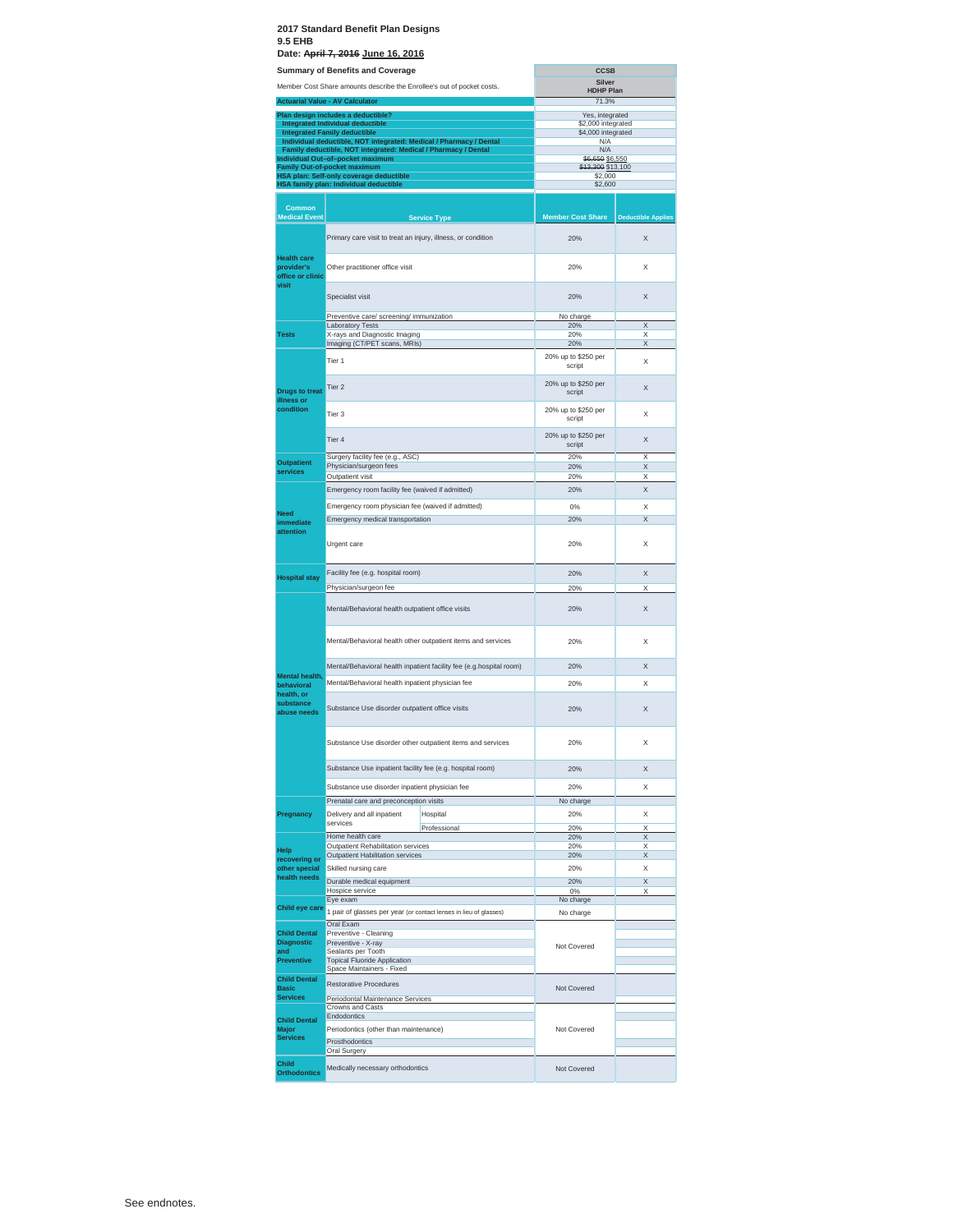**Date: April 7, 2016 June 16, 2016**

| Member Cost Share amounts describe the Enrollee's out of pocket costs. |                                                                                                    | <b>Silver Plan</b><br>100%-150% FPL |                                    | <b>Silver Plan</b><br>150%-200% FPL |                                                            |                                     |
|------------------------------------------------------------------------|----------------------------------------------------------------------------------------------------|-------------------------------------|------------------------------------|-------------------------------------|------------------------------------------------------------|-------------------------------------|
| <b>Actuarial Value - AV Calculator</b>                                 |                                                                                                    |                                     | 94.1%                              |                                     | 87.5%                                                      |                                     |
|                                                                        | Plan design includes a deductible?                                                                 |                                     |                                    | Yes, Medical/Pharmacy               | Yes, Medical/Pharmacy                                      |                                     |
|                                                                        | <b>Integrated Individual deductible</b><br><b>Integrated Family deductible</b>                     |                                     | N/A<br>N/A                         |                                     | N/A<br>N/A                                                 |                                     |
|                                                                        | Individual deductible, NOT integrated: Medical / Pharmacy / Dental                                 |                                     | \$75/\$0/\$0                       |                                     | \$650/\$50/\$0                                             |                                     |
|                                                                        | Family deductible, NOT integrated: Medical / Pharmacy / Dental<br>Individual Out-of-pocket maximum |                                     | \$150 / \$0 / \$0<br>\$2,350       |                                     | \$1,300 / \$100 / \$0<br>\$2,350                           |                                     |
|                                                                        | Family Out-of-pocket maximum                                                                       |                                     | \$4,700                            |                                     | \$4,700                                                    |                                     |
|                                                                        | HSA plan: Self-only coverage deductible<br>HSA family plan: Individual deductible                  |                                     | N/A<br>N/A                         |                                     | N/A<br>N/A                                                 |                                     |
|                                                                        |                                                                                                    |                                     |                                    |                                     |                                                            |                                     |
| <b>Common</b><br><b>Medical Event</b>                                  |                                                                                                    | <b>Service Type</b>                 | <b>Member Cost</b><br><b>Share</b> | <b>Deductible</b><br><b>Applies</b> | <b>Member Cost Share</b>                                   | <b>Deductible</b><br><b>Applies</b> |
|                                                                        | Primary care visit to treat an injury, illness, or condition                                       |                                     | \$5                                |                                     | \$10                                                       |                                     |
| <b>Health care</b><br>provider's<br>office or clinic                   | Other practitioner office visit                                                                    |                                     | \$5                                |                                     | \$10                                                       |                                     |
| visit                                                                  | Specialist visit                                                                                   |                                     | \$8                                |                                     | \$25                                                       |                                     |
|                                                                        | Preventive care/ screening/ immunization                                                           |                                     | No charge                          |                                     | No charge                                                  |                                     |
| <b>Tests</b>                                                           | <b>Laboratory Tests</b><br>X-rays and Diagnostic Imaging                                           |                                     | \$8<br>\$8                         |                                     | \$15<br>\$25                                               |                                     |
|                                                                        | Imaging (CT/PET scans, MRIs)                                                                       |                                     | \$50                               |                                     | \$100                                                      |                                     |
|                                                                        | Tier 1                                                                                             |                                     | \$3                                |                                     | \$5                                                        |                                     |
| <b>Drugs to treat</b><br>illness or                                    | Tier <sub>2</sub>                                                                                  |                                     | \$10                               |                                     | \$20                                                       | Pharmacy<br>deductible              |
| condition                                                              | Tier <sub>3</sub>                                                                                  |                                     | \$15                               |                                     | \$35                                                       | Pharmacy<br>deductible              |
|                                                                        | Tier 4                                                                                             |                                     | 10% up to \$150<br>per script      |                                     | 15% up to \$150 per<br>script after pharmacy<br>deductible | Pharmacy<br>deductible              |
| <b>Outpatient</b>                                                      | Surgery facility fee (e.g., ASC)                                                                   |                                     | 10%<br>10%                         |                                     | 15%<br>15%                                                 |                                     |
| services                                                               | Physician/surgeon fees<br>Outpatient visit                                                         |                                     | 10%                                |                                     | 15%                                                        |                                     |
|                                                                        | Emergency room facility fee (waived if admitted)                                                   |                                     | \$50                               |                                     | \$100                                                      |                                     |
|                                                                        |                                                                                                    |                                     |                                    |                                     |                                                            |                                     |
| <b>Need</b>                                                            | Emergency room physician fee (waived if admitted)                                                  |                                     | No charge                          |                                     | No charge                                                  |                                     |
| immediate                                                              | Emergency medical transportation                                                                   |                                     | \$30                               | X                                   | \$75                                                       | X                                   |
| attention                                                              | Urgent care                                                                                        |                                     | \$5                                |                                     | \$10                                                       |                                     |
|                                                                        | Facility fee (e.g. hospital room)                                                                  |                                     | 10%                                | Χ                                   | 15%                                                        | Χ                                   |
| <b>Hospital stay</b>                                                   |                                                                                                    |                                     | 10%                                | Χ                                   | 15%                                                        | Χ                                   |
|                                                                        | Physician/surgeon fee                                                                              |                                     |                                    |                                     |                                                            |                                     |
|                                                                        | Mental/Behavioral health outpatient office visits                                                  |                                     | \$5                                |                                     | \$10                                                       |                                     |
|                                                                        | Mental/Behavioral health other outpatient items and services                                       |                                     | \$5                                |                                     | \$10                                                       |                                     |
|                                                                        | Mental/Behavioral health inpatient facility fee (e.g.hospital room)                                |                                     | 10%                                | X                                   | 15%                                                        | X                                   |
| <b>Mental health</b><br>behavioral                                     | Mental/Behavioral health inpatient physician fee                                                   |                                     | 10%                                | Χ                                   | 15%                                                        | Χ                                   |
| health, or                                                             |                                                                                                    |                                     |                                    |                                     |                                                            |                                     |
| substance<br>abuse needs                                               | Substance Use disorder outpatient office visits                                                    |                                     | \$5                                |                                     | \$10                                                       |                                     |
|                                                                        | Substance Use disorder other outpatient items and services                                         | \$5                                 |                                    | \$10                                |                                                            |                                     |
|                                                                        | Substance Use inpatient facility fee (e.g. hospital room)                                          |                                     | 10%                                | X                                   | 15%                                                        | X                                   |
|                                                                        | Substance use disorder inpatient physician fee                                                     |                                     | 10%                                | X                                   | 15%                                                        | X                                   |
|                                                                        | Prenatal care and preconception visits                                                             |                                     | No charge                          |                                     |                                                            |                                     |
| Pregnancy                                                              | Delivery and all inpatient                                                                         |                                     | 10%                                | X                                   | No charge<br>15%                                           | X                                   |
|                                                                        | services                                                                                           | Hospital                            | 10%                                | X                                   | 15%                                                        | Χ                                   |
|                                                                        | Home health care                                                                                   | Professional                        | \$3                                |                                     | \$15                                                       |                                     |
| Help                                                                   | Outpatient Rehabilitation services                                                                 |                                     | \$5                                |                                     | \$10                                                       |                                     |
| recovering or                                                          | Outpatient Habilitation services                                                                   |                                     | \$5                                |                                     | \$10                                                       |                                     |
| other special<br>health needs                                          | Skilled nursing care                                                                               |                                     | 10%                                | X                                   | 15%                                                        | Χ                                   |
|                                                                        | Durable medical equipment<br>Hospice service                                                       |                                     | 10%<br>No charge                   |                                     | 15%<br>No charge                                           |                                     |
|                                                                        | Eye exam                                                                                           |                                     | No charge                          |                                     | No charge                                                  |                                     |
| Child eye care                                                         | 1 pair of glasses per year (or contact lenses in lieu of glasses)                                  |                                     | No charge                          |                                     | No charge                                                  |                                     |
|                                                                        | Oral Exam                                                                                          |                                     |                                    |                                     |                                                            |                                     |
| <b>Child Dental</b><br><b>Diagnostic</b>                               | Preventive - Cleaning                                                                              |                                     |                                    |                                     |                                                            |                                     |
| and                                                                    | Preventive - X-ray<br>Sealants per Tooth                                                           |                                     | Not Covered                        |                                     | Not Covered                                                |                                     |
| <b>Preventive</b>                                                      | <b>Topical Fluoride Application</b>                                                                |                                     |                                    |                                     |                                                            |                                     |
| <b>Child Dental</b>                                                    | Space Maintainers - Fixed                                                                          |                                     |                                    |                                     |                                                            |                                     |
| <b>Basic</b>                                                           | <b>Restorative Procedures</b>                                                                      |                                     | Not Covered                        |                                     | Not Covered                                                |                                     |
| <b>Services</b>                                                        | Periodontal Maintenance Services<br>Crowns and Casts                                               |                                     |                                    |                                     |                                                            |                                     |
| <b>Child Dental</b>                                                    | Endodontics                                                                                        |                                     |                                    |                                     |                                                            |                                     |
| Major                                                                  | Periodontics (other than maintenance)                                                              |                                     | Not Covered                        |                                     | Not Covered                                                |                                     |
| <b>Services</b>                                                        | Prosthodontics                                                                                     |                                     |                                    |                                     |                                                            |                                     |
|                                                                        | Oral Surgery                                                                                       |                                     |                                    |                                     |                                                            |                                     |
| <b>Child</b><br><b>Orthodontics</b>                                    | Medically necessary orthodontics                                                                   |                                     | Not Covered                        |                                     | Not Covered                                                |                                     |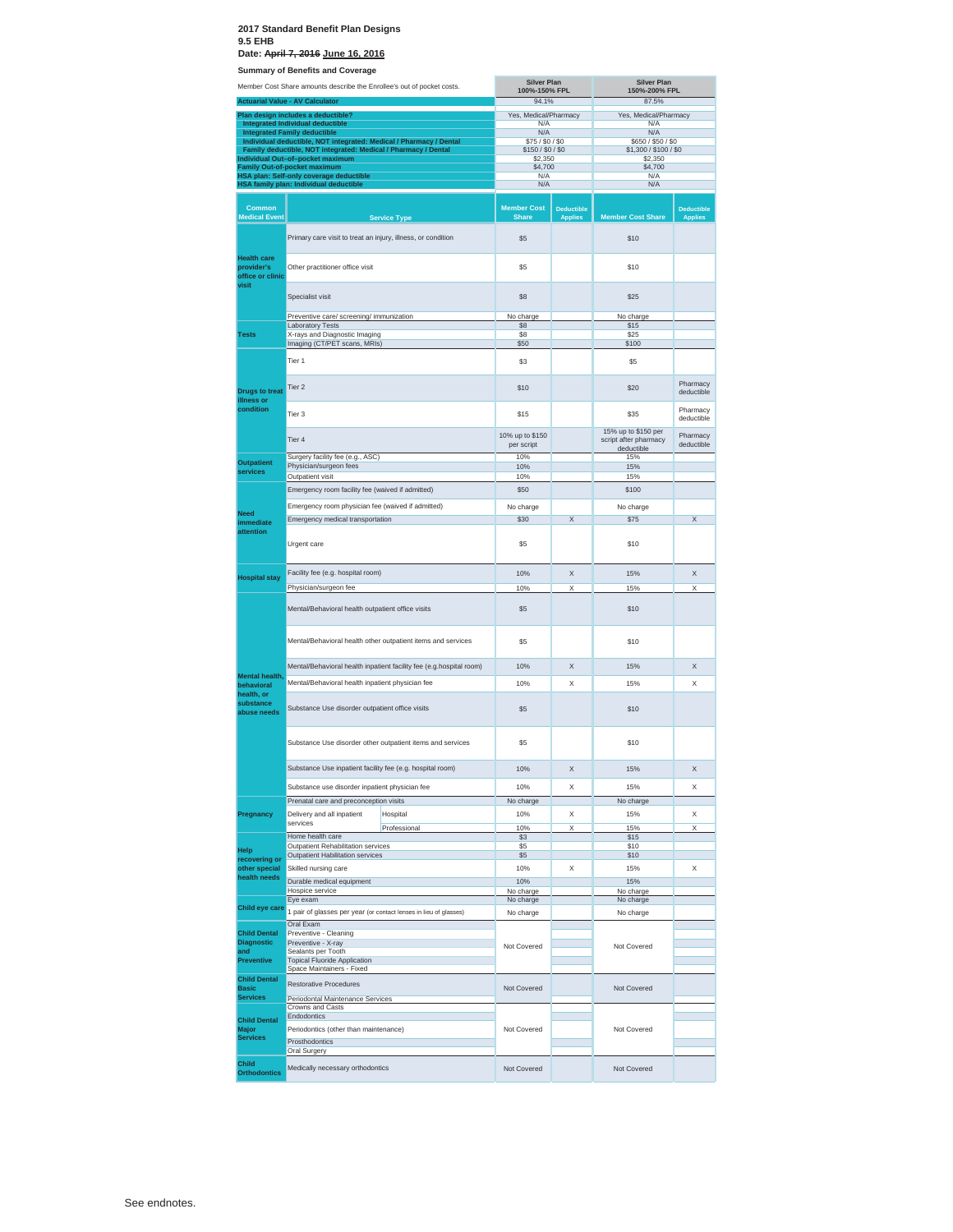**Date: April 7, 2016 June 16, 2016**

| Summary or Benemis and Coverage<br>Member Cost Share amounts describe the Enrollee's out of pocket costs. |                                                                                                                                      |                                                                     | <b>Silver Plan</b><br>200%-250% FPL            |                                     |  |
|-----------------------------------------------------------------------------------------------------------|--------------------------------------------------------------------------------------------------------------------------------------|---------------------------------------------------------------------|------------------------------------------------|-------------------------------------|--|
|                                                                                                           | <b>Actuarial Value - AV Calculator</b>                                                                                               |                                                                     | 73.7%                                          |                                     |  |
|                                                                                                           | Plan design includes a deductible?<br><b>Integrated Individual deductible</b>                                                        |                                                                     | Yes, Medical/Pharmacy<br>N/A                   |                                     |  |
|                                                                                                           | <b>Integrated Family deductible</b>                                                                                                  |                                                                     | N/A                                            |                                     |  |
|                                                                                                           | Individual deductible, NOT integrated: Medical / Pharmacy / Dental<br>Family deductible, NOT integrated: Medical / Pharmacy / Dental |                                                                     | \$2,200 / \$250 / \$0<br>\$4,400 / \$500 / \$0 |                                     |  |
|                                                                                                           | Individual Out-of-pocket maximum                                                                                                     |                                                                     | \$5,700                                        |                                     |  |
|                                                                                                           | Family Out-of-pocket maximum<br>HSA plan: Self-only coverage deductible                                                              |                                                                     | \$11,400<br>N/A                                |                                     |  |
|                                                                                                           | HSA family plan: Individual deductible                                                                                               |                                                                     | N/A                                            |                                     |  |
| Common<br><b>Medical Event</b>                                                                            |                                                                                                                                      | <b>Service Type</b>                                                 | <b>Member Cost Share</b>                       | <b>Deductible</b><br><b>Applies</b> |  |
|                                                                                                           | Primary care visit to treat an injury, illness, or condition                                                                         |                                                                     | \$30                                           |                                     |  |
| <b>Health care</b><br>provider's<br>office or clinic                                                      | Other practitioner office visit                                                                                                      |                                                                     | \$30                                           |                                     |  |
| visit                                                                                                     | Specialist visit                                                                                                                     |                                                                     | \$55                                           |                                     |  |
|                                                                                                           | Preventive care/ screening/ immunization                                                                                             |                                                                     | No charge                                      |                                     |  |
| <b>Tests</b>                                                                                              | <b>Laboratory Tests</b><br>X-rays and Diagnostic Imaging                                                                             |                                                                     | \$35<br><b>\$65</b>                            |                                     |  |
|                                                                                                           | Imaging (CT/PET scans, MRIs)                                                                                                         |                                                                     | \$300                                          |                                     |  |
|                                                                                                           | Tier 1                                                                                                                               |                                                                     | \$15                                           |                                     |  |
| <b>Drugs to treat</b><br>illness or                                                                       | Tier <sub>2</sub>                                                                                                                    |                                                                     | \$50                                           | Pharmacy<br>deductible              |  |
| condition                                                                                                 | Tier <sub>3</sub>                                                                                                                    |                                                                     | \$75                                           | Pharmacy<br>deductible              |  |
|                                                                                                           | Tier 4                                                                                                                               | 20% up to \$250 per script<br>after pharmacy deductible             | Pharmacy<br>deductible                         |                                     |  |
| <b>Outpatient</b>                                                                                         | Surgery facility fee (e.g., ASC)<br>Physician/surgeon fees                                                                           |                                                                     | 20%<br>20%                                     |                                     |  |
| services                                                                                                  | Outpatient visit                                                                                                                     |                                                                     | 20%                                            |                                     |  |
|                                                                                                           | Emergency room facility fee (waived if admitted)                                                                                     |                                                                     | \$350                                          |                                     |  |
|                                                                                                           | Emergency room physician fee (waived if admitted)                                                                                    | No charge                                                           |                                                |                                     |  |
| <b>Need</b><br>immediate                                                                                  | Emergency medical transportation                                                                                                     |                                                                     | \$250                                          | X                                   |  |
| attention                                                                                                 |                                                                                                                                      |                                                                     |                                                |                                     |  |
|                                                                                                           | Urgent care                                                                                                                          |                                                                     | \$30                                           |                                     |  |
| <b>Hospital stay</b>                                                                                      | Facility fee (e.g. hospital room)                                                                                                    |                                                                     | 20%                                            | X                                   |  |
|                                                                                                           | Physician/surgeon fee                                                                                                                |                                                                     | 20%                                            | Χ                                   |  |
|                                                                                                           | Mental/Behavioral health outpatient office visits                                                                                    |                                                                     | \$30                                           |                                     |  |
|                                                                                                           | Mental/Behavioral health other outpatient items and services                                                                         | \$30                                                                |                                                |                                     |  |
|                                                                                                           |                                                                                                                                      | Mental/Behavioral health inpatient facility fee (e.g.hospital room) | 20%                                            | X                                   |  |
| Mental health,<br>behavioral                                                                              | Mental/Behavioral health inpatient physician fee                                                                                     |                                                                     | 20%                                            | Χ                                   |  |
| health, or<br>substance<br>abuse needs                                                                    | Substance Use disorder outpatient office visits                                                                                      | \$30                                                                |                                                |                                     |  |
|                                                                                                           | Substance Use disorder other outpatient items and services                                                                           |                                                                     |                                                |                                     |  |
|                                                                                                           |                                                                                                                                      | \$30                                                                | X                                              |                                     |  |
|                                                                                                           | Substance Use inpatient facility fee (e.g. hospital room)                                                                            |                                                                     | 20%                                            |                                     |  |
|                                                                                                           | Substance use disorder inpatient physician fee                                                                                       |                                                                     | 20%                                            | X                                   |  |
|                                                                                                           | Prenatal care and preconception visits                                                                                               |                                                                     | No charge                                      |                                     |  |
| Pregnancy                                                                                                 | Delivery and all inpatient<br>services                                                                                               | Hospital                                                            | 20%                                            | X                                   |  |
|                                                                                                           | Home health care                                                                                                                     | Professional                                                        | 20%<br>\$40                                    | X                                   |  |
| Help                                                                                                      | <b>Outpatient Rehabilitation services</b><br>Outpatient Habilitation services                                                        |                                                                     | \$30<br>\$30                                   |                                     |  |
| recovering or<br>other special                                                                            | Skilled nursing care                                                                                                                 |                                                                     | 20%                                            | Χ                                   |  |
| health needs                                                                                              | Durable medical equipment                                                                                                            |                                                                     | 20%                                            |                                     |  |
|                                                                                                           | Hospice service                                                                                                                      | No charge                                                           |                                                |                                     |  |
| Child eye care                                                                                            | Eye exam<br>1 pair of glasses per year (or contact lenses in lieu of glasses)                                                        |                                                                     | No charge                                      |                                     |  |
|                                                                                                           |                                                                                                                                      |                                                                     | No charge                                      |                                     |  |
| <b>Child Dental</b>                                                                                       | Oral Exam<br>Preventive - Cleaning                                                                                                   |                                                                     |                                                |                                     |  |
| <b>Diagnostic</b><br>and                                                                                  | Preventive - X-ray<br>Sealants per Tooth                                                                                             | Not Covered                                                         |                                                |                                     |  |
| <b>Preventive</b>                                                                                         | <b>Topical Fluoride Application</b>                                                                                                  |                                                                     |                                                |                                     |  |
| <b>Child Dental</b>                                                                                       | Space Maintainers - Fixed                                                                                                            |                                                                     |                                                |                                     |  |
| <b>Basic</b>                                                                                              | <b>Restorative Procedures</b>                                                                                                        |                                                                     | Not Covered                                    |                                     |  |
| <b>Services</b>                                                                                           | Periodontal Maintenance Services<br>Crowns and Casts                                                                                 |                                                                     |                                                |                                     |  |
| <b>Child Dental</b>                                                                                       | Endodontics                                                                                                                          |                                                                     |                                                |                                     |  |
| Major                                                                                                     | Periodontics (other than maintenance)                                                                                                |                                                                     | Not Covered                                    |                                     |  |
| <b>Services</b>                                                                                           | Prosthodontics                                                                                                                       |                                                                     |                                                |                                     |  |
| <b>Child</b><br><b>Orthodontics</b>                                                                       | <b>Oral Surgery</b><br>Medically necessary orthodontics                                                                              |                                                                     | Not Covered                                    |                                     |  |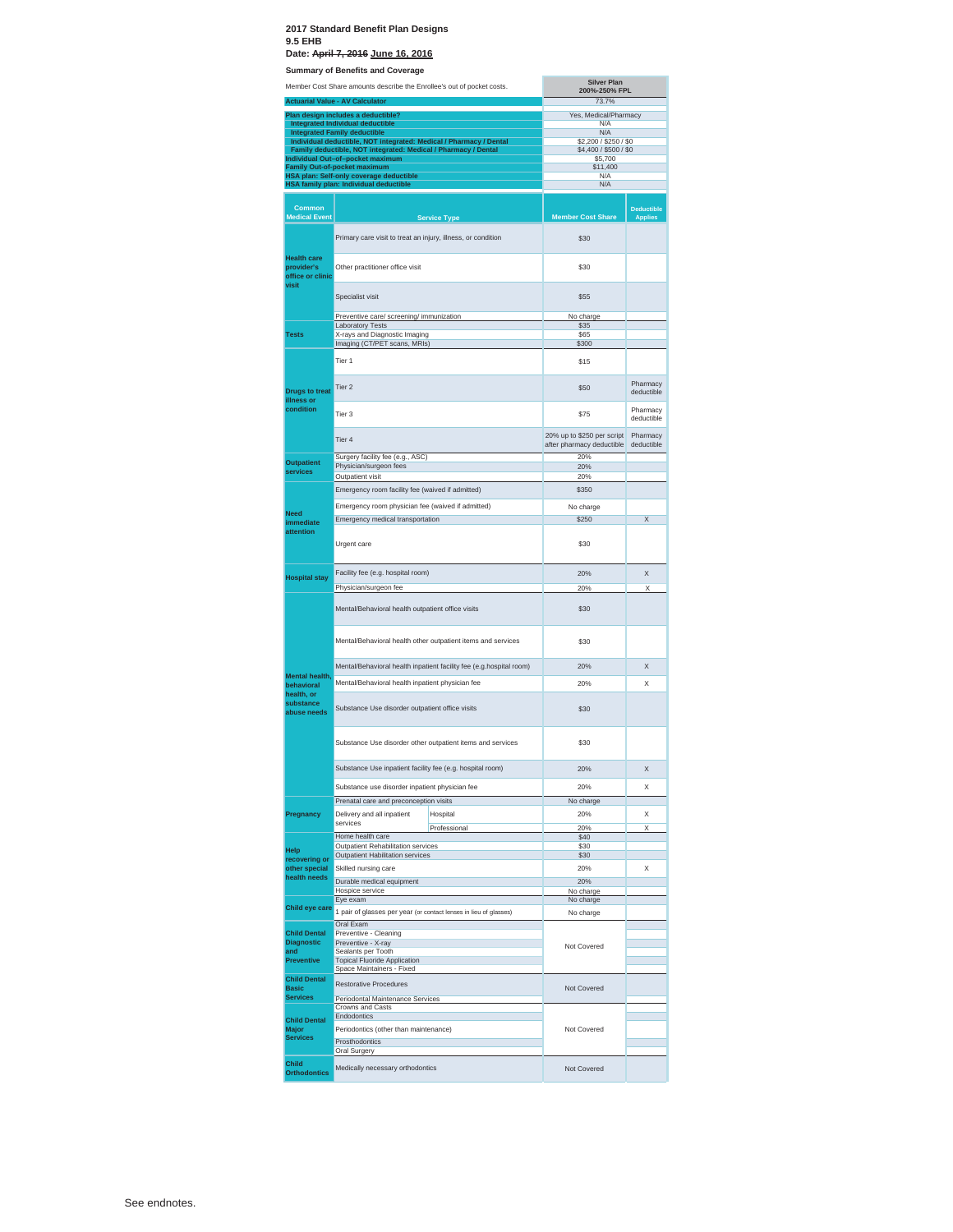#### **2017 Standard Benefit Plan Designs 9.5 EHB Date: April 7, 2016 June 16, 2016**

| Summary or Benemis and Coverage                                                       |                                                                                                           |                     |                                                          | <b>Bronze</b>                               |                                      |                                     |
|---------------------------------------------------------------------------------------|-----------------------------------------------------------------------------------------------------------|---------------------|----------------------------------------------------------|---------------------------------------------|--------------------------------------|-------------------------------------|
|                                                                                       | Member Cost Share amounts describe the Enrollee's out of pocket costs.                                    |                     | <b>Bronze Plan</b>                                       |                                             | <b>HDHP Plan</b>                     |                                     |
|                                                                                       | <b>Actuarial Value - AV Calculator</b>                                                                    |                     | 61.9%                                                    |                                             | 62.0%                                |                                     |
| Plan design includes a deductible?                                                    |                                                                                                           |                     | Yes, Medical/Pharmacy                                    |                                             | Yes, integrated                      |                                     |
|                                                                                       | <b>Integrated Individual deductible</b>                                                                   |                     | N/A<br>N/A                                               |                                             | \$4,500 \$4,800 integrated           |                                     |
|                                                                                       | <b>Integrated Family deductible</b><br>Individual deductible, NOT integrated: Medical / Pharmacy / Dental |                     | \$6,300 / \$500 / \$0                                    |                                             | \$9,000 \$9,600 integrated<br>N/A    |                                     |
|                                                                                       | Family deductible, NOT integrated: Medical / Pharmacy / Dental                                            |                     | \$12,600 / \$1,000 / \$0                                 |                                             | N/A                                  |                                     |
| Individual Out-of-pocket maximum<br><b>Family Out-of-pocket maximum</b>               |                                                                                                           |                     | \$6,800<br>\$13,600                                      |                                             | \$6,650 \$6,550<br>\$13,300 \$13,100 |                                     |
| HSA plan: Self-only coverage deductible                                               |                                                                                                           |                     | N/A                                                      |                                             | \$4,500 \$4,800                      |                                     |
|                                                                                       | HSA family plan: Individual deductible                                                                    |                     | N/A                                                      |                                             | \$4,500 \$4,800                      |                                     |
| Common<br><b>Medical Event</b>                                                        |                                                                                                           | <b>Service Type</b> | <b>Member Cost Share</b>                                 | <b>Deductible</b><br><b>Applies</b>         | <b>Member Cost</b><br><b>Share</b>   | <b>Deductible</b><br><b>Applies</b> |
|                                                                                       | Primary care visit to treat an injury, illness, or condition                                              |                     | \$75                                                     | After 1st three<br>non-preventive<br>visits | 40%                                  | X                                   |
| <b>Health care</b><br>provider's<br>office or clinic                                  | Other practitioner office visit                                                                           |                     | \$75                                                     | After 1st three<br>non-preventive<br>visits | 40%                                  | X                                   |
| visit                                                                                 | Specialist visit                                                                                          |                     | \$105                                                    | After 1st three<br>non-preventive<br>visits | 40%                                  | X                                   |
|                                                                                       | Preventive care/ screening/ immunization                                                                  |                     | No charge                                                |                                             | No charge                            |                                     |
|                                                                                       | Laboratory Tests                                                                                          |                     | \$40                                                     |                                             | 40%                                  | $\overline{X}$                      |
| <b>Tests</b>                                                                          | X-rays and Diagnostic Imaging                                                                             |                     | 100%<br>100%                                             | $\times$<br>X                               | 40%<br>40%                           | X<br>X                              |
|                                                                                       | Imaging (CT/PET scans, MRIs)                                                                              |                     |                                                          |                                             |                                      |                                     |
|                                                                                       | Tier 1                                                                                                    |                     | 100% up to \$500 per script<br>after pharmacy deductible | Pharmacy<br>Deductible                      | 40% up to \$500<br>per script        | X                                   |
| <b>Drugs to treat</b><br>illness or                                                   | Tier <sub>2</sub>                                                                                         |                     | 100% up to \$500 per script<br>after pharmacy deductible | Pharmacy<br>Deductible                      | 40% up to \$500<br>per script        | X                                   |
| condition                                                                             | Tier <sub>3</sub>                                                                                         |                     | 100% up to \$500 per script<br>after pharmacy deductible | Pharmacy<br>Deductible                      | 40% up to \$500<br>per script        | X                                   |
|                                                                                       | Tier 4                                                                                                    |                     | 100% up to \$500 per script<br>after pharmacy deductible | Pharmacy<br>Deductible                      | 40% up to \$500<br>per script        | X                                   |
| <b>Outpatient</b>                                                                     | Surgery facility fee (e.g., ASC)                                                                          |                     | 100%                                                     | X                                           | 40%                                  | X                                   |
| services                                                                              | Physician/surgeon fees<br>Outpatient visit                                                                |                     | 100%                                                     | X                                           | 40%                                  | X                                   |
|                                                                                       |                                                                                                           |                     | 100%                                                     | Х                                           | 40%                                  | Χ                                   |
|                                                                                       | Emergency room facility fee (waived if admitted)                                                          |                     | 100%                                                     | X                                           | 40%                                  | X                                   |
|                                                                                       | Emergency room physician fee (waived if admitted)                                                         |                     | No charge                                                |                                             | 0%                                   | X                                   |
| <b>Need</b><br>immediate                                                              | Emergency medical transportation                                                                          |                     | 100%                                                     | X                                           | 40%                                  | X                                   |
| attention                                                                             | Urgent care                                                                                               |                     | \$75                                                     | After 1st three<br>non-preventive<br>visits | 40%                                  | X                                   |
| <b>Hospital stay</b>                                                                  | Facility fee (e.g. hospital room)                                                                         |                     | 100%                                                     | X                                           | 40%                                  | X                                   |
|                                                                                       | Physician/surgeon fee                                                                                     |                     | 100%                                                     | Χ                                           | 40%                                  | X                                   |
|                                                                                       | Mental/Behavioral health outpatient office visits                                                         |                     | \$75                                                     | After 1st three<br>non-preventive<br>visits | 40%                                  | X                                   |
|                                                                                       | Mental/Behavioral health other outpatient items and services                                              |                     | \$75                                                     | After 1st three<br>non-preventive<br>visits | 40%                                  | X                                   |
|                                                                                       |                                                                                                           |                     | 100%                                                     | X                                           | 40%                                  | X                                   |
| Mental/Behavioral health inpatient facility fee (e.g.hospital room)<br>Mental health, |                                                                                                           |                     |                                                          |                                             |                                      |                                     |
| behavioral                                                                            | Mental/Behavioral health inpatient physician fee                                                          |                     | 100%                                                     | X                                           | 40%                                  | X                                   |
| health, or<br>substance<br>abuse needs                                                | Substance Use disorder outpatient office visits                                                           |                     | \$75                                                     | After 1st three<br>non-preventive<br>visits | 40%                                  | X                                   |
|                                                                                       | Substance Use disorder other outpatient items and services                                                |                     | \$75                                                     | After 1st three<br>non-preventive<br>visits | 40%                                  | X                                   |
|                                                                                       | Substance Use inpatient facility fee (e.g. hospital room)                                                 |                     | 100%                                                     | X                                           | 40%                                  | X                                   |
|                                                                                       | Substance use disorder inpatient physician fee                                                            |                     | 100%                                                     | Х                                           | 40%                                  | X                                   |
|                                                                                       | Prenatal care and preconception visits                                                                    |                     | No charge                                                |                                             | No charge                            |                                     |
| Pregnancy                                                                             | Delivery and all inpatient                                                                                | Hospital            | 100%                                                     | X                                           | 40%                                  | X                                   |
|                                                                                       | services                                                                                                  |                     | 100%                                                     | X                                           | 40%                                  | X                                   |
|                                                                                       | Home health care                                                                                          | Professional        | 100%                                                     | X                                           | 40%                                  | X                                   |
| Help                                                                                  | Outpatient Rehabilitation services                                                                        |                     | \$75                                                     |                                             | 40%                                  | X                                   |
| recovering or                                                                         | Outpatient Habilitation services                                                                          |                     | \$75                                                     |                                             | 40%                                  | X                                   |
| other special                                                                         | Skilled nursing care                                                                                      |                     | 100%                                                     | X                                           | 40%                                  | X                                   |
| health needs                                                                          | Durable medical equipment                                                                                 |                     | 100%                                                     | $\overline{X}$                              | 40%                                  | X                                   |
|                                                                                       | Hospice service                                                                                           |                     | No charge<br>No charge                                   |                                             | 0%<br>No charge                      | X                                   |
| Child eye care                                                                        | Eye exam<br>1 pair of glasses per year (or contact lenses in lieu of glasses)                             |                     | No charge                                                |                                             | No charge                            |                                     |
| <b>Child Dental</b>                                                                   | <b>Oral Exam</b><br>Preventive - Cleaning<br>Preventive - X-ray<br>Sealants per Tooth                     |                     |                                                          |                                             |                                      |                                     |
| <b>Diagnostic</b>                                                                     |                                                                                                           |                     |                                                          |                                             |                                      |                                     |
| and                                                                                   |                                                                                                           |                     | Not Covered                                              |                                             | Not Covered                          |                                     |
| <b>Preventive</b>                                                                     | <b>Topical Fluoride Application</b><br>Space Maintainers - Fixed                                          |                     |                                                          |                                             |                                      |                                     |
| <b>Child Dental</b>                                                                   |                                                                                                           |                     |                                                          |                                             |                                      |                                     |
| <b>Basic</b>                                                                          | <b>Restorative Procedures</b>                                                                             |                     | Not Covered                                              |                                             | Not Covered                          |                                     |
| <b>Services</b>                                                                       | Periodontal Maintenance Services                                                                          |                     |                                                          |                                             |                                      |                                     |
|                                                                                       | Crowns and Casts<br>Endodontics                                                                           |                     |                                                          |                                             |                                      |                                     |
| <b>Child Dental</b><br><b>Major</b>                                                   | Periodontics (other than maintenance)                                                                     |                     | Not Covered                                              |                                             |                                      |                                     |
| <b>Services</b>                                                                       | Prosthodontics                                                                                            |                     |                                                          |                                             | Not Covered                          |                                     |
|                                                                                       | <b>Oral Surgery</b>                                                                                       |                     |                                                          |                                             |                                      |                                     |
| <b>Child</b><br><b>Orthodontics</b>                                                   | Medically necessary orthodontics                                                                          |                     | Not Covered                                              |                                             | Not Covered                          |                                     |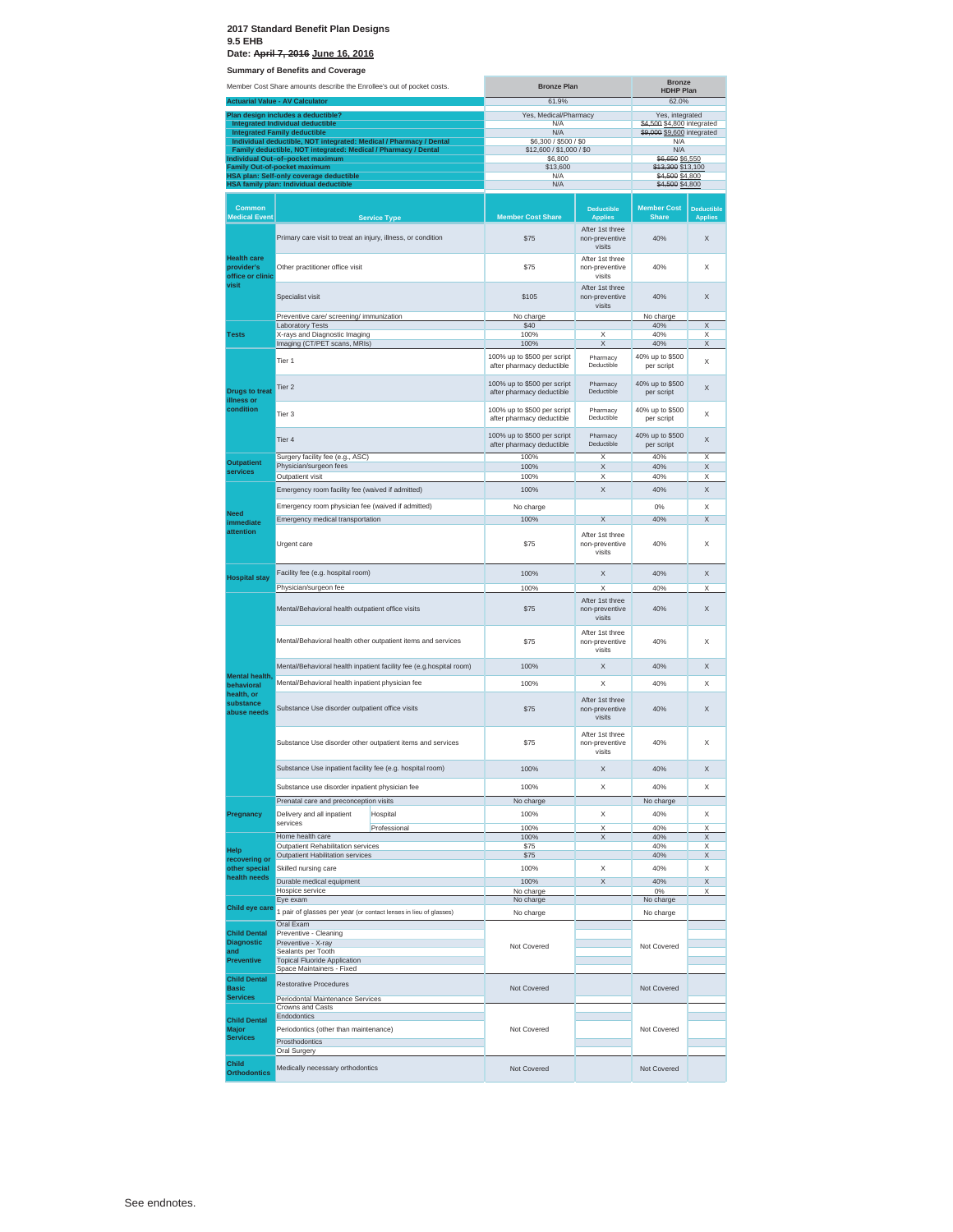|                                                      | Member Cost Share amounts describe the Enrollee's out of pocket costs.<br><b>Actuarial Value - AV Calculator</b> |                     | <b>Catastrophic Plan</b>           |                                             |
|------------------------------------------------------|------------------------------------------------------------------------------------------------------------------|---------------------|------------------------------------|---------------------------------------------|
|                                                      | Plan design includes a deductible?                                                                               |                     | Yes, integrated                    |                                             |
|                                                      | Integrated Individual deductible                                                                                 |                     | \$7,150 integrated                 |                                             |
|                                                      | <b>Integrated Family deductible</b><br>Individual deductible, NOT integrated: Medical / Pharmacy / Dental        |                     | \$14,300 integrated<br>N/A         |                                             |
|                                                      | Family deductible, NOT integrated: Medical / Pharmacy / Dental                                                   |                     | N/A                                |                                             |
|                                                      | Individual Out-of-pocket maximum<br>Family Out-of-pocket maximum                                                 |                     | \$7,150<br>\$14,300                |                                             |
|                                                      | HSA plan: Self-only coverage deductible                                                                          |                     | N/A                                |                                             |
|                                                      | HSA family plan: Individual deductible                                                                           |                     | N/A                                |                                             |
| <b>Common</b><br><b>Medical Event</b>                |                                                                                                                  | <b>Service Type</b> | <b>Member Cost</b><br><b>Share</b> | <b>Deductible</b><br><b>Applies</b>         |
|                                                      | Primary care visit to treat an injury, illness, or condition                                                     |                     | 0%                                 | After 1st three<br>non-preventive<br>visits |
| <b>Health care</b><br>provider's<br>office or clinic | Other practitioner office visit                                                                                  |                     | 0%                                 | After 1st three<br>non-preventive<br>visits |
| visit                                                | Specialist visit                                                                                                 |                     | 0%                                 | X                                           |
|                                                      | Preventive care/ screening/ immunization<br><b>Laboratory Tests</b>                                              |                     | No charge<br>0%                    | X                                           |
| <b>Tests</b>                                         | X-rays and Diagnostic Imaging                                                                                    |                     | 0%                                 | X                                           |
|                                                      | Imaging (CT/PET scans, MRIs)                                                                                     |                     | 0%                                 | X                                           |
|                                                      | Tier 1                                                                                                           |                     | 0%                                 | X                                           |
| <b>Drugs to treat</b><br>illness or                  | Tier <sub>2</sub>                                                                                                |                     | 0%                                 | $\times$                                    |
| condition                                            | Tier <sub>3</sub>                                                                                                |                     | 0%                                 | X                                           |
|                                                      | Tier <sub>4</sub>                                                                                                | 0%<br>0%            | X<br>X                             |                                             |
| <b>Outpatient</b><br>services                        | Surgery facility fee (e.g., ASC)<br>Physician/surgeon fees                                                       |                     | 0%                                 | X                                           |
|                                                      | Outpatient visit                                                                                                 |                     | 0%                                 | Х                                           |
|                                                      | Emergency room facility fee (waived if admitted)                                                                 |                     | 0%                                 | $\times$                                    |
| <b>Need</b>                                          | Emergency room physician fee (waived if admitted)                                                                |                     | No charge                          |                                             |
| immediate                                            | Emergency medical transportation                                                                                 |                     | 0%                                 | X                                           |
| attention                                            | Urgent care                                                                                                      |                     | 0%                                 | After 1st three<br>non-preventive<br>visits |
|                                                      | Facility fee (e.g. hospital room)                                                                                |                     | 0%                                 | X                                           |
| <b>Hospital stay</b>                                 | Physician/surgeon fee                                                                                            |                     | 0%                                 | X                                           |
|                                                      | Mental/Behavioral health outpatient office visits                                                                |                     | 0%                                 | After 1st three<br>non-preventive<br>visits |
|                                                      | Mental/Behavioral health other outpatient items and services                                                     |                     | 0%                                 | After 1st three<br>non-preventive<br>visits |
|                                                      | Mental/Behavioral health inpatient facility fee (e.g.hospital room)                                              |                     | 0%                                 | X                                           |
| Mental health,                                       |                                                                                                                  |                     | 0%                                 | Χ                                           |
| behavioral<br>health, or                             | Mental/Behavioral health inpatient physician fee                                                                 |                     |                                    |                                             |
| substance<br>abuse needs                             | Substance Use disorder outpatient office visits                                                                  |                     | 0%                                 | After 1st three<br>non-preventive<br>visits |
|                                                      | Substance Use disorder other outpatient items and services                                                       |                     | 0%                                 | After 1st three<br>non-preventive<br>visits |
|                                                      | Substance Use inpatient facility fee (e.g. hospital room)                                                        |                     | 0%                                 | х                                           |
|                                                      | Substance use disorder inpatient physician fee                                                                   |                     | 0%                                 | X                                           |
|                                                      | Prenatal care and preconception visits                                                                           |                     | No charge                          |                                             |
| Pregnancy                                            | Delivery and all inpatient                                                                                       | Hospital            | 0%                                 | X                                           |
|                                                      | services                                                                                                         | Professional        | 0%                                 | Χ                                           |
|                                                      | Home health care                                                                                                 |                     | 0%<br>0%                           | X<br>X                                      |
| Help<br>recovering or                                | Outpatient Rehabilitation services<br>Outpatient Habilitation services                                           |                     | 0%                                 | X                                           |
| other special                                        | Skilled nursing care                                                                                             |                     | 0%                                 | X                                           |
| health needs                                         | Durable medical equipment                                                                                        |                     | 0%                                 | $\overline{\mathsf{x}}$                     |
|                                                      | Hospice service<br>Eye exam                                                                                      |                     | 0%<br>No charge                    | Χ                                           |
| Child eye care                                       |                                                                                                                  |                     | 0%                                 | X                                           |
|                                                      | 1 pair of glasses per year (or contact lenses in lieu of glasses)<br>Oral Exam                                   |                     |                                    |                                             |
| <b>Child Dental</b><br><b>Diagnostic</b>             | Preventive - Cleaning                                                                                            |                     |                                    |                                             |
| and                                                  | Preventive - X-ray<br>Sealants per Tooth                                                                         |                     | Not Covered                        |                                             |
| <b>Preventive</b>                                    | <b>Topical Fluoride Application</b>                                                                              |                     |                                    |                                             |
| <b>Child Dental</b><br><b>Basic</b>                  | Space Maintainers - Fixed<br><b>Restorative Procedures</b>                                                       |                     | Not Covered                        |                                             |
| <b>Services</b>                                      | Periodontal Maintenance Services<br>Crowns and Casts                                                             |                     |                                    |                                             |
| <b>Child Dental</b>                                  | Endodontics                                                                                                      |                     |                                    |                                             |
| Major                                                | Periodontics (other than maintenance)                                                                            |                     | Not Covered                        |                                             |
| <b>Services</b>                                      | Prosthodontics                                                                                                   |                     |                                    |                                             |
|                                                      | <b>Oral Surgery</b>                                                                                              |                     |                                    |                                             |
| <b>Child</b><br><b>Orthodontics</b>                  | Medically necessary orthodontics                                                                                 |                     | Not Covered                        |                                             |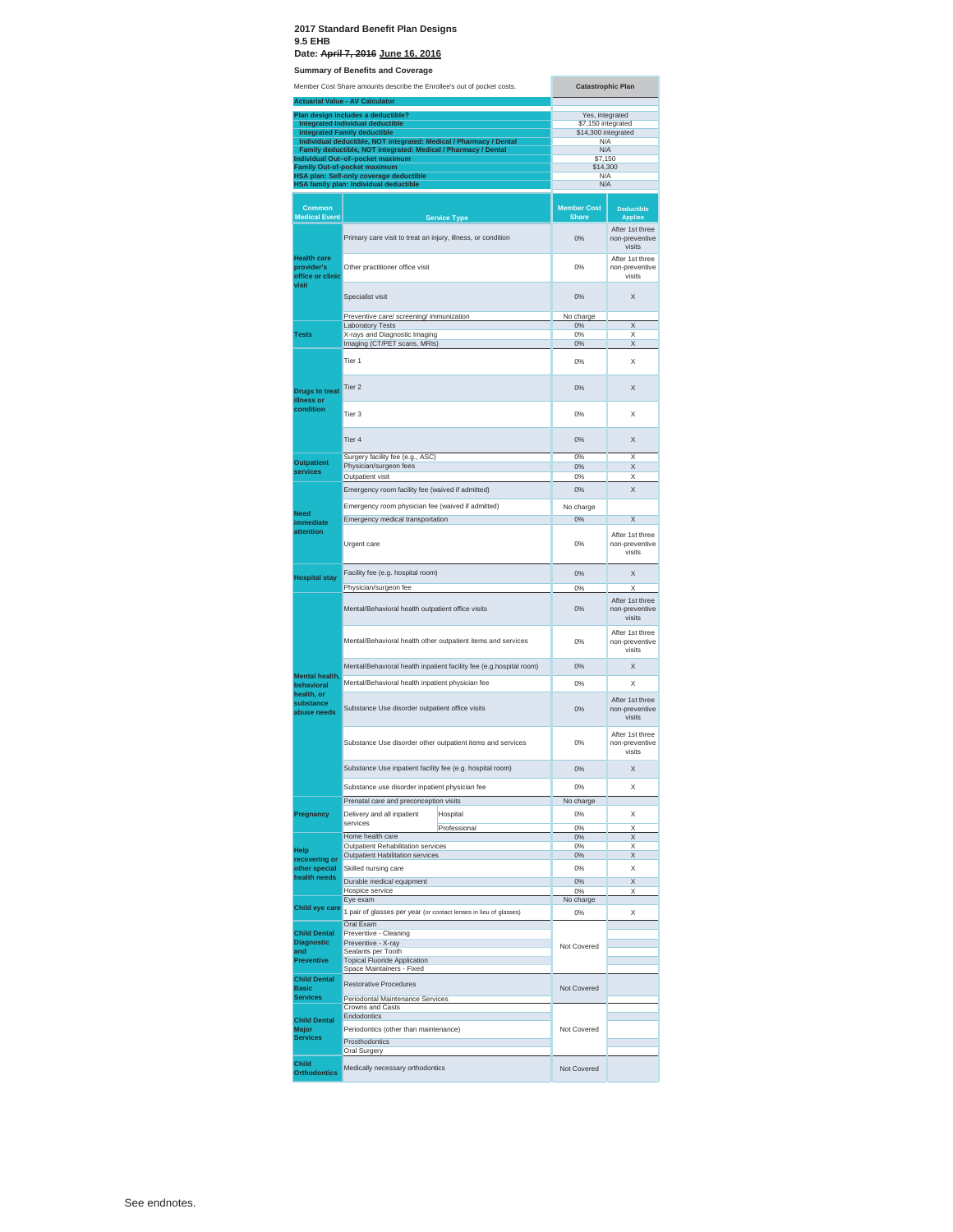#### **Endnotes to 2017 Standard Benefit Plan Designs**

These endnotes and the Standard Benefit Plan Designs apply only to covered services.

#### **Notes:**

- 1) Any and all cost-sharing payments for in-network covered services apply to the out-of-pocket maximum. If a deductible applies to the service, cost sharing payments for all in-network services accumulate toward the deductible. Innetwork services include services provided by an out-of-network provider but are approved as in-network by the issuer.
- 2) For covered out of network services in a PPO plan, these Standard Benefit Plan Designs do not determine cost sharing, deductible, or maximum out-ofpocket amounts. See the applicable PPO's Evidence of Coverage or Policy.
- 3) Cost-sharing payments for drugs that are not on-formulary but are approved as exceptions accumulate toward the Plan's in-network out-of-pocket maximum.
- 4) For plans except HDHPs, in coverage other than self-only coverage, an individual's payment toward a deductible, if required, is limited to the individual annual deductible amount. In coverage other than self-only coverage, an individual's out of pocket contribution is limited to the individual's annual out of pocket maximum. After a family satisfies the family out-of-pocket maximum, the issuer pays all costs for covered services for all family members.
- 5) For HDHPs, in other than self-only coverage, an individual's payment toward a deductible, if required, must be the higher of the specified deductible amount for individual coverage or \$X, XXX2, 600<sup>4</sup> for Plan Year 2017. In coverage other than self-only coverage, an individual's out of pocket contribution is limited to the individual's annual out of pocket maximum.
- 6) Co-payments may never exceed the plan's actual cost of the service. For example, if laboratory tests cost less than the \$45 copayment, the lesser amount is the applicable cost-sharing amount.
- 7) For the Bronze and Catastrophic plans, the deductible is waived for the first three non-preventive visits, which may include urgent care visits or outpatient Mental Health/Substance Use Disorder visits.
- 8) Member cost-share for oral anti-cancer drugs shall not exceed \$200 per month per state law.
- 9) In the Platinum and Gold Copay Plans, inpatient and skilled nursing facility stays have no additional cost share after the first 5 days of a continuous stay.
- 10) For drugs to treat an illness or condition, the copay or co-insurance applies to an up to 30-day prescription supply. Nothing in this note precludes an issuer from offering mail order prescriptions at a reduced cost-share.

 $\overline{a}$ <sup>4</sup> The minimum deductible amount for high-deductible health plans will be the 2017 inflation-adjusted amount determined by the IRS pursuant to section 223(c)(2)(A) of the Internal Revenue Code for other than self-only coverage.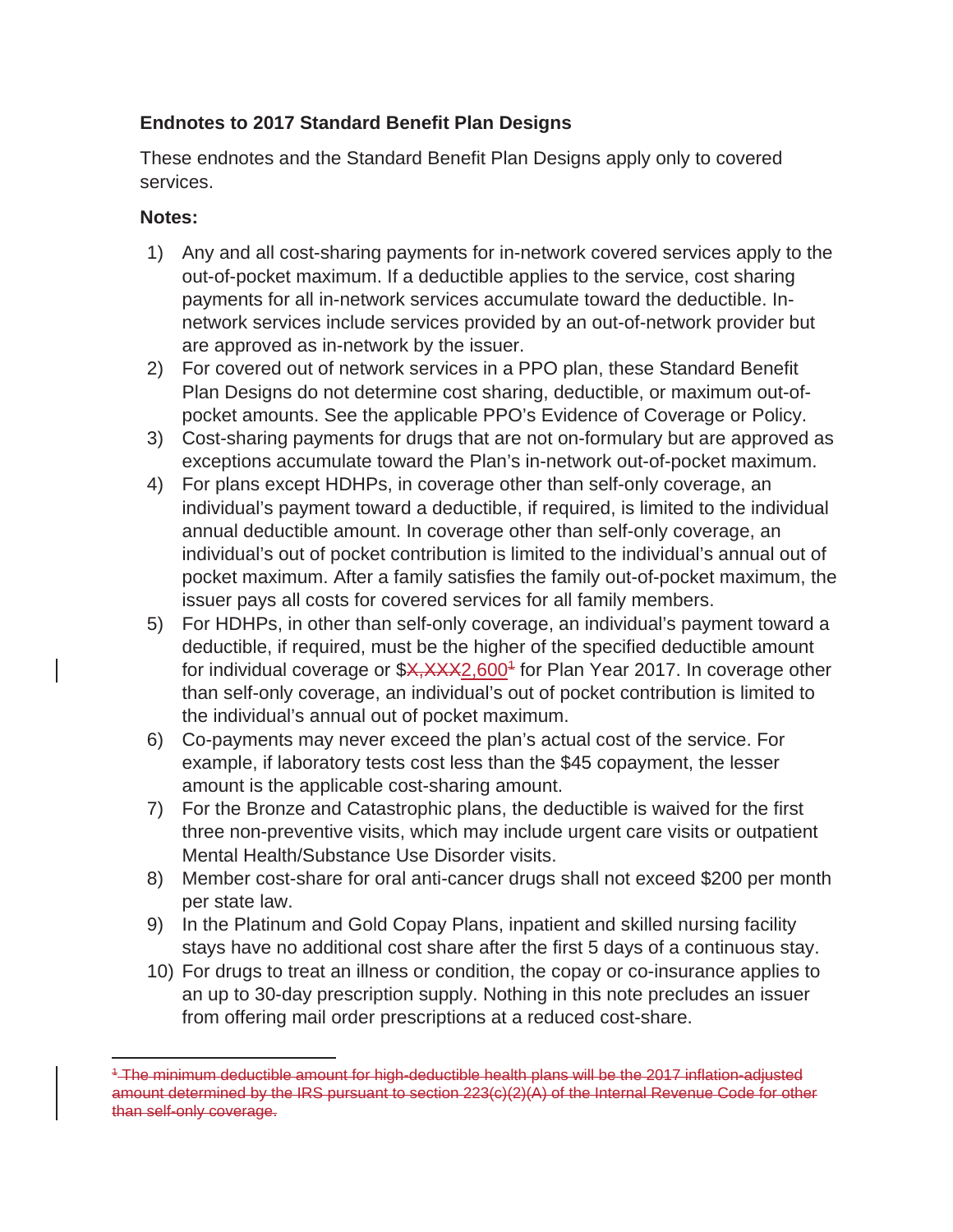- 11) As applicable, for the child dental portion of the benefit design, an issuer may choose the child dental standard benefit copay or coinsurance design, regardless of whether the issuer selects the copay or the coinsurance design for the non-dental portion of the benefit design. In the Catastrophic plan, the deductible must apply to non-preventive child dental benefits.
- 12) A health plan benefit design that utilizes the child dental standard benefit copay design must adhere to the Covered California 2017 Dental Copay Schedule.
- 13) Member cost share for Medically Necessary Orthodontia services applies to course of treatment, not individual benefit years within a multi-year course of treatment. This member cost share applies to the course of treatment as long as the member remains enrolled in the plan.
- 14) Cost-sharing terms and accumulation requirements for non-Essential Health Benefits that are covered services are not addressed by these Standard Benefit Plan Designs.
- 15) Mental Health/Substance Use Disorder Other Outpatient Items and Services include, but are not limited to, partial hospitalization, multidisciplinary intensive outpatient psychiatric treatment, day treatment programs, intensive outpatient programs, behavioral health treatment for PDD/autism delivered at home, and other outpatient intermediate services that fall between inpatient care and regular outpatient office visits.
- 16) Residential substance abuse treatment that employs highly intensive and varied therapeutics in a highly-structured environment and occurs in settings including, but not limited to, community residential rehabilitation, case management, and aftercare programs, is categorized as substance use disorder inpatient services.
- 17) Specialists are physicians with a specialty as follows: allergy, anesthesiology, dermatology, cardiology and other internal medicine specialists, neonatology, neurology, oncology, ophthalmology, orthopedics, pathology, psychiatry, radiology, any surgical specialty, otolaryngology, urology, and other designated as appropriate.
- 18) The Other Practitioner category may include Nurse Practitioners, Certified Nurse Midwives, Physical Therapists, Occupational Therapists, Respiratory Therapists, Clinical Psychologists, Speech and Language Therapists, Licensed Clinical Social Worker, Marriage and Family Therapists, Applied Behavior Analysis Therapists, acupuncture practitioners, Registered Dieticians and other nutrition advisors. Nothing in this note precludes a plan from using another comparable benefit category other than specialist for a service provided by one of these practitioners.
- 19) The Outpatient Visit line item within the Outpatient Services category includes but is not limited to the following types of outpatient visits: outpatient chemotherapy, outpatient radiation, outpatient infusion therapy and outpatient dialysis and similar outpatient services.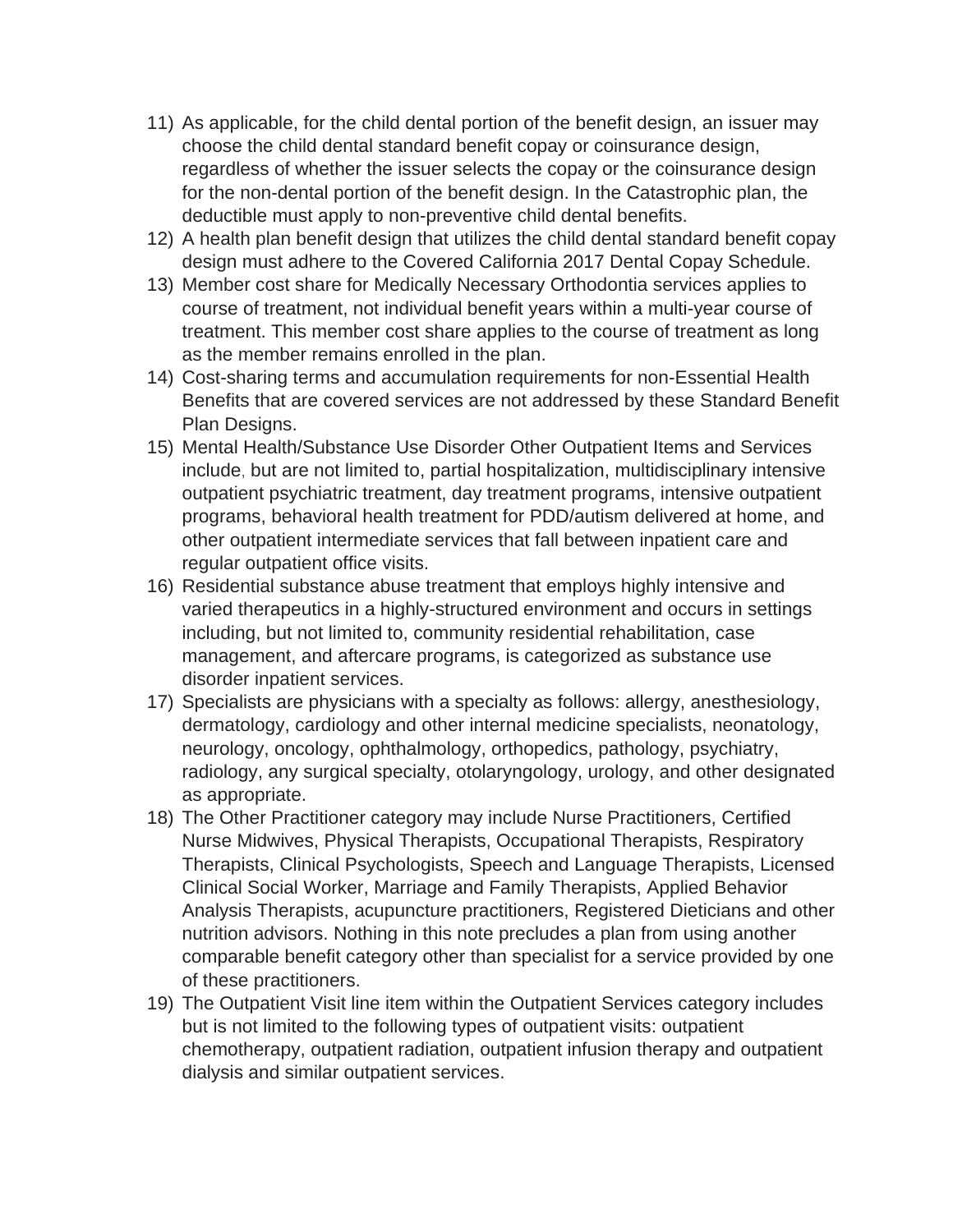- 20) The inpatient physician cost share may apply for any physician who bills separately from the facility (e.g. surgeon). A member's primary care physician or specialist may apply the office visit cost share when conducting a visit to the member in a hospital or skilled nursing facility.
- 21) Cost-sharing for services subject to the federal Mental Health Parity and Addiction Equity Act (MHPAEA) may be different but not more than those listed in these standard benefit plan designs if necessary for compliance with MHPAEA.
- 22) Behavioral health treatment for autism and pervasive developmental disorder is covered under Mental/Behavioral health outpatient services.
- 23) Drug tiers are defined as follows:

| Tier | <b>Definition</b>                                                 |
|------|-------------------------------------------------------------------|
|      | 1) Most generic drugs and low cost preferred brands.              |
|      | Non-preferred generic drugs or;                                   |
|      | 2) Preferred brand name drugs or;                                 |
| 2    | 3) Recommended by the plan's pharmaceutical and                   |
|      | therapeutics (P&T) committee based on drug safety, efficacy       |
|      | and cost.                                                         |
|      | 1) Non-preferred brand name drugs or;                             |
|      | 2) Recommended by P&T committee based on drug safety,             |
| 3    | efficacy and cost or;                                             |
|      | 3) Generally have a preferred and often less costly               |
|      | therapeutic alternative at a lower tier.                          |
| 4    | 1) Food and Drug Administration (FDA) or drug                     |
|      | manufacturer limits distribution to specialty pharmacies or;      |
|      | 2) Self administration requires training, clinical monitoring or; |
|      | 3) Drug was manufactured using biotechnology or;                  |
|      | 4) Plan cost (net of rebates) is >\$600.                          |

- 24) Issuers must comply with 45 CFR Section 156.122(d) dated February 27, 2015 which requires the health plan to publish an up-to-date, accurate and complete list of all covered drugs on its formulary list including any tiering structure that is adopted.
- 25) A plan's formulary must include a clear written description of the exception process that an enrollee could use to obtain coverage of a drug that is not included on the plan's formulary.
- 26) The health issuer may not impose a member cost share for Diabetes Self-Management which is defined as services that are provided for diabetic outpatient self-management training, education and medical nutrition therapy to enable a member to properly use the devices, equipment, medication, and supplies, and any additional outpatient self-management training, education and medical nutrition therapy when directed or prescribed by the member's physician. This includes but is not limited to instruction that will enable diabetic